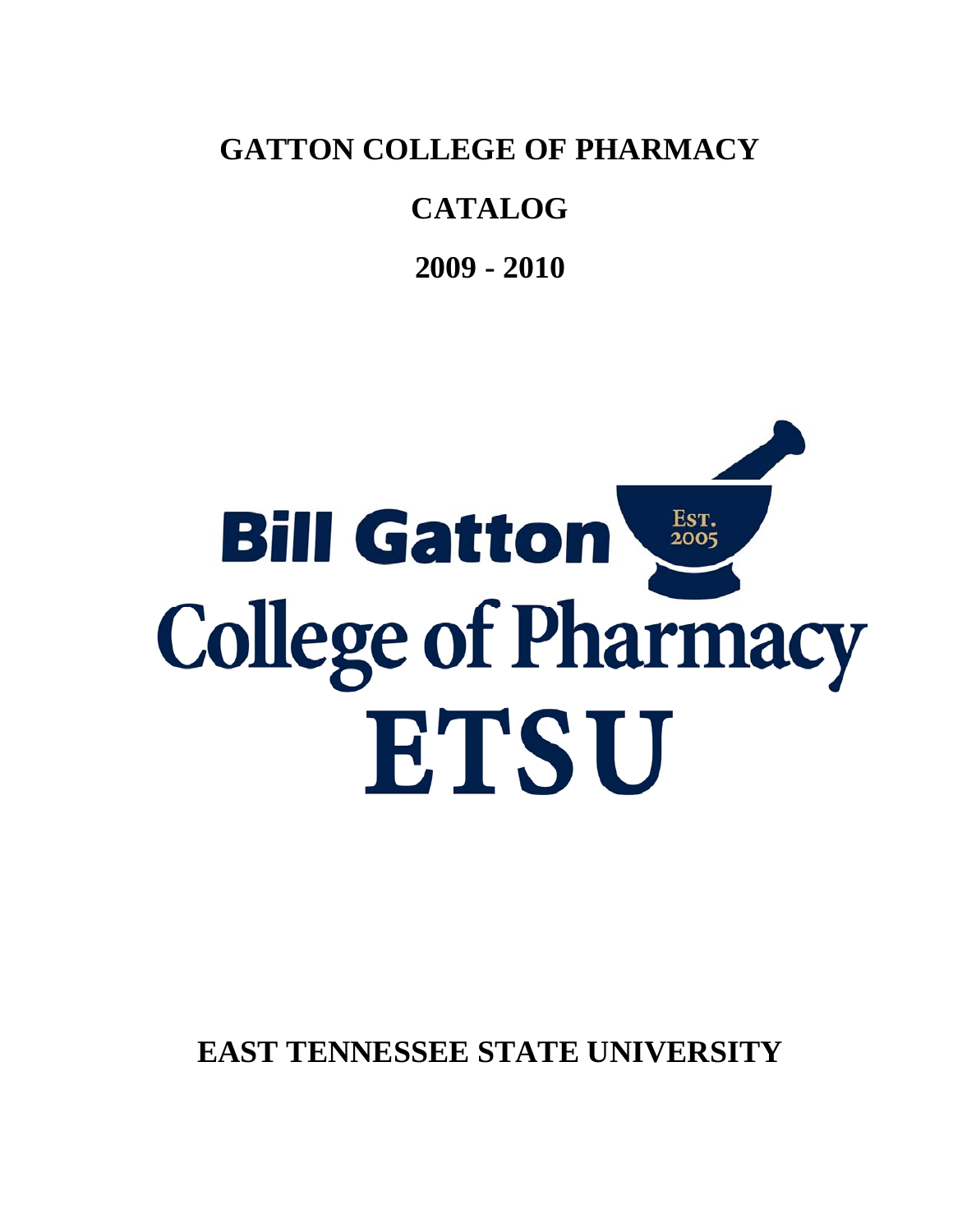# **TABLE OF CONTENTS**

| Family Educational Rights and Privacy Act                          | 6        |    |
|--------------------------------------------------------------------|----------|----|
| Directory Information                                              | 7        |    |
| <b>Campus Security Report</b>                                      | 7        |    |
| <b>Falsification of Credentials</b>                                | 7        |    |
| Student Conduct, Rights and Responsibilities                       | 8        |    |
| Student's Bill of Rights                                           | 8        |    |
|                                                                    |          |    |
| Accreditation                                                      | 10       |    |
| Memberships                                                        | 10       |    |
| <b>ETSU Vision Statement</b>                                       | 10       |    |
| <b>ETSU Mission Statement</b>                                      | 10       |    |
| <b>ETSU Values</b>                                                 | 10       |    |
| <b>ETSU Strategic Goals</b>                                        | 11       |    |
|                                                                    |          |    |
| Introduction                                                       | 12       |    |
| History                                                            | 12       |    |
| Accreditation                                                      | 12       |    |
| Membership                                                         | 13       |    |
| Diversity                                                          | 13       |    |
| Vision                                                             | 13       |    |
| <b>Mission</b>                                                     | 13       |    |
| Values                                                             | 14       |    |
| Guiding Principles and Goals to Achieve the Mission                | 14       |    |
| Reconsideration of Admissions Committee Decision                   | 20       |    |
| Requirements for Enterign Students                                 | 22       |    |
| <b>Basic Life Support Certification</b>                            | 24       |    |
| Insurance RequirementsAccreditation                                | 24       |    |
| <b>Registration for Classes</b>                                    | 24       |    |
|                                                                    |          | 25 |
| <b>Cost of Attendance</b>                                          | 25       |    |
| Financial Aid                                                      | 25       |    |
| <b>Satisfactory Academic Progress</b>                              | 26       |    |
| Grants, Scholarships and Awards                                    | 27       |    |
| <b>Veterans Education Benefits</b>                                 | 27       |    |
| <b>Tuition and Payment</b>                                         | 27       |    |
| <b>Tuition Refund Policy</b>                                       | 28       |    |
|                                                                    |          |    |
| Degree Offered and Requirements                                    | 30       |    |
| Doctor of Pharmacy                                                 | 30       |    |
| <b>Student Learning Outcome Expectations</b><br>Curriculum Outline | 31<br>32 |    |
| <b>Elective Courses</b>                                            | 34       |    |
| Pharmacy Practice Experience                                       | 34       |    |
| <b>Course Descriptions</b>                                         | 35       |    |
|                                                                    |          |    |
|                                                                    |          |    |
| Office of Academic Affairs<br>Academic Performance                 | 52<br>52 |    |
| <b>Grading System</b>                                              | 52       |    |
|                                                                    |          |    |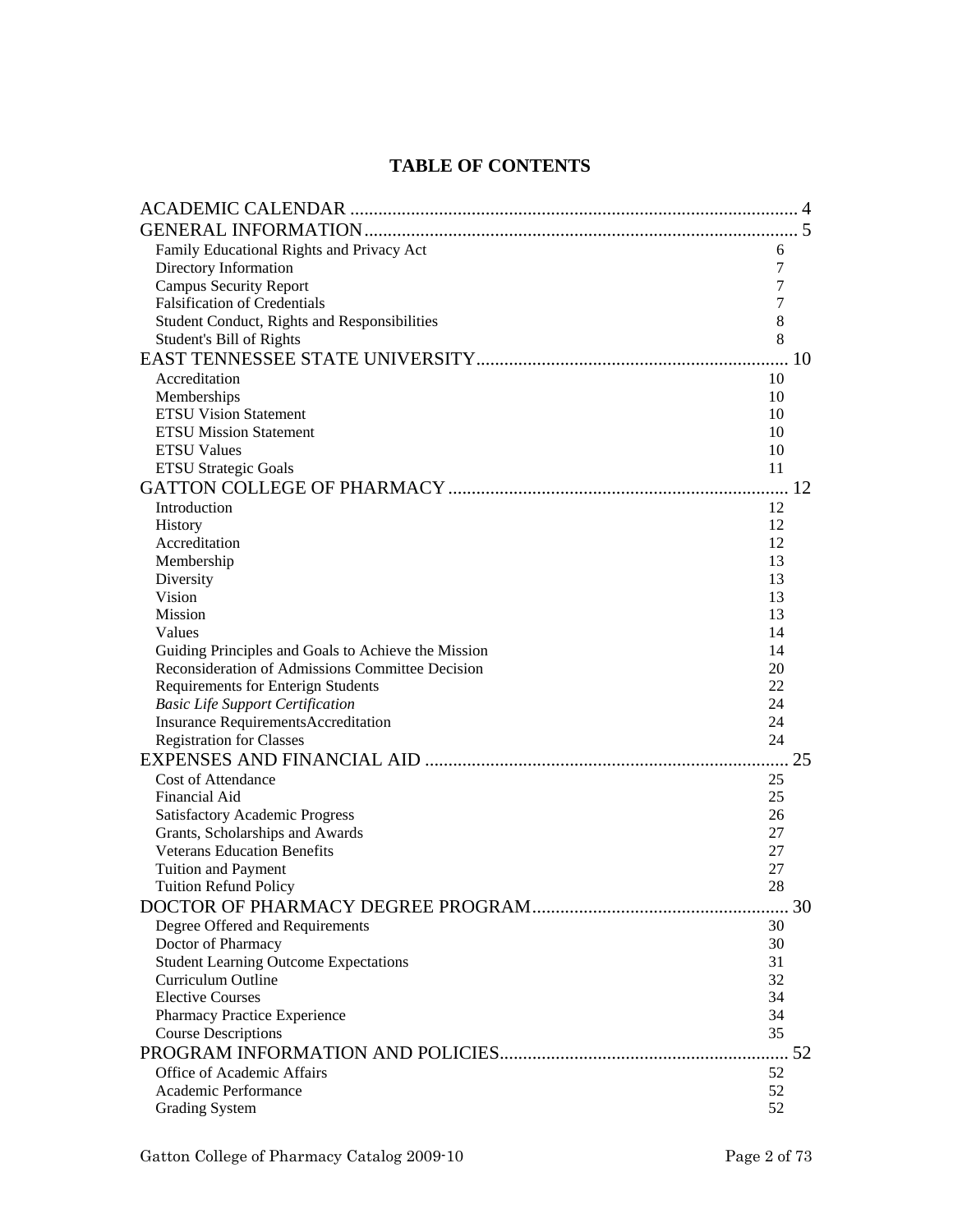| <b>Grade Appeal Process</b>                                        | 53 |  |
|--------------------------------------------------------------------|----|--|
| <b>Grade Reports</b>                                               | 54 |  |
| <b>Academic Honors</b>                                             | 54 |  |
| Academic Progression Committee                                     | 54 |  |
| Course Credit and Student Compensation Policy                      | 54 |  |
| <b>Immunization Certification</b>                                  | 55 |  |
| Occupational Safety and Hazard Certification                       | 55 |  |
| <b>Sexual Harassment Training</b>                                  | 55 |  |
|                                                                    |    |  |
| Office of Student Affairs                                          | 56 |  |
| <b>Faculty Advisors</b>                                            | 56 |  |
| <b>Tutors</b>                                                      | 56 |  |
| <b>Library Resources</b>                                           | 56 |  |
| ID Card and College of Pharmacy Name Badge                         | 57 |  |
| Student Engagement and Leadership                                  | 58 |  |
| Alumni Association                                                 | 58 |  |
| <b>Athletic Events</b>                                             | 59 |  |
| Banking                                                            | 59 |  |
| <b>Bookstore</b>                                                   | 59 |  |
| <b>Buctainment</b>                                                 | 59 |  |
| <b>Campus Recreation</b>                                           | 59 |  |
| Center for Community Engagement, Learning and Leadership           | 60 |  |
| <b>Counseling Center</b>                                           | 60 |  |
| <b>Computing Resources</b>                                         | 60 |  |
| <b>Computer Resources Codes of Ethics</b>                          | 61 |  |
| Computer Network and Internet Access Privileges & Responsibilities | 62 |  |
| <b>Disability Services</b>                                         | 64 |  |
| Early Childhood Learning and Development                           | 65 |  |
| Housing and Residence Life                                         | 65 |  |
| <b>International Programs and Services</b>                         | 66 |  |
| <b>Public Safety</b>                                               | 66 |  |
| <b>Student Government Association</b>                              | 66 |  |
| <b>Student Health Services</b>                                     | 66 |  |
| University Center, D.P. Culp                                       | 67 |  |
|                                                                    |    |  |
| Tennessee Board of Regents                                         | 68 |  |
| <b>ETSU</b> Administration                                         | 69 |  |
| College of Pharmacy Administration                                 | 69 |  |
|                                                                    |    |  |
| Department of Pharmacy Practice                                    | 70 |  |
| Department of Pharmaceutical Sciences                              | 71 |  |
| <b>Faculty Affiliates</b>                                          | 72 |  |
| <b>Adjunct Faculty</b>                                             | 73 |  |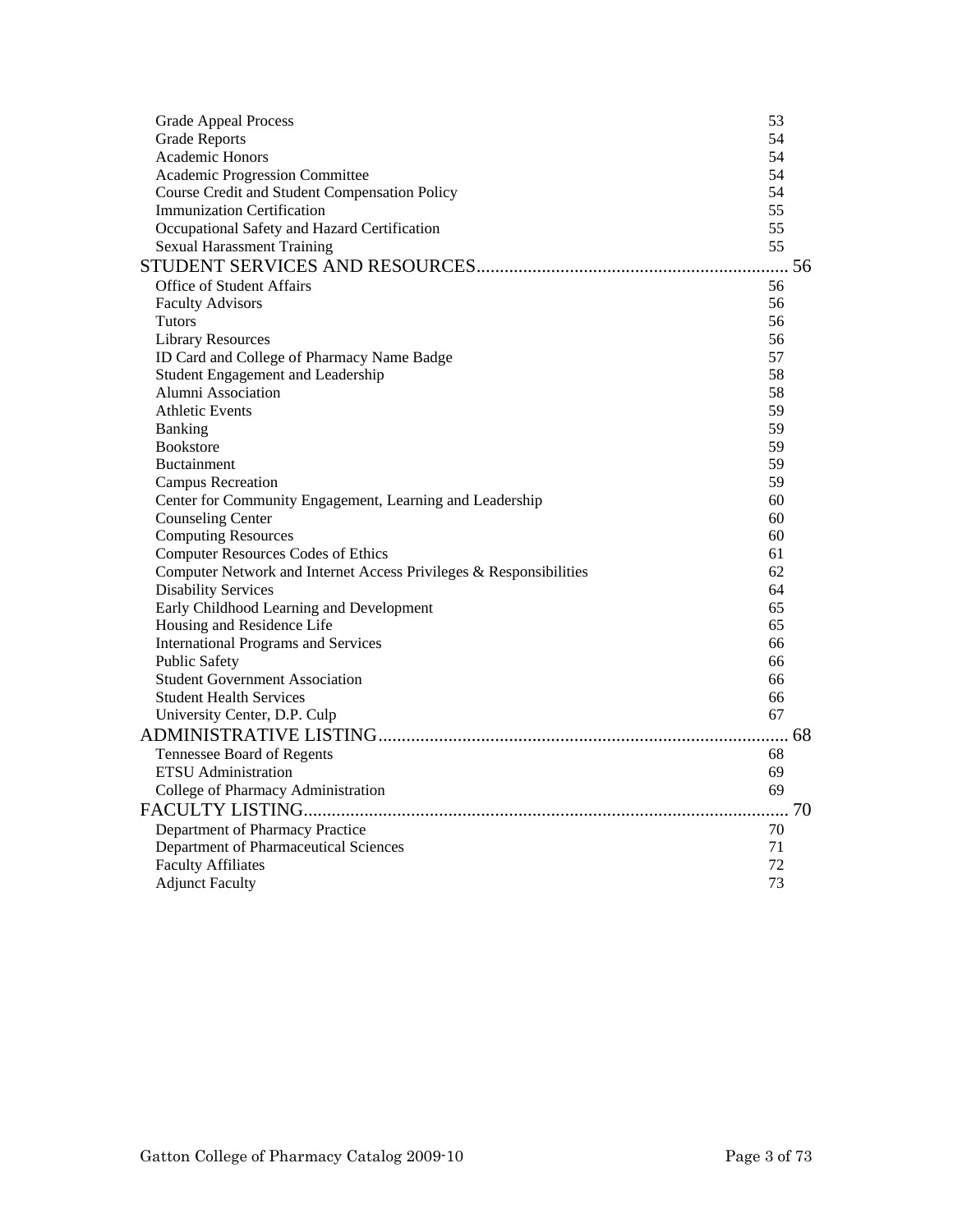## **ACADEMIC CALENDAR Fall 2009 through Spring 2010**

*(Subject to Change)* 

#### **P1, P2 and P3 Classes**

**Fall 2009**  Orientation – Class of 2012 August 5 - 7, 2009 White Coat Ceremony **August 8, 2009** Classes begin August 10, 2009 Labor Day Holiday September 7, 2009 Fall Break October 19 - 20, 2009 Thanksgiving Holiday November 26 - 27, 2009 Last day of classes December 4, 2009 Final Exams December 7 - 11, 2009

#### **Spring 2010**

Classes begin January 4, 2010 Martin Luther King Day Holiday January 18, 2010 Spring Break March 8 -13, 2010 Good Friday Holiday **April 2, 2010** Last day of classes April 30, 2010 Final exams May 3 - 7, 2010

#### **Summer 2010 (P2 Class Only)**

 $IPPE-P2 - Community$  (two consecutive weeks) To be scheduled IPPE-P2 – Institutional (two consecutive weeks) To be scheduled

# **P4 Class Advanced Pharmacy Practice Experience Schedule** Session One May 11 - June 19, 2009 Session Two June 22 - July 31, 2009 Session Three August 3 - September 11, 2009 Session Four<br>
September 14 - October 23, 2009 Session Five **Session Five**  Session Five **October 26** - December 4, 2009 Session Six January 4 - February 12, 2010 Session Seven February 15 - March 26, 2010 Session Eight March 29 - May 5, 2010 Commencement May 8, 2010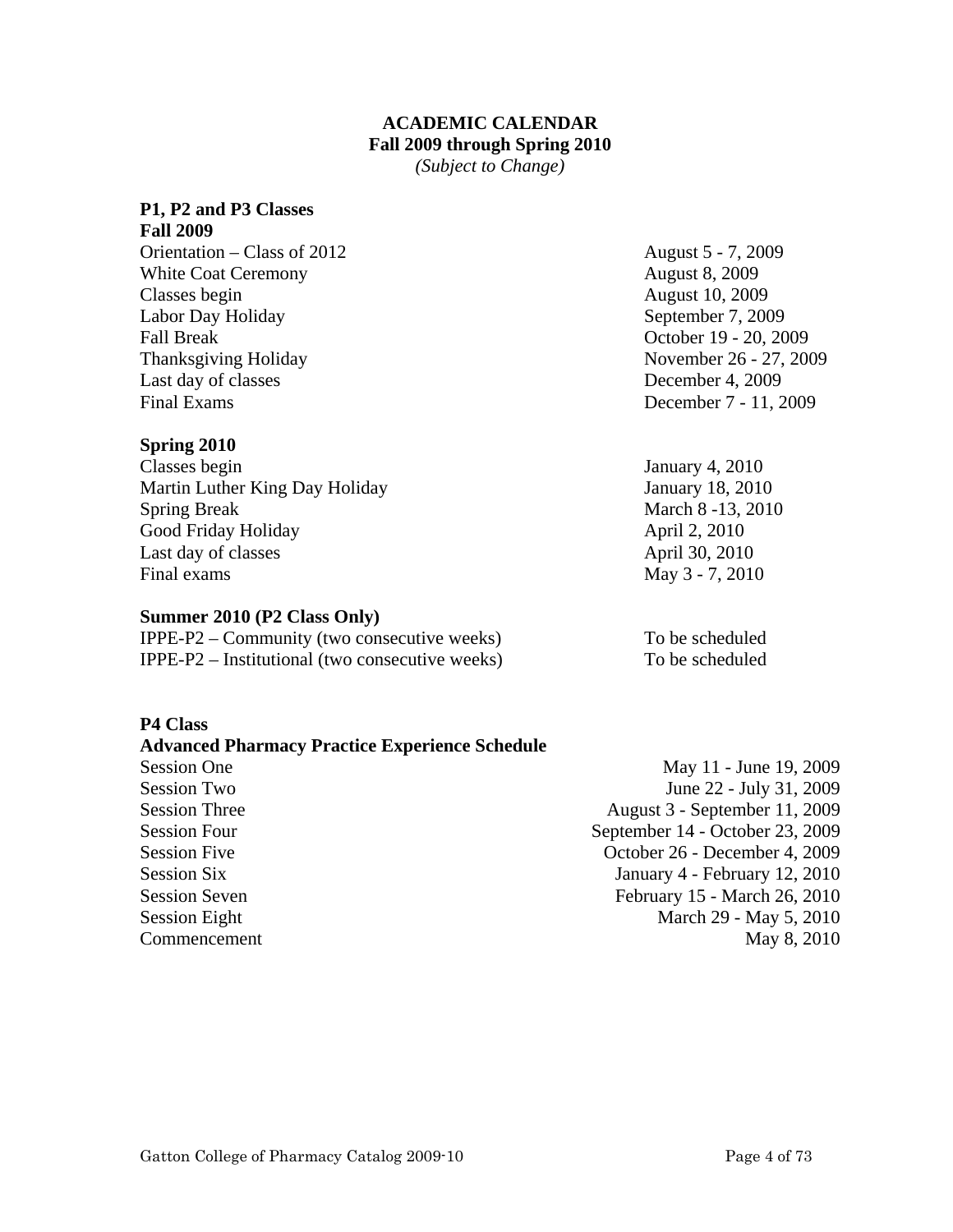# **GENERAL INFORMATION**

East Tennessee State University is a Tennessee Board of Regents institution. The Tennessee Board of Regents is the nation's sixth largest higher education system, governing 45 postsecondary educational institutions. The TBR system includes six universities, 13 two-year colleges, and 26 technology centers, enrolling more than 80 percent of all Tennessee students attending public institutions of higher education. Public higher education in Tennessee is coordinated by the Tennessee Higher Education Commission and consists of two systems – the University of Tennessee campuses, governed by the University Of Tennessee Board Of Trustees, and the state universities, community colleges, and technology centers governed by the Tennessee Board of Regents. The General Assembly created the Commission in 1967 to achieve coordination and unity among the programs of Tennessee's public post-secondary institutions and to serve as a primary source of information concerning higher education in Tennessee.

Degree requirements for the programs of study initiated under provisions of this bulletin shall remain in effect for six years. Students not completing requirements within the six-year period may be required to meet subsequent criteria; it is further provided, however, that the time limitation may be extended for interruption by military service where enrollment is resumed immediately upon release from service.

The course offerings and requirements of ETSU are continually under examination and revision. This bulletin presents the offerings and requirements in effect at the time of publication, but is no guarantee that they will not be changed or revoked. However, adequate and reasonable notice will be given to students affected by any changes. This bulletin is not intended to state contractual terms and does not constitute a contract between the student and ETSU.

East Tennessee State University reserves the right to make changes as required in course offerings, curricula, academic policies, and other rules and regulations affecting students to be effective whenever determined by the institution. These changes will govern current and formerly enrolled students. Enrollment of all students is subject to these conditions.

East Tennessee State University complies fully with the Family Educational Rights and Privacy Act of 1974, as amended. East Tennessee State University is fully in accord with the belief that educational and employment opportunities should be available to all eligible persons without regard to age, gender, color, race, religion, national origin, disability, veteran status, or sexual orientation.

East Tennessee State University provides the opportunity for students to increase their knowledge by offering programs of instruction in the various disciplines and programs through faculty who, in the opinion of ETSU, are qualified for teaching at the college level. The acquisition and retention of knowledge by any student are, however, contingent upon the student's desire and ability to learn while applying appropriate study techniques to any course or program. Thus, ETSU must necessarily limit representation of student preparedness in any field of study to that competency demonstrated at that specific point in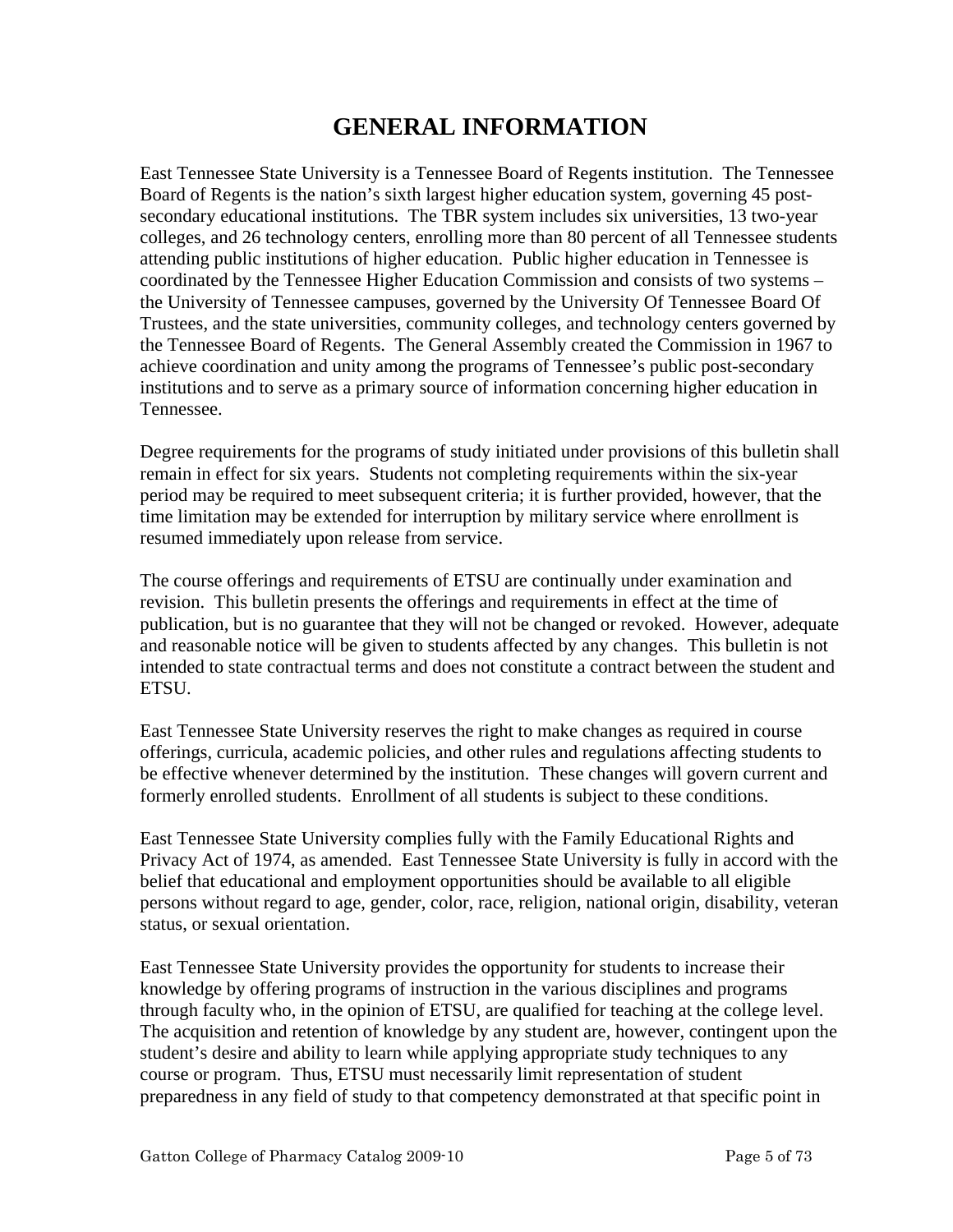time at which appropriate academic measurements were taken to certify course or program completion.

## **Family Educational Rights and Privacy Act**

The Family Educational Rights and Privacy Act (FERPA) affords students certain rights with respect to their education records. They are:

# *1. The right to inspect and review the student's education records within 45 days of the day the university receives a request for access.*

Students should submit to the registrar, dean, head of the academic department, or other appropriate official, written requests that identify the record(s) they wish to inspect. The university official will make arrangements for access and notify the student of the time and place where the records may be inspected. If the university official to whom the request was submitted does not maintain the records, that official shall advise the student of the correct official to whom the request should be addressed.

# 2. The right to request the amendment of the student's education records that the student *believes are inaccurate or misleading.*

Students may ask the university to amend a record that they believe is inaccurate or misleading. They should write to the university official responsible for the record, clearly identify the part of the record they want changed, and specify why it is inaccurate or misleading.

If the university decides not to amend the record as requested by the student, the university will notify the student of the decision and advise the student of his or her right to a hearing regarding the request for amendment. Additional information regarding the hearing procedures will be provided to the student when notified of the right to a hearing.

# *3. The right to consent to disclosures of personally identifiable information contained in the student's education records, except to the extent that FERPA authorizes disclosure without consent.*

One exception, which permits disclosure without consent, is disclosure to school officials with legitimate educational interests. A school official is a person employed by the university in an administrative, supervisory, academic, research, or support staff position (including law enforcement unit personnel and health staff); a person or company with whom the university has contracted (such as an attorney, auditor, or collection agent); or a student serving on an official committee, such as a disciplinary or grievance committee, or assisting another school official in performing his or her task. A school official has a legitimate educational interest if the official needs to review an education record in order to fulfill his or her professional responsibility.

Upon request, the university discloses education records without consent to officials of another school in which a student seeks or intends to enroll.

*4. The right to file a complaint with the U.S. Department of Education concerning alleged failures by East Tennessee State University to comply with the requirements of FERPA.*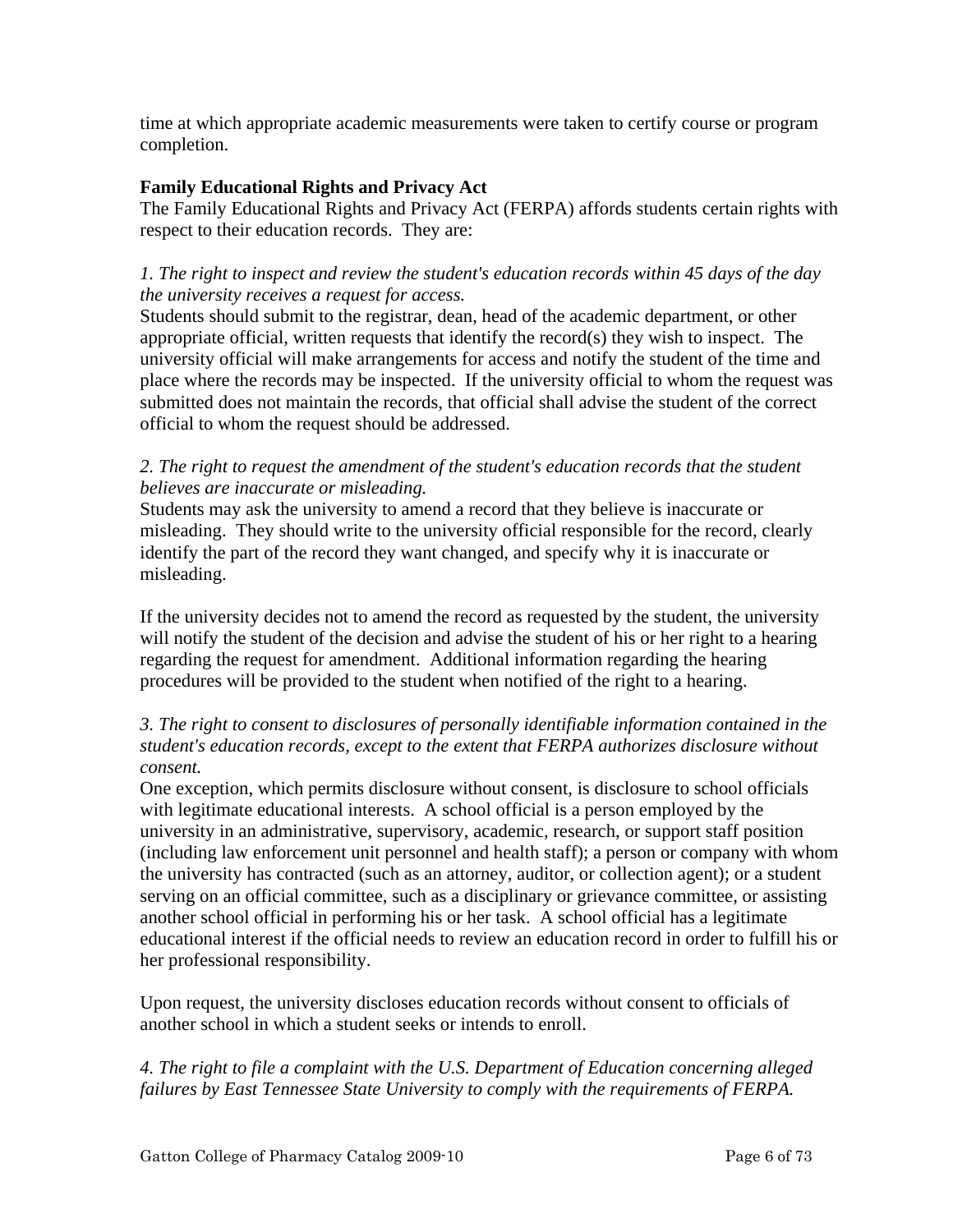The name and address of the office that administers FERPA is: Family Policy Compliance Office U.S. Department of Education 400 Maryland Avenue, SW Washington, DC 20202-4605

#### **Directory Information**

East Tennessee State University contracts the publication of a directory, which shows student names, addresses (e-mail, mailing, and campus box), major, and phone number. In addition, ETSU may release other directory information. Other directory information is defined as: enrollment status, dates of attendance, classification, previous institution(s) attended, awards, honors, photographs, degrees conferred (including dates), hometown and residency placement information, and sports participation information.

If students prefer not to have these items released, they must submit a written request to prevent disclosure of this data. This form is provided during orientation and is available through the Office of Student Affairs and must be submitted prior to the published last date to add a course for the fall term. A new form for nondisclosure must be completed each academic year. A form submitted the last term of enrollment will remain in effect until the student re-enrolls.

#### **Campus Security Report**

East Tennessee State University makes available to prospective students and employees the ETSU Security Information Report. This annual report includes campus crime statistics for the three most recent calendar years and various campus policies concerning law enforcement, the reporting of criminal activity, and crime prevention programs. The ETSU Security Information Report is available upon request from East Tennessee State University, Department of Public Safety, Box 70646, Johnson City, TN 37614-1702. The report can be accessed on the Internet at: http://www.etsu.edu/dps/security\_report.asp.

#### **Falsification of Credentials**

According to T.C.A. Sec. 49-7-133, it is a Class A misdemeanor to misrepresent academic credentials. A person commits the offense of misrepresentation of academic credentials who, knowing that the statement is false and with the intent to secure employment at or admission to an institution of higher education in Tennessee, represents, orally or in writing that such person:

- (1) Has successfully completed the required coursework for and has been awarded one
	- (1) or more degrees or diplomas from an accredited institution of higher education;
- (2) Has successfully completed the required coursework for and has been awarded one (1) or more degrees for diplomas from a particular institution of higher education; or
- (3) Has successfully completed the required coursework for and has been awarded one (1) or more degrees or diplomas in a particular field or specialty from an accredited institution of higher education.

Eligibility for admission shall be determined without regard to age, sex, color, race, religion, national origin, disability, or sexual orientation.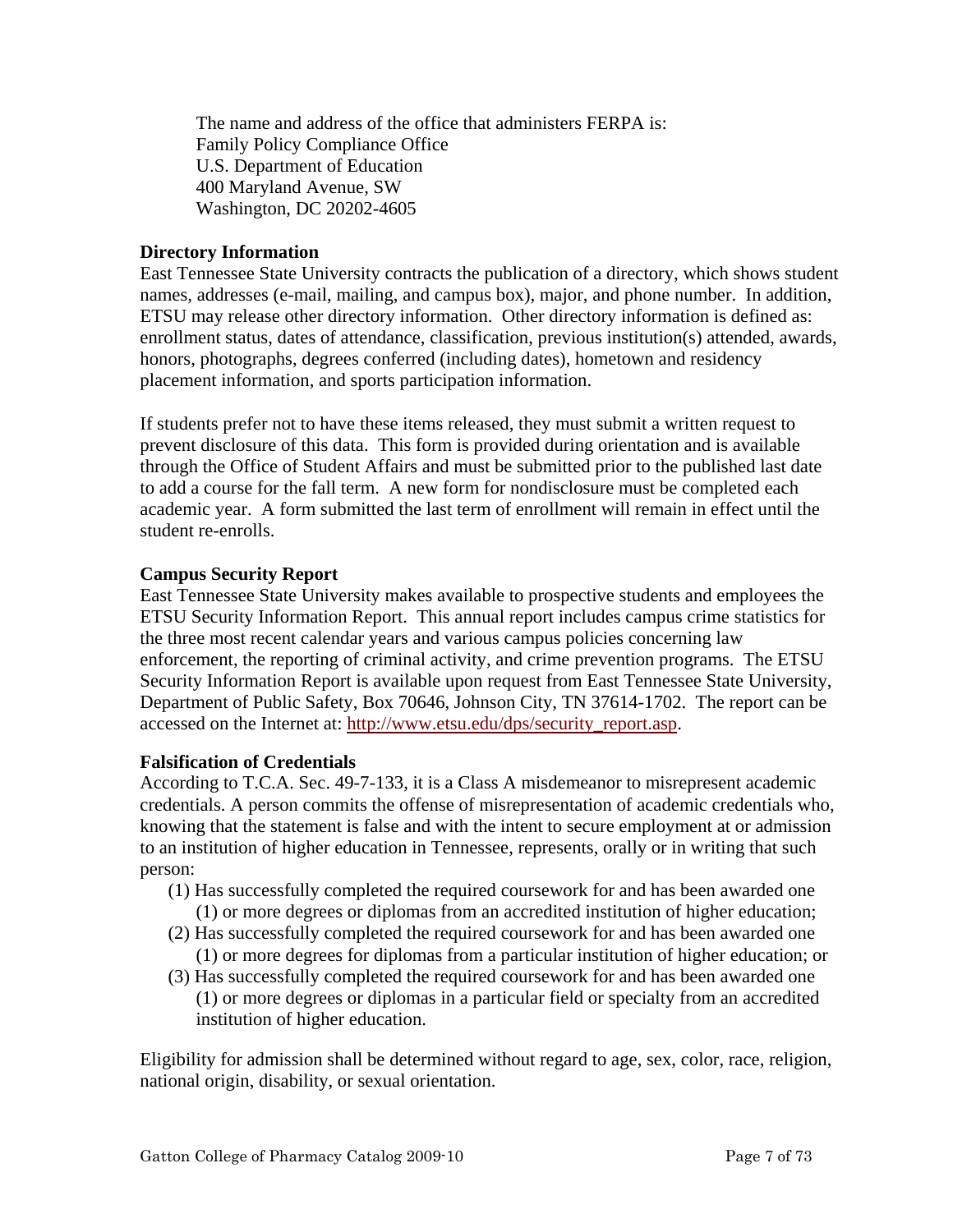#### **Student Conduct, Rights, and Responsibilities**

University students are citizens of the state, local, and national governments and of the academic community, and are, therefore, expected to conduct themselves as law-abiding members of each community at all times. Admission to an institution of higher education carries with it special privileges and imposes special responsibilities apart from those rights and duties enjoyed by non-students. In recognition of the special relationship that exists between the institution and the academic community which it seeks to serve, the Tennessee Board of Regents has authorized the president of the university to take such action as may be necessary to maintain campus conditions and preserve the integrity of the institution and its educational environment.

Pursuant to this authorization, the Tennessee Board of Regents has developed regulations that are intended to govern student conduct on the campus. In addition, students are subject to all national, state, and local laws and ordinances. If a student's violation of such laws or ordinances also adversely affects the institution's pursuit of its educational objectives, the institution may enforce its own regulations regardless of any proceedings instituted by other authorities. Conversely, violation of any section of the Tennessee Board of Regents regulations or university rules may subject a student to disciplinary measures by the institution whether or not such conduct is simultaneously in violation of state, local, or national laws.

A complete statement on institutional student disciplinary rules and procedures can be found in the university student handbook that is published annually and distributed to students as part of the campus telephone directory.

#### **Students' Bill of Rights**

Students, along with faculty, staff, and administrators, are all members of the East Tennessee State University community. Inherent with such membership is the responsibility to conduct oneself reasonably to maintain a civil community that respects the rights of all individuals. The student has certain rights guaranteed by the Federal and State Constitutions or statutorily created legislation including:

- Freedom of inquiry, freedom of speech, and freedom of expression that is respectful or sensitive to the rights of individuals.
- The right to peaceably assemble, in accordance with federal, state, local, and ETSU regulations.
- Religious freedom and a clear division of church and state.
- Freedom from unreasonable search and/or seizure of person, or personal property.
- Freedom from discrimination or harassment on the basis of gender, age, race, color, religion, national origin, or other protected status.
- The right to privacy, including the maintenance of confidential records in accordance with provisions of the Family Educational Rights and Privacy Act of 1974 and 1975, qualified by the Tennessee Open Records Law.
- The right to due process.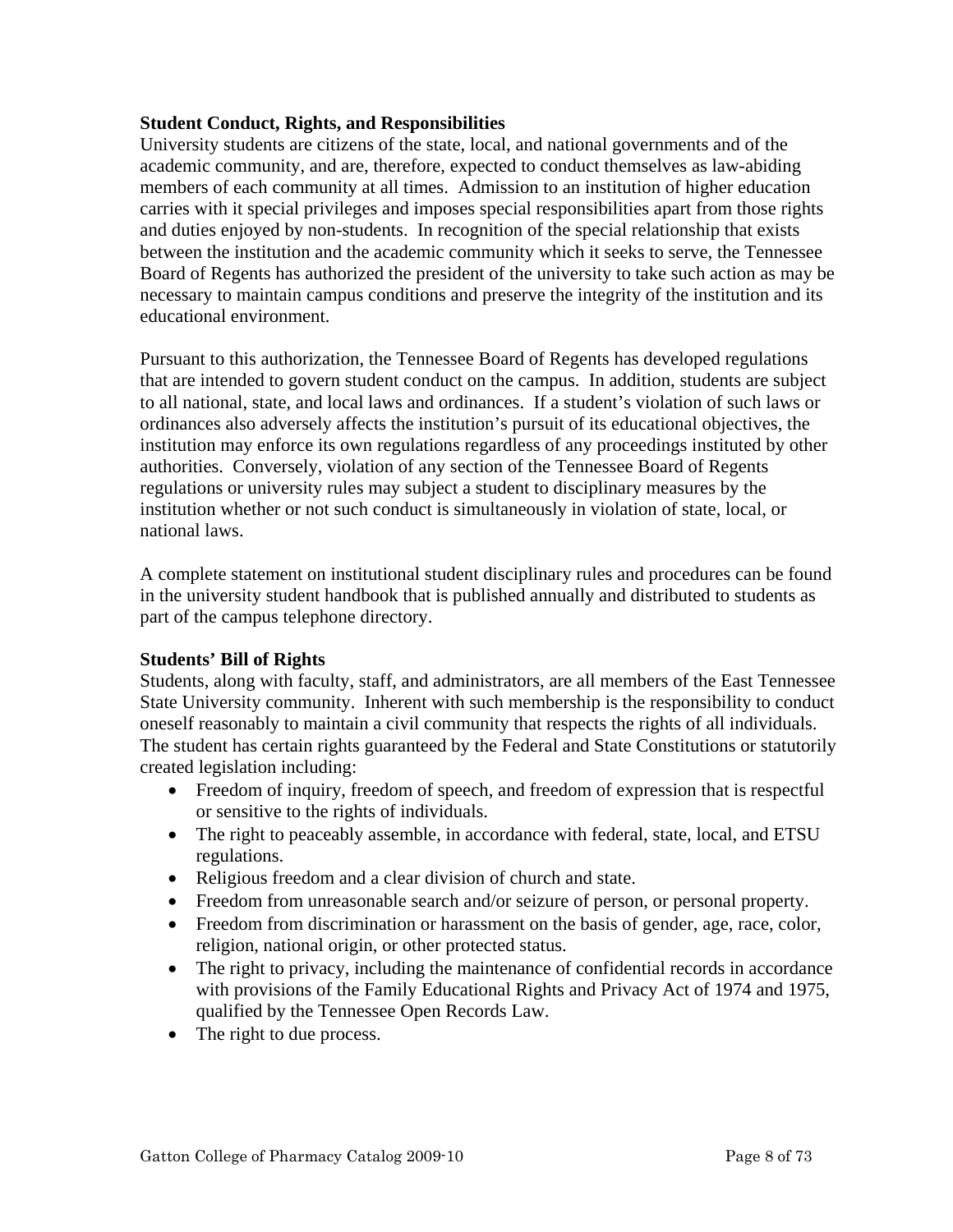The Tennessee Board of Regents grants additional rights including:

- The right to due process in disciplinary procedures of the university, including written notification of charges, an explanation of procedures, and a hearing before an appropriate administrator or committee.
- The right to expeditious review of disciplinary sanctions upon appeal.
- The right to participate in the decision-making process of the university through the Student Government Association, other student governance organizations, and membership on university standing and advisory committees.
- The right to affiliate with officially registered student organizations if the membership requirements of those organizations have been met, and the right to seek to establish, through official procedures, additional student organizations of one's choosing.

East Tennessee State University acknowledges that students have a legitimate expectation that:

- Classes meet as scheduled, and begin and adjourn on time.
- Course requirements are clearly specified.
- The instructor is prepared for class and possesses both oral and written communications skills.
- Paper project grades and test results are received in a timely manner.
- Information about progress in coursework is provided.
- The instructor is qualified to teach the subject matter.

Additionally, students have the right to expect:

- Accurate information concerning institutional services, regulations, policies, and procedures, in published form.
- Representation in the university governance system.
- Sound and accurate academic advice, information regarding courses required for graduation, and their schedule sequence.
- Reasonable notice of any changes in academic requirements or programs and assurance that such changes will not be made in a way that unduly impedes the academic progress of the student already enrolled.
- Flexibility in course scheduling (by dropping and adding) or withdrawing within university guidelines.
- Information about the various types of financial assistance available.
- Freedom to evaluate courses, programs and services, and provide input to appropriate segments of the campus administration.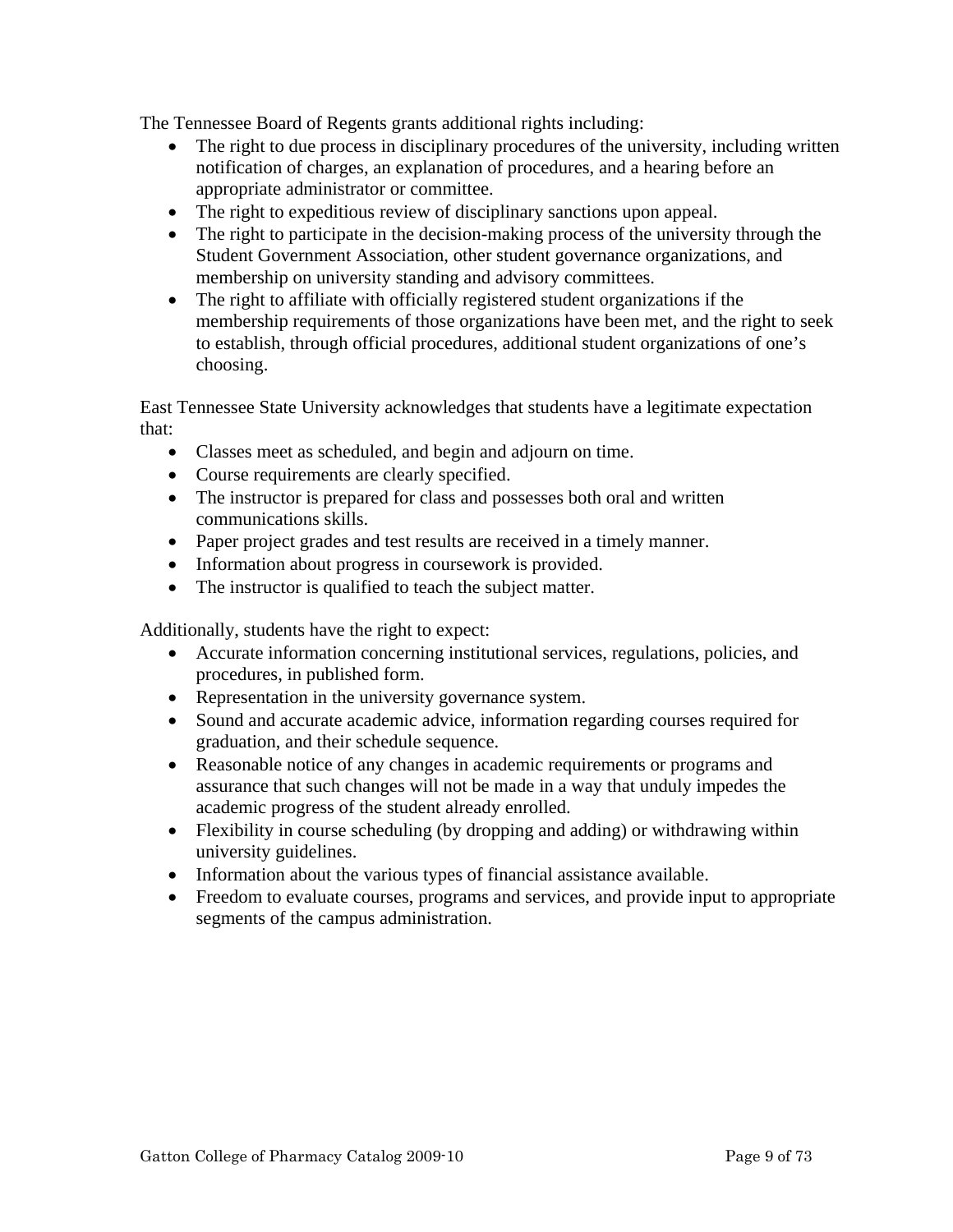# **EAST TENNESSEE STATE UNIVERSITY**

#### **Accreditation**

East Tennessee State University is accredited by the Commission on Colleges of the Southern Association of Colleges and Schools (1866 Southern Lane, Decatur, Georgia, telephone number 404-679-4501) to the baccalaureate, master's, specialist, and doctoral degrees. Contact the Commission on Colleges at 1866 Southern Lane, Decatur, Georgia 30033-4097 or call 404-679-4500, with any questions regarding the accreditation of East Tennessee State University.

#### **Memberships**

- The American Council on Education
- The American Association of State Colleges and Universities
- The Tennessee College Association
- The Council for Advancement and Support of Education
- The Council of Graduate Schools in the United States
- The Council of Southern Graduate Schools
- The Council on Undergraduate Research
- The Tennessee Conference of Graduate Schools
- Association of Academic Health Centers
- Oak Ridge Associated Universities
- Institute of International Education
- National Collegiate Athletic Association
- Atlantic Sun Conference

# **ETSU Vision Statement**

To become the best regional university in the country

# **ETSU Mission Statement**

East Tennessee State University seeks to:

- Educate students to become responsible, enlightened, and productive citizens;
- Conduct scholarship that improves the human condition;
- Serve business, education, government, healthcare systems, and communities; and
- Enhance the cultural environment of the region.

# **ETSU Values**

East Tennessee State University pursues its mission through a student-centered community of learning reflecting high standards and promoting a balance of liberal arts and professional preparation, continuous improvement, and based on core values where:

- PEOPLE come first, are treated with dignity and respect, and are encouraged to achieve their potential;
- RELATIONSHIPS are built on honesty, integrity, and trust;
- DIVERSITY of people and thought is respected;
- EXCELLENCE is achieved through teamwork, leadership, creativity, and a strong work ethic;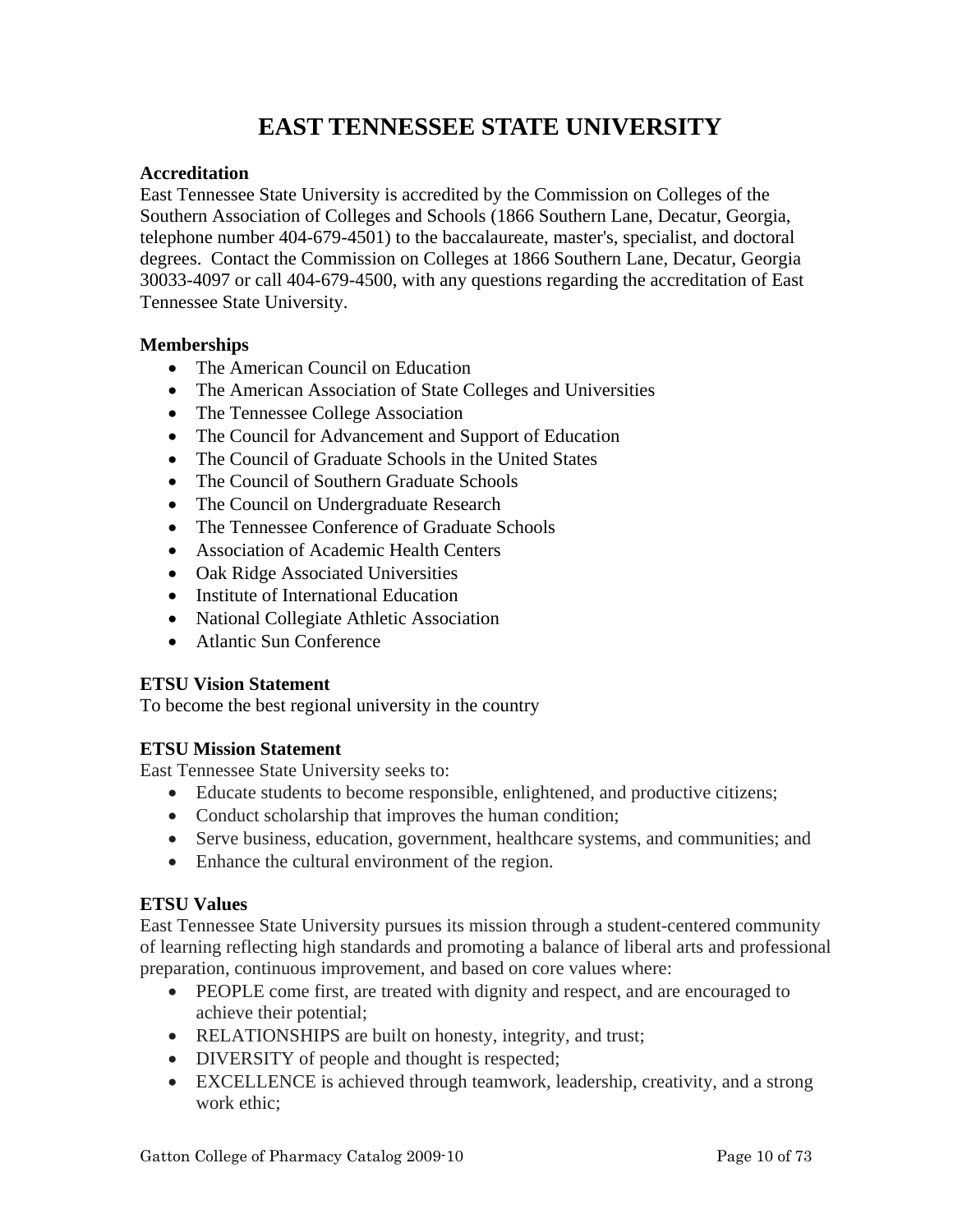- EFFICIENCY is achieved through wise use of human and financial resources; and
- COMMITMENT to intellectual achievement is embraced.

# **ETSU Strategic Goals for 2005-2010**

Demonstrate leadership for our region by

- promoting and enhancing P-16 education,
- enhancing workforce development for the health professions,
- establishing successful technology-based start-up and spin-off companies through the ETSU Innovation Laboratory,
- enhancing students' active development of civic responsibility,
- pursuing the use of advanced technologies, and
- expanding externally-funded research.

Enhancing the rate and diversity of participation in higher education by

- increasing the rate of participation of targeted student populations, and
- designing and implementing a multi-variant review model for consonance between student and/or employer demand.

Demonstrate quality of programs and services by

- implementing campus-wide quality institutional effectiveness initiatives,
- providing general education, academic programs and co-curricular opportunities that meet high standards of quality,
- enhancing civic responsibility and student engagement,
- recruiting, retaining, and developing faculty and staff diversity,
- increasing student retention and persistence to graduation, and
- continued implementation of our SACS Quality Enhancement Plan for student success.

Demonstrate successful management of resources by

- expanding use of nationally recognized databases or benchmarking tools to inform resource management,
- increasing awareness and commitment to philanthropic fund-raising projects,
- promoting entrepreneurial and partnership initiatives to attain additional resources, and
- striving to achieve optimal efficiency in its use of resources.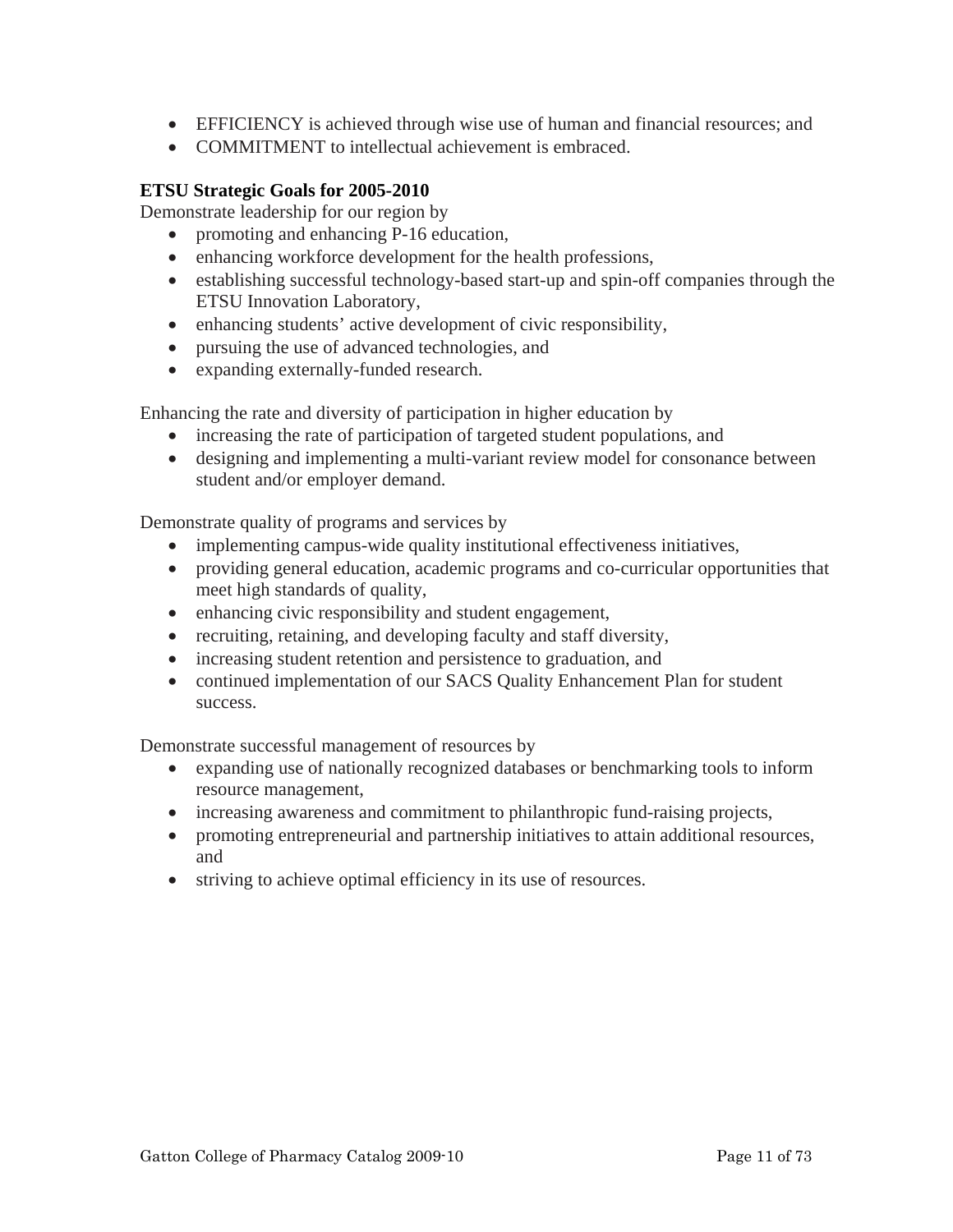# **GATTON COLLEGE OF PHARMACY**

#### **Introduction**

The Gatton College of Pharmacy is an integral component of the ETSU Division of Health Affairs which also includes J.H. Quillen College of Medicine, the College of Public Health, the College of Clinical and Rehabilitative Health Sciences and the College of Nursing. The College of Pharmacy is physically located on the grounds of the J.H. Quillen Veterans Affairs Medical Center (Mountain Home) in Johnson City. The College of Pharmacy's professional program, which leads to a Doctor of Pharmacy Degree (PharmD), is designed to prepare pharmacists to work in rural community and institutional based practices.

#### **History**

The university along with community leaders had been investigating the feasibility of initiating a college of pharmacy for over a decade. With the state's only college of pharmacy almost 500 miles away, most students from this region chose to attend out-of-state public and private institutions for their pharmacy education. As a result, few returned to this area to practice. That fact, plus the lack of state funds for a second state-funded college of pharmacy, fueled the demand for pharmacists in this Southern Appalachian region.

In January 2004, a tuition-funded, rural-focused model was developed as a possible solution to this dilemma. Realizing that considerable private support would be necessary for the model to work, a steering committee led by the Vice President for Health Affairs and comprised of ETSU faculty and staff, pharmacy community leaders, and community leaders at-large began to develop and implement such a plan.

After extensive effort, approval was obtained from the Tennessee Board of Regents and the Tennessee Higher Education Commission in the summer of 2005. Governor Phil Bredesen lent his support to this effort with the challenge to raise \$5 million in 90 days and an additional \$2.5 million before the first class of students entered the program. The \$5 million was raised in 58 days, and the College of Pharmacy passed the \$7.5 million mark on April 3, 2006, with Governor Bredesen personally making the announcement at ETSU. Recognizing the value of a College of Pharmacy at ETSU, over 900 individuals and organizations contributed financially to this effort. With the support and energy from the people of this region, the College of Pharmacy became a reality as the inaugural class of 72 students began class in January 2007.

On May 22 2008, the College of Pharmacy was named the Bill Gatton College of Pharmacy at East Tennessee State University in honor of Bill Gatton, a local philanthropist, whose generosity made the establishment of the ETSU pharmacy school possible.

# **Accreditation**

The Accreditation Council for Pharmacy Education (ACPE) accredits Doctor of Pharmacy programs offered by Colleges and Schools of Pharmacy in the United States and selected non-U.S. sites. For a Doctor of Pharmacy program offered by a new College or School of Pharmacy, ACPE accreditation involves three steps: Precandidate status, Candidate status, and Full accreditation. Precandidate accreditation status denotes a developmental program, which is expected to mature in accord with stated plans and within a defined time period. Precandidate status is awarded to a new program of a College or School of Pharmacy that has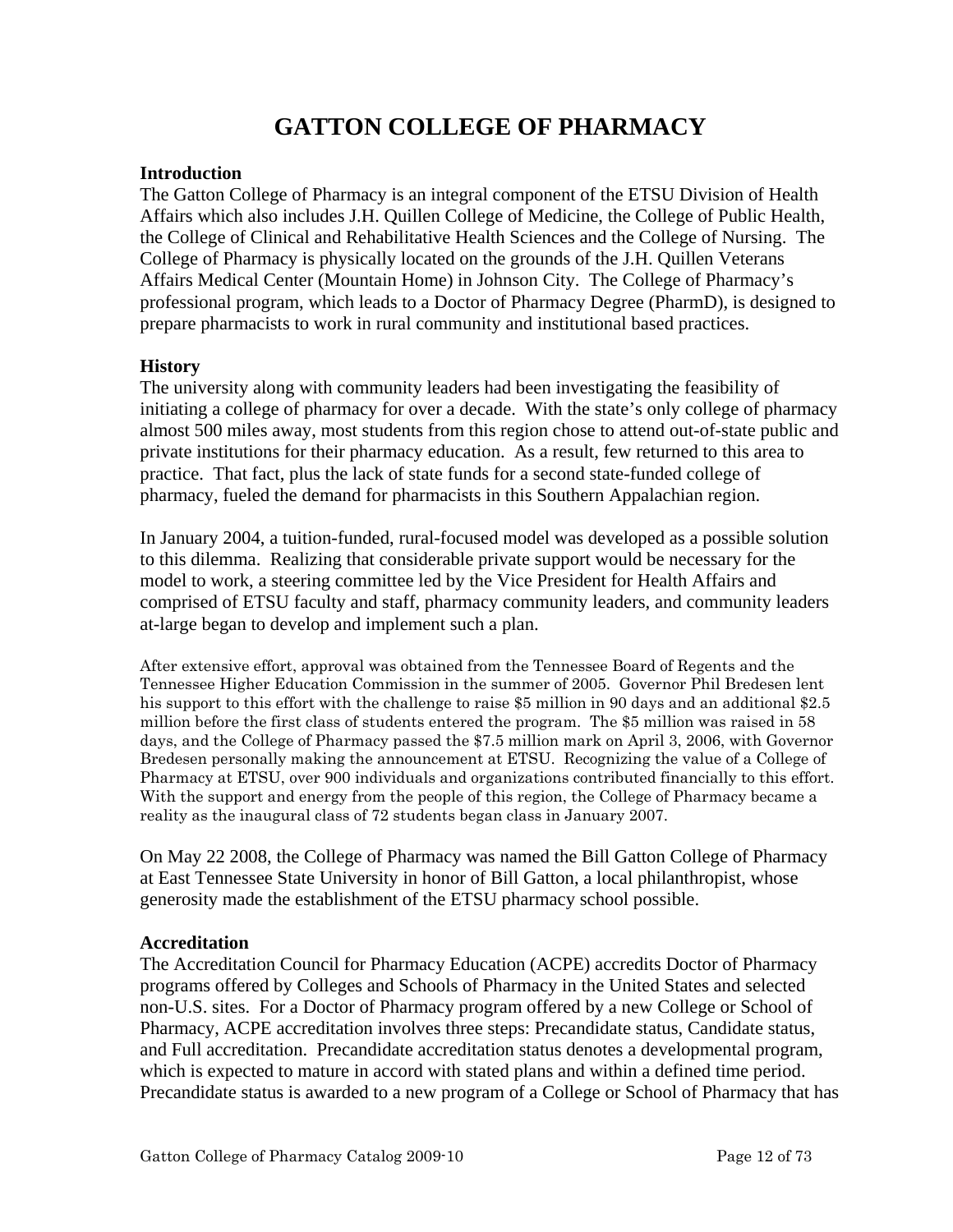not yet enrolled students in the professional program, and authorizes the school to admit its first class. Candidate accreditation status is awarded to a Doctor of Pharmacy program that has students enrolled, but has not yet had a graduating class. Full accreditation is awarded to a program that has met all ACPE standards for accreditation and has graduated its first class. Graduates of a class designated as having Candidate status have the same rights and privileges of those graduates from a fully accredited program. ACPE conveys its decisions to the various boards of pharmacy and makes recommendations in accord with its decisions. It should be noted, however, that decisions concerning eligibility for licensure, by examination or reciprocity, reside with the respective state boards of pharmacy in accordance with their state statutes and administrative rules.

The Doctor of Pharmacy program of the Gatton College of Pharmacy at ETSU was awarded candidate accreditation status during the June 18-22, 2008, meeting of the ACPE board of directors based upon an on-site evaluation conducted February 11-13, 2008, and discussion with university and College officials. Candidate status was continued by the ACPE during its June 24-28, 2009 meeting. If the program continues to develop as planned, full accreditation of the Doctor of Pharmacy program will be considered by the board following the graduation of students from the program in May 2010.

#### **Membership**

American Association of Colleges of Pharmacy

#### **Diversity**

The Gatton College of Pharmacy and East Tennessee State University strive to develop an environment where the value of diversity among students, faculty and staff is accepted, encouraged and embraced. Diversity encompasses differences in race, creed, color, sex, religion, age, national origin, disabilities, veteran status or sexual orientation. The individual characteristics, talents and contributions of all people are valued and recognized for the unique contribution they make to the college.

# **Vision**

The vision of the Gatton College of Pharmacy is to achieve excellence in innovative pharmacy education, scholarly research, service to society and the profession, and thus improve the healthcare of the rural Appalachian community.

#### **Mission**

The mission of Gatton College of Pharmacy is to provide a comprehensive and progressive education that promotes pharmacists to assume an active role in providing skilled, ethical, and compassionate patient care that improves the health and quality of life of residents in Northeast Tennessee and rural Appalachia. The College achieves its mission by maintaining a community of active and creative scholars devoted to the discovery, integration and dissemination of knowledge in the clinical and pharmaceutical sciences.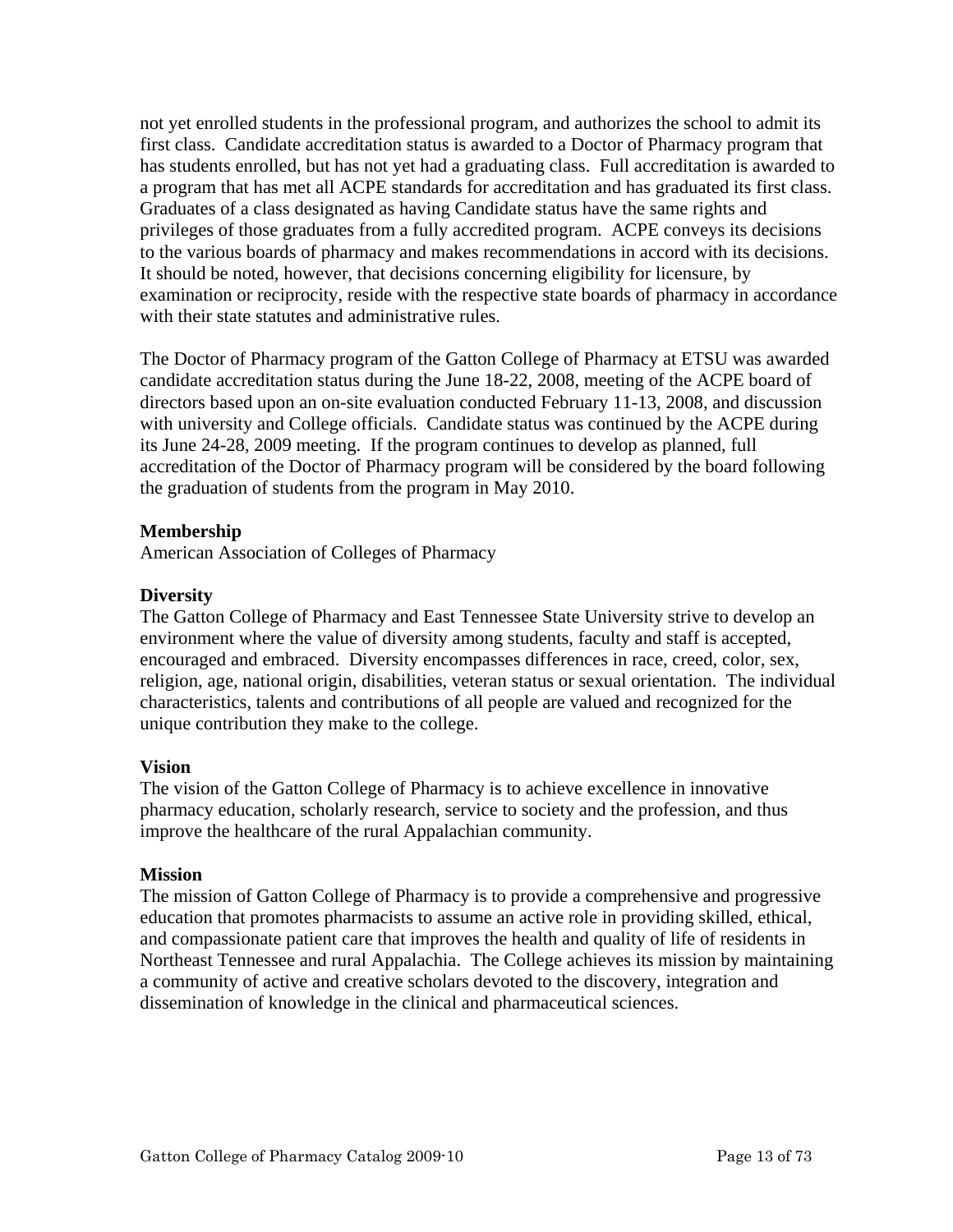#### **Values**

The Gatton College of Pharmacy embraces the educational philosophy and values of East Tennessee State University and is committed to the following core values:

#### Academic Excellence

We strive to achieve excellence in teaching, scholarship, and service to the university, local, and professional communities.

#### Professionalism, Integrity, and Character

We aim to create an environment that instills professionalism, integrity, empathy, a high standard of ethical behavior, and the highest professional commitment to the patient, the community, and the employer.

#### A Caring Community

We endeavor to create a caring community characterized by mutual respect, patience, kindness, and generosity; and one that respects, values, and promotes the dignity and diversity of faculty and students.

#### A Culture of Service

We strive to create a culture that values and promotes service to our patients, school, community, and profession.

#### Life-long Learning

We pursue a passion for life-long learning and a commitment to personal and professional growth as we serve our patients, community, and profession.

#### **Guiding Principles and Goals to Achieve the Mission**

Improving Care Through Excellence in Scholarship

- Provide students with the knowledge, skills, judgment, professional attitudes, and values to deliver contemporary patient care in a changing healthcare environment;
- Promote the development of teaching excellence, innovation, continuous quality improvement, and creativity in the context of interdisciplinary patient-centered care;
- Develop and enhance students' skills in problem solving, critical thinking, and individual and group communication;
- Facilitate and encourage the development of mature, independent, and life-long learners in a diverse student body with different learning styles.

#### Improving Care Through Excellence in Scholarship

- Recognize, value, and promote scholarly inquiry and outcomes assessment, clear reasoning, and the application of evidence-based practices as a means of improving the health outcomes of patients, especially the care of a rural underserved population;
- Contribute to the advancement of the clinical and basic medical and pharmaceutical sciences through independent and collaborative research, presentation and publication;
- Embrace the scholarship of teaching to optimize educational effectiveness.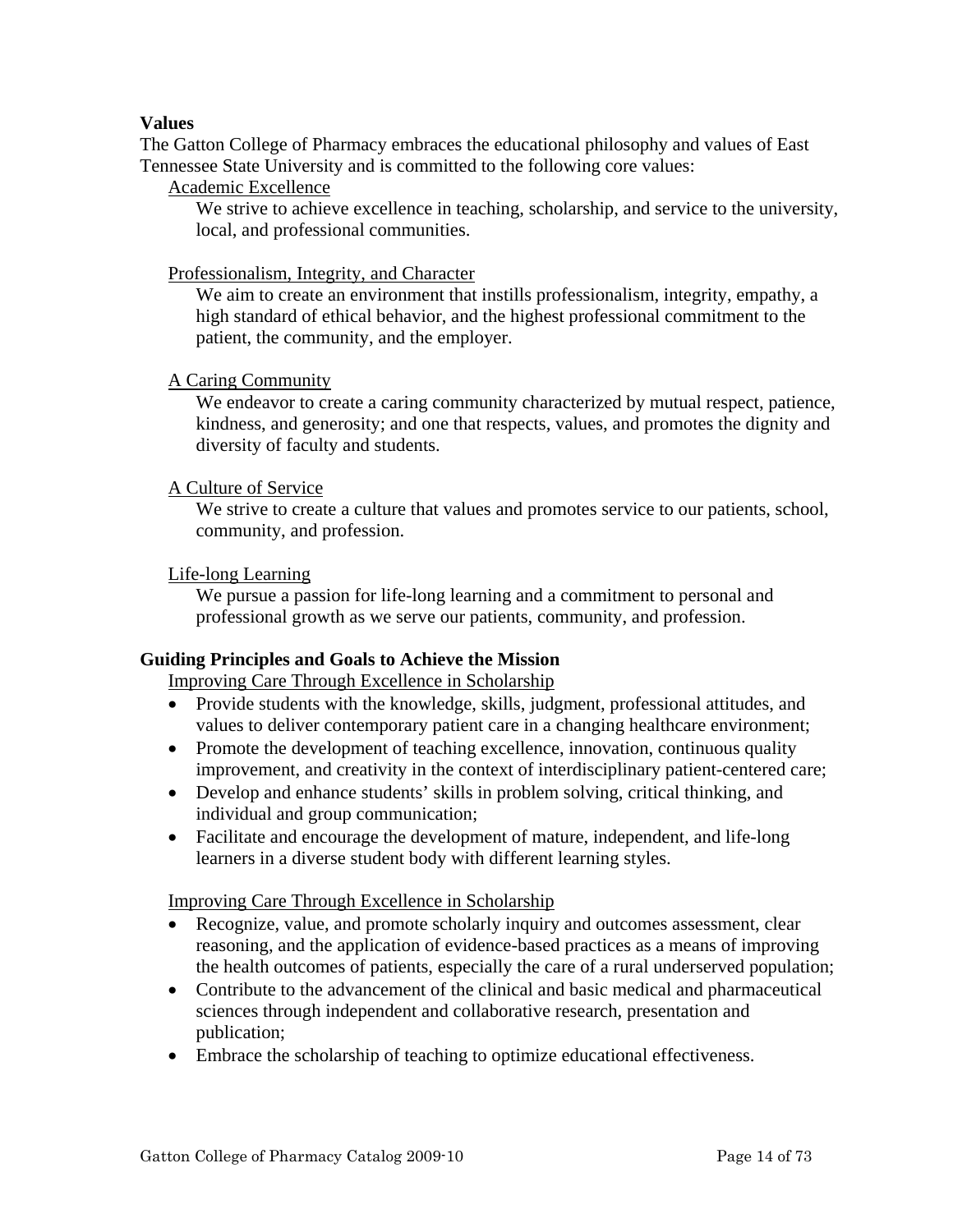Improving Care Through Excellence in Clinical and Professional Service

- Provide and teach pharmacist-delivered patient care, including medication therapy management services, to further advance an evolving profession that benefits society today and in the future;
- Foster a culture of service to the community and profession;
- Advance healthier lifestyles through health promotion, preventive healthcare, and education of the public;
- Promote active student involvement in the profession, community service projects, and volunteer activities;
- Collaborate with the professional community to serve as an agent of positive change, advancing the level of pharmaceutical care practiced within the community, thereby improving healthcare and enriching the lives of patients in the region.

Improving Care Through Professional Development

- Support and mentor faculty in their pursuit of scholarly activity and service recognizing that these activities are essential for continued professional growth;
- Encourage a commitment to and passion for lifelong learning and develop and equip students for postgraduate training;
- Encourage students, faculty, and preceptors to grow as professionals and to optimize their skills and capabilities in providing excellent patient-centered care;
- Support continuing professional development of alumni thereby fostering a positive and continuing relationship with graduates.

# Improving Care Through Interdisciplinary Collaboration

- Cultivate an educational environment of inter-professional teamwork and collaboration among students, faculty, staff and administration within the Division of Health Sciences;
- Partner with local practitioners, health-care facilities, organizations, and patients to maximize the professional and educational experiences of our students;
- Create an interdisciplinary and collaborative learning experience as a fundamental model that prepares students for collaborative practice and shared responsibility.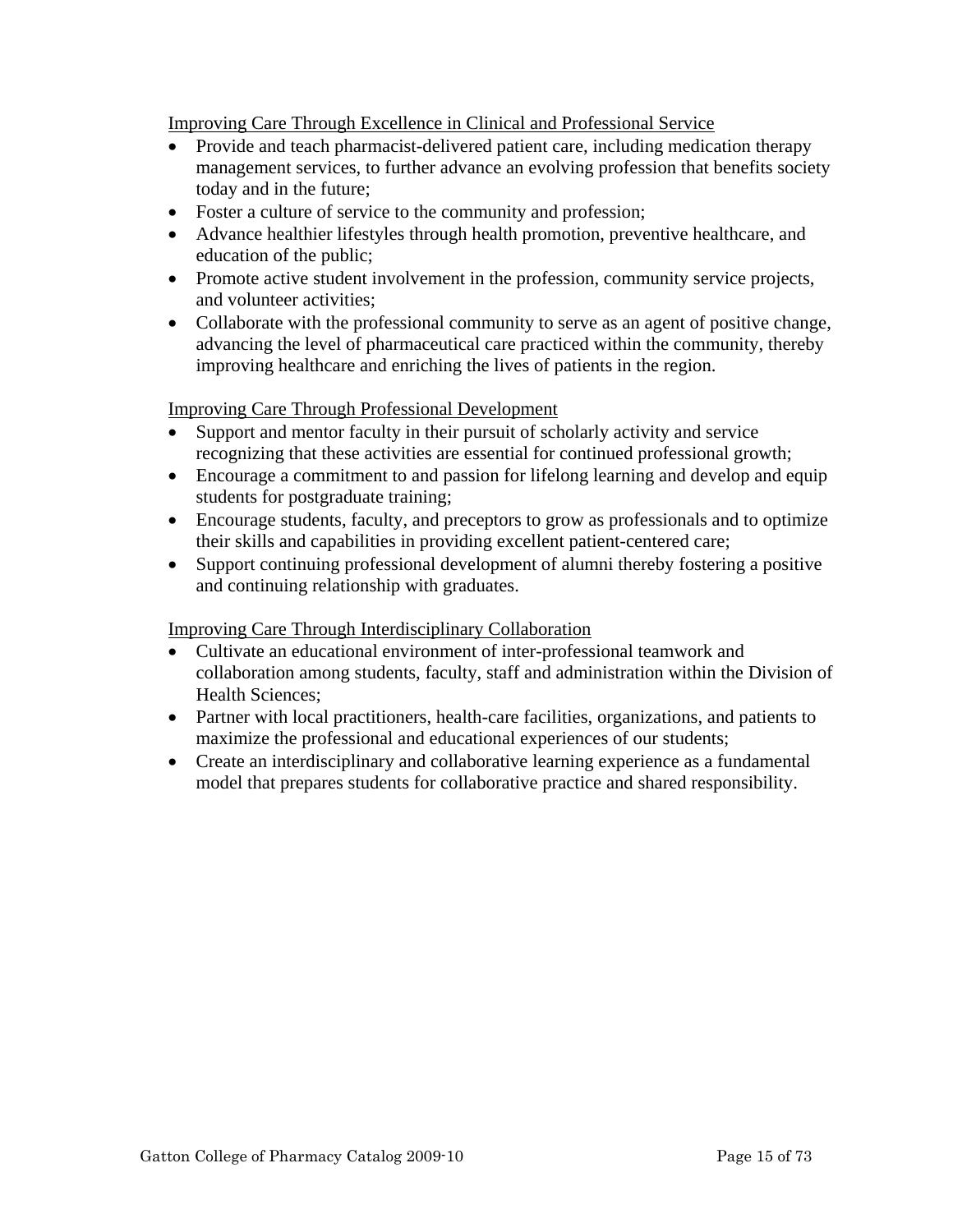# **ADMISSIONS**

Admission to the Bill Gatton College of Pharmacy at East Tennessee State University is based on a competitive selection process involving applicants who meet the minimum requirements for admission. The Admissions Committee endeavors to select for admission those applicants who are the best qualified, with an emphasis on those who demonstrate a desire and propensity for rural pharmacy practice and an interest in rural health. The Gatton College of Pharmacy uses a rolling admission process which allows for interviews and final action on applications throughout the admission cycle. The College is committed to increasing the number of qualified pharmacists from currently underrepresented minority groups and from disadvantaged backgrounds. The school actively promotes and encourages applicants from these groups.

#### **Pre-Pharmacy Studies**

Pre-professional preparation should be in an area chosen strictly according to the interest of the individual student. A specific major or minor course of undergraduate study for entering students is not advocated. A well-rounded undergraduate education is highly desirable, and students are encouraged to pursue the undergraduate program of their choosing. In addition to acquiring specific knowledge, the pre-pharmacy student should acquire certain basic skills and aptitudes such as the ability to read with speed, comprehension, and retention; the ability to understand concepts and draw logical conclusions; the ability to adapt quickly to new and different circumstances; and the ability to communicate effectively in all circumstances. Evidence of these abilities is sought throughout the admission process. These skills and abilities are essential in becoming a practicing pharmacist and a self-directed, lifelong learner.

#### **Early Decision Program**

The College participates in the early decision admission program through the Pharmacy College Application Service (PharmCAS). This program allows applicants who are committed to attending the Gatton College of Pharmacy the opportunity to secure an admissions acceptance early during the admissions cycle. Applicants choosing this program cannot apply to any other pharmacy school prior to the receiving a decision and agree to attend the Gatton College of Pharmacy, if accepted.

The deadline to apply as an Early Decision applicant is September 2. Early Decision applicants are assured of receiving an admission decision no later than October 23. Please note that early decision applicants are not given preference over regular decision applicants by the Admissions Committee.

#### **Admission Requirements**

The minimum admission requirements set forth the criteria that must be met before the applicant can be considered for admission.

#### *Citizenship*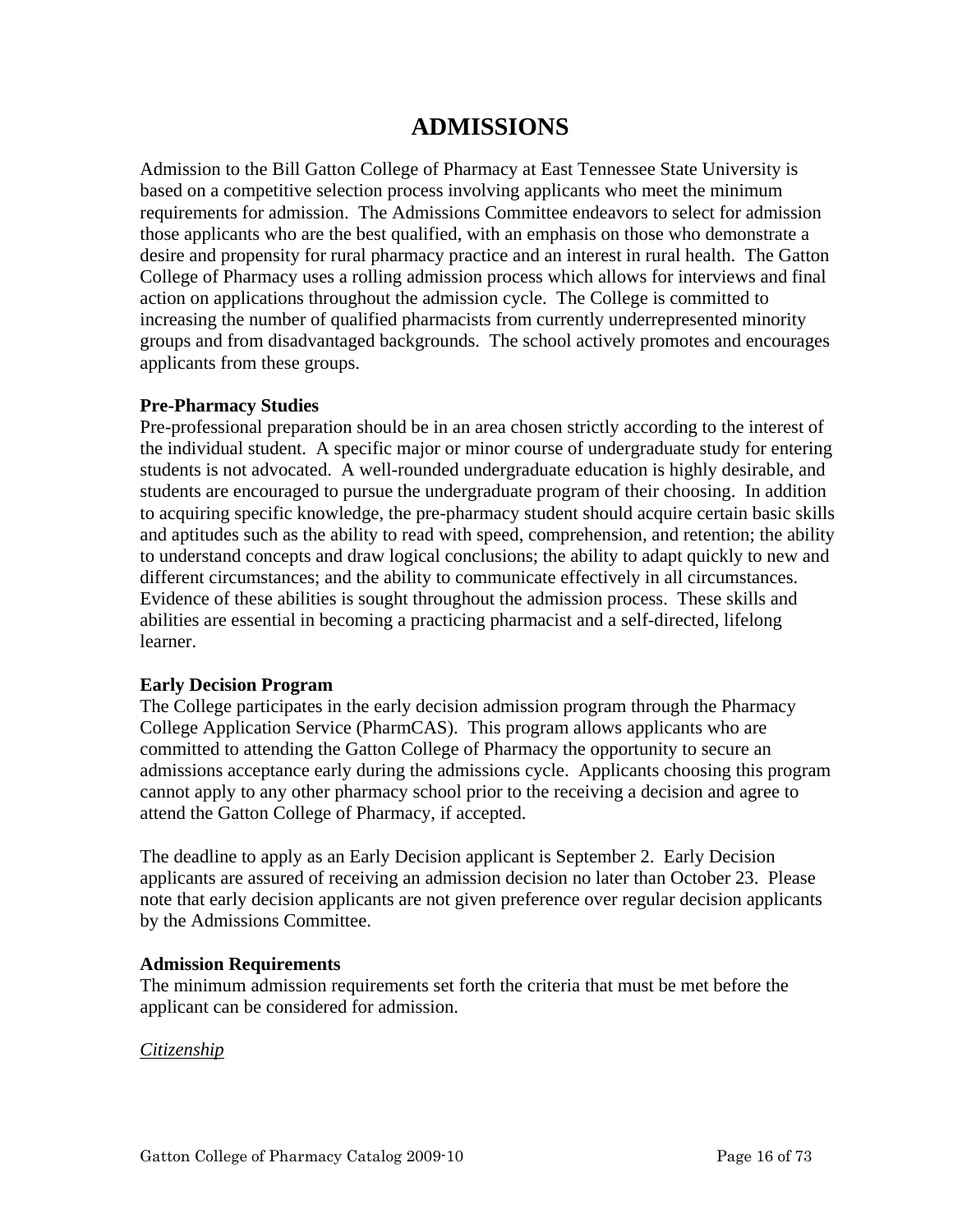In order to be admitted, an applicant must be a U.S. citizen, possess a U.S. Permanent Resident Visa, or have been granted asylum status. Proof of eligibility is required for non-U.S. citizens.

#### *Pre-Pharmacy Course Prerequisites*

Admission to the Doctor of Pharmacy degree program requires that applicants complete at least 63 semester hours of specified undergraduate courses at a college or university that is accredited by a regional accrediting agency recognized by the United States Department of Education. The prerequisites provide the minimum academic background essential to pharmacy education. Applicants who exceed the minimum stated requirements are more competitive.

| <b>Courses</b>                                                                                   | <b>Semester</b><br><b>Hours</b> | <b>Quarter</b><br><b>Hours</b> |
|--------------------------------------------------------------------------------------------------|---------------------------------|--------------------------------|
| General Chemistry and Lab (for majors)                                                           | 8                               | 12                             |
| Organic Chemistry and Lab (for majors)                                                           | 8                               | 12                             |
| General Physics and Lab (for majors)                                                             | 8                               | 12                             |
| General Biology and Lab (for majors)                                                             | 4                               | 6                              |
| Microbiology (must include an accompanying lab)                                                  | 3                               | 5                              |
| Other Biology (combined A&P course will satisfy<br>this requirement if both semesters are taken) | 3                               | 5                              |
| Calculus (for majors preferred)                                                                  | 3                               | 5                              |
| <b>Statistics</b>                                                                                | 3                               | 4                              |
| Composition                                                                                      | 3                               | 4                              |
| <b>Oral Communication</b>                                                                        | 3                               | 4                              |
| <b>Additional Writing or Oral Communication</b>                                                  | 3                               | 4                              |
| Economics                                                                                        | 3                               | 4                              |
| Electives (Social or Behavioral Science, or<br>Humanities)                                       | 9                               | 13                             |

Coursework must total a minimum of 63 semester or 94 quarter hours. Applicants who are in the process of completing the required courses at the time of application should note these on their PharmCAS application as current courses. Courses for which the applicant earned a grade less than C- will NOT be utilized to satisfy prerequisites. All prerequisite coursework must be completed prior to enrollment.

#### *Use of Advanced Placement or CLEP Credit*

Advanced placement credit, CLEP credit, or other nontraditional credit in required nonscience courses awarded by a regionally accredited college or university may be utilized to satisfy academic prerequisites. Such credit may also be utilized to satisfy prerequisite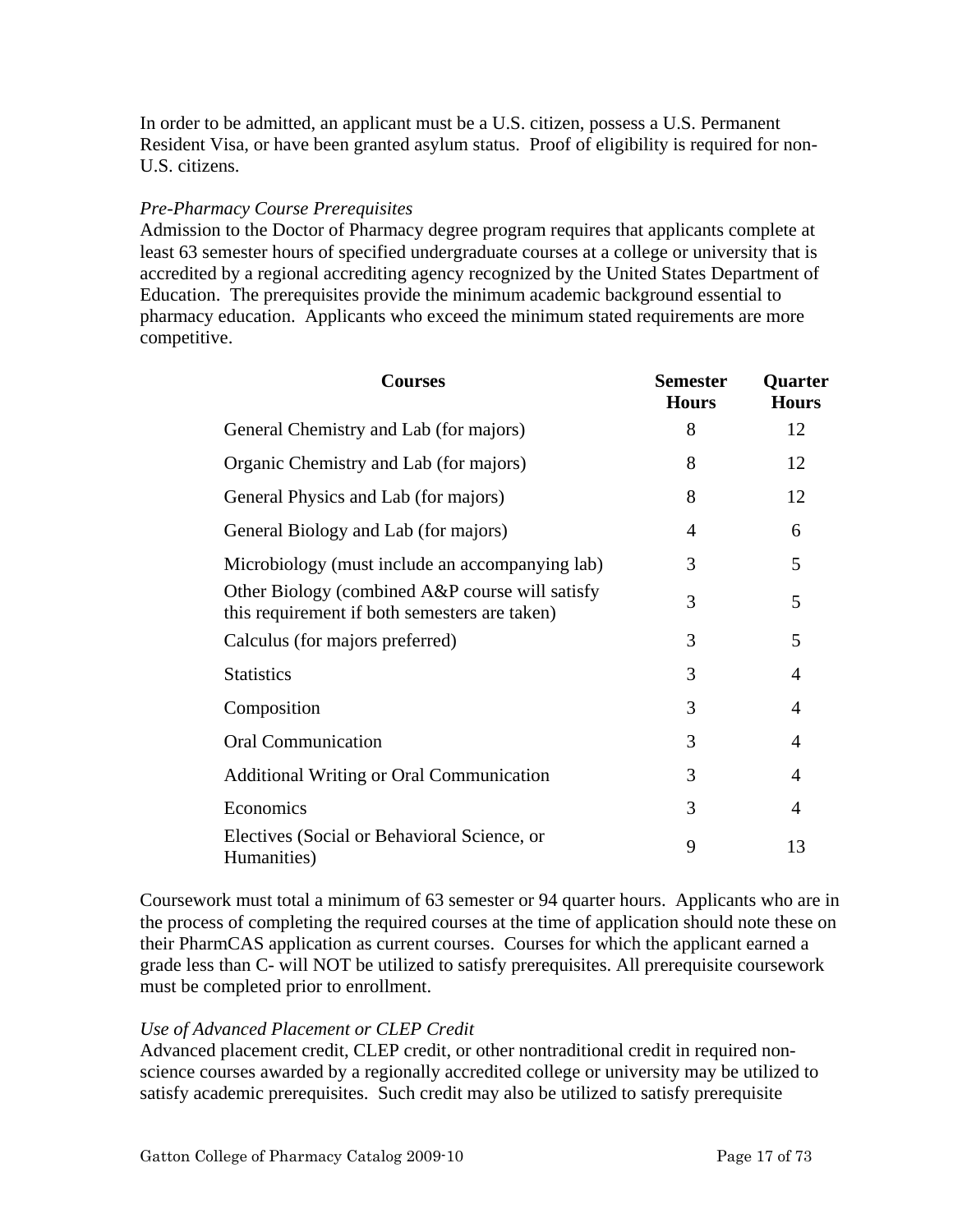science courses provided that applicants have taken additional course work in the same discipline. Prospective students should be aware that portions of the professional curriculum require solid skills in algebra and introductory integral calculus, and those math skills, if not used, quickly diminish. As such, we strongly recommend that incoming students take appropriate steps to insure a high level of mathematical aptitude.

#### *Pharmacy College Admission Test (PCAT)*

All applicants are required to report scores from the Pharmacy College Admission Test (PCAT) by the close of the current application period. Applicants must officially report scores via PharmCAS (code 104). The PCAT must be taken within 3 years of the application deadline.

Applicants are advised to prepare adequately and thoroughly for this examination and to structure a curriculum that adequately prepares them prior to this important examination. Information regarding the Pharmacy College Admission Test may be obtained from the applicant's pre-professional advisor or at www.PCATweb.info.

#### *Letters of Reference*

At least two letters of reference are required. One letter must be from a faculty member who has taught the student (biology, chemistry, physics or math recommended) or a preprofessional advisor or committee at the applicant's academic institution. Note: If a committee/composite letter is utilized, it will only count as one reference. The second letter may be from a source of the applicant's choosing; however, letters from family members will not be accepted. Applicants are encouraged to submit letters from an individual capable of attesting to the applicant's potential as a future health care professional. Letters from employers, especially if the employer is a pharmacist, are strongly encouraged. Applicants are required to submit the letters of reference through PharmCAS (refer to PharmCAS for instructions).

#### *Interview*

An in-person interview with members of the Admissions Committee is required. Only selected applicants will be invited to interview (all related expenses are the sole responsibility of the applicant). An invitation to interview does not guarantee admission or imply any specific action on the part of the Admissions Committee.

Interview dates are scheduled directly with the applicant by the Admissions Office. When the interview date is confirmed, information will be sent to the applicant regarding local overnight housing options. All accommodation arrangements are the responsibility of the applicant.

#### **Application Process**

#### *PharmCAS Application*

Application is made using the Pharmacy College Application Service (PharmCAS) via their website, www.PharmCAS.org. Repeat applicants either to PharmCAS are required to resend all test scores, letters of reference, and official transcripts.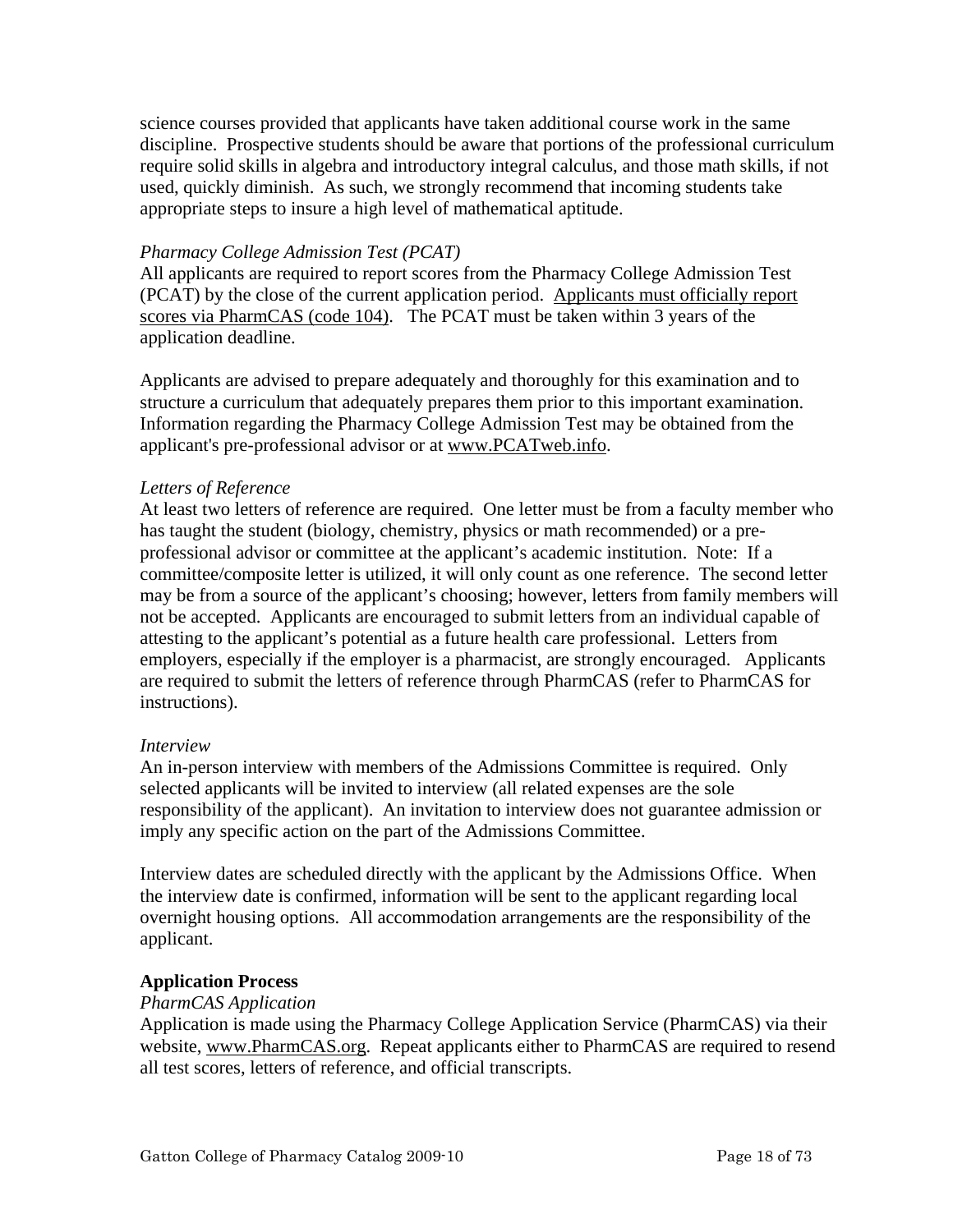#### *Supplemental Application and Application Fee*

Applicants are also required to complete a supplemental application along with a **nonrefundable application fee of \$50** directly to the Gatton College of Pharmacy Admissions Office on or before the application deadline. The application, which is available at www.etsu.edu/pharmacy, can only be completed online. Applicants should begin their PharmCAS application prior to attempting to complete the supplemental application, as a PharmCAS ID number is required.

#### *Application Deadlines*

|                                                                      | <b>Regular</b>    | <b>Early Decision</b> |
|----------------------------------------------------------------------|-------------------|-----------------------|
|                                                                      | <b>Applicants</b> | <b>Applicants</b>     |
| Submission of PharmCAS Application                                   | February 1, 2010  | September 2, 2009     |
| Submission of Supplemental Application<br>and Fee                    | February 1, 2010  | September 2, 2009     |
| Receipt of PCAT scores                                               | March 5, 2010     | October 2, 2009       |
| Receipt (by PharmCas) of all required<br><b>Letters of Reference</b> | February 1, 2010  | September 2, 2009     |

**Important:** Applications are not considered by the Admissions Committee until all application materials have been received (i.e., PharmCAS application, supplemental application and fee, PCAT scores, and required letters of reference) and it has been determined that the applicant meets prerequisite academic requirements.

#### **Selection Criteria**

The Admissions Committee evaluates applicants on the basis of demonstrated academic achievement PCAT scores, letters of reference, pertinent extracurricular activities, evidence of non-scholastic accomplishments, evidence of strong knowledge and understanding of the profession, and demonstrated motivation for the study and practice of pharmacy consistent with the mission of the Gatton College of Pharmacy. Criteria for admission are integrity, willingness and ability to assume responsibility, high scholastic achievement, maturity, intellectual curiosity, and sound motivation.

#### *Academic Considerations*

In evaluating the applicant's coursework, the Admissions Committee will examine the time frame and difficulty of the pre-pharmacy course schedule, the correlation of the academic record with the PCAT scores, and extracurricular activities (particularly activities such as concurrent employment, collegiate athletics, and philanthropic/service activities) as an indication of the potential to succeed in the academically rigorous pharmacy curriculum.

Applicants are expected to possess a solid academic foundation, particularly in the sciences and mathematics. Applicants who have taken prerequisite coursework more than 10 years prior to the application deadline should demonstrate contemporary content knowledge. This can be accomplished by acceptable performance on the PCAT and/or work experience. Such applicants are encouraged to address this issue in the PharmCAS personal statement or the College's supplemental application.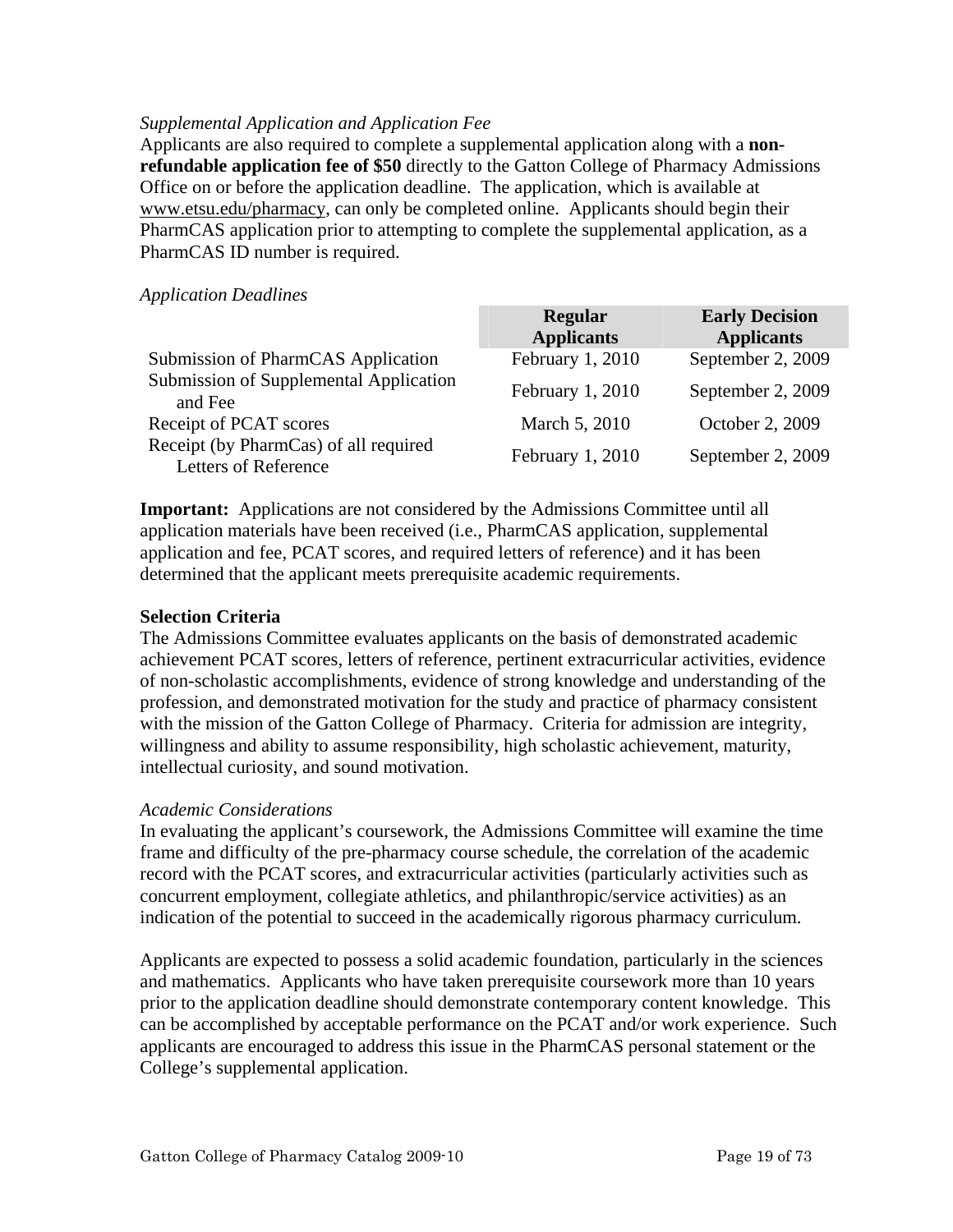All prerequisite coursework must be completed prior to enrollment; however, students who will have completed the prerequisites by the end of the spring semester prior to desired enrollment will be more competitive for admission. Similarly, applicants completing the typically more demanding science courses such as Organic I, Physics I, or Microbiology by the end of the fall semester are more competitive. Applicants are strongly encouraged from leaving a significant number of prerequisites for completion during the summer preceding anticipated enrollment in pharmacy school.

#### *Experience*

Each application is examined for evidence of an applicant's firsthand exposure to health care as an indication of the applicant's motivation and that the applicant is familiar with the realities of pharmacy as a career. It is expected that applicants have a clear understanding of the pharmacy profession. Applicants without pharmacy work experience should consider volunteering, shadowing a pharmacist, or extensively researching the profession prior to applying for admission. The Admissions Committee seeks evidence that the applicant has made a serious and reasoned commitment to understand the profession of pharmacy.

#### *Residency*

The Gatton College of Pharmacy gives preference to applicants who are residents of Tennessee and residents of our contiguous Appalachian service area who are interested in our emphasis on the practice of rural institutional or community pharmacy. Because the Gatton College of Pharmacy is a tuition-funded program, tuition is the same for all students regardless of residency.

#### **Reconsideration of Admissions Committee Decision**

The Admissions Committee makes every effort to consider all available information in making admissions decisions. It is the policy of the College that it will not review or reconsider any admissions decision unless significant new information which was not available at the time of the original decision is discovered. The College reserves the sole right to determine the significance of any new information presented. Requests for reconsideration are rarely granted.

#### **Technical Standards For Admission**

Pharmacy education requires that the accumulation of scientific knowledge be accompanied by the simultaneous acquisition of skills and professional attitudes and behavior. PharmD graduates must have the knowledge and skills to function in a broad variety of clinical situations and to render a wide spectrum of patient care. While acknowledging Section 504 of the 1973 Vocational Rehabilitation Act and the Americans with Disabilities Act of 1990, the Admissions Committee asserts the following minimum technical standards must be present in prospective candidates.

A candidate for the PharmD degree must have aptitude, abilities, and skills in five areas:

- Observation
- Communication
- Motor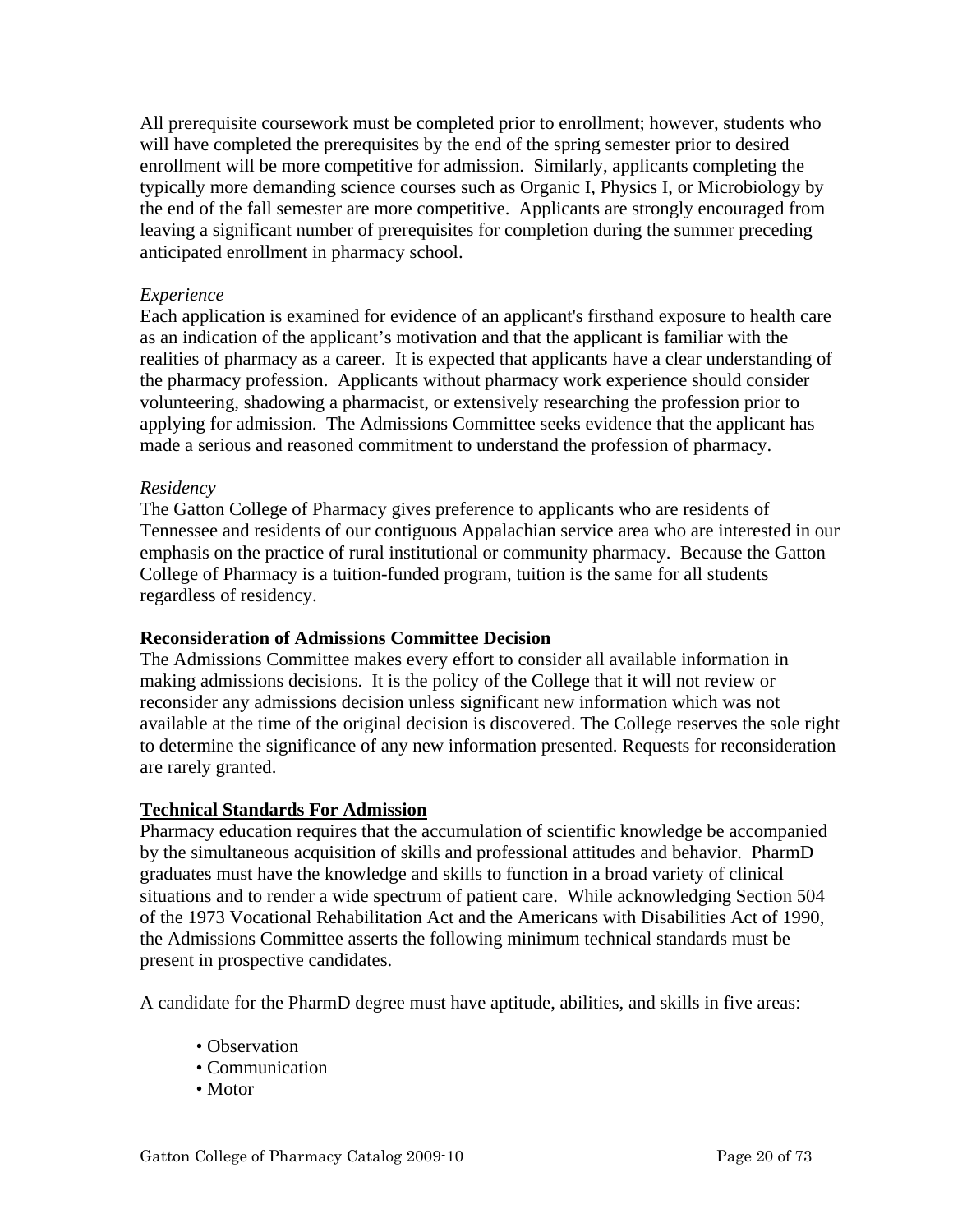- Conceptual, integrative and quantitative
- Behavioral and social

Technological compensation can be made for some disabilities in certain areas but a candidate should be able to perform in an independent manner.

Candidates for the PharmD degree must have somatic sensation and the functional use of the senses of vision and hearing. Candidates' diagnostic skills will also be lessened without the functional use of the senses of equilibrium, smell, and taste. Additionally, they must have sufficient exteroceptive sense (touch, pain, and temperature), sufficient proprioceptive sense (position, pressure, movement, stereognosis, vibratory), and sufficient motor function to permit them to carry out the activities described in the section above. They must be able to consistently, quickly, and accurately integrate all information received by whatever senses employed, and they must have the intellectual ability to learn, integrate, analyze, and synthesize data. The Admissions Committee considers any applicant demonstrating the ability to perform or learn to perform the skills listed. These skills and abilities are assessed during the interview and throughout the PharmD program. Students are judged not only on their scholastic accomplishments, but also on their physical and emotional capacities to meet the full requirements of the school's curriculum, and graduate as skilled and effective pharmacy practitioners.

# **Class Reservation Deposit**

Upon notification of acceptance to the Gatton College of Pharmacy, the applicant will be required to pay a non-refundable class reservation deposit of \$500.

# **Deferred Matriculation**

Accepted applicants who have paid the class deposit may request deferred entrance into the Gatton College of Pharmacy until the next year for previously unforeseen circumstances. In order to request deferred matriculation, the applicant must submit a written request explaining why a later matriculation is desired. The applicant, if approved for deferment, will be required to sign a contract agreeing to comply with specific conditions.

# **Transfer Applicants**

Students desiring to transfer into the professional program from another ACPE accredited college of pharmacy will be evaluated on an individual basis; however, transfer admission is contingent upon space availability. To be considered for admission with advanced standing, transfer applicants must meet the same citizenship and academic requirements as individuals applying for initial admission into the professional program. Additionally, transfer applicants should have a competitive grade point average and be in good standing with or eligible to return to the pharmacy school previously attended.

Transfer applicants apply directly to the Gatton College of Pharmacy by completing the transfer application (found on the web at www.etsu.edu/pharmacy). Transfer applicants are required to submit a transcript from at all post-secondary institutions attended, PCAT scores and letters of reference as specified on the application. If the transfer applicant is determined to be qualified for admission, a personal interview will be required. Qualified applicants will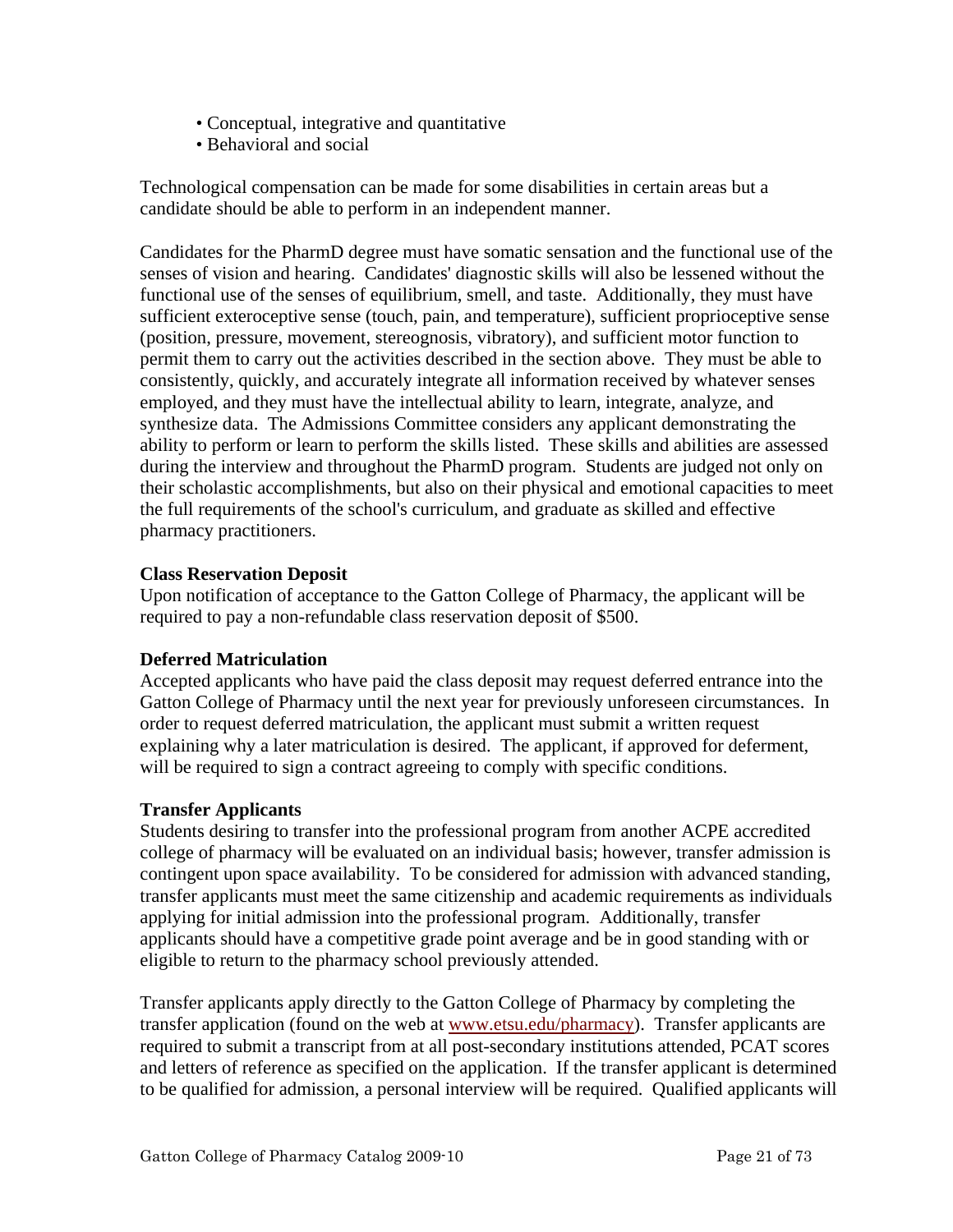also be required to submit copies of syllabi from all pharmacy school courses completed in order to determine course equivalencies and expected classification level within the Gatton College of Pharmacy. Interested applicants are encouraged to contact the Admissions Office prior to applying.

#### **Requirements For Entering Students**

#### *Criminal Background Checks*

The Gatton College of Pharmacy is committed to providing the public with well-trained pharmacists who possess the traits of high moral character and standards. Within Tennessee and nationally, due to state legislative and accreditation requirements, many healthcare entities require all people working in their settings to submit to a Background Check (BC). These institutions may require individuals training to become healthcare practitioners to undergo a BC before participating in any educational/patient care activities at their sites. Additionally, many states require a BC for all individuals seeking a license to practice healthcare within the state.

In light of the foregoing, the College has concluded that it is in the best interest of the College, our partner institutions, patients, and students for the College to determine at the outset if students seeking to complete the PharmD pose a potential risk, and whether such students meet eligibility requirements to participate in patient care activities at affiliated health care institutions by requiring all accepted applicants to undergo a BC as a condition of initial enrollment. This check shall be completed in a usual manner utilizing the services of recognized background screening company selected by the College. Enrollment is contingent upon satisfactory evaluation of the results of the BC. Results of the BC may also be released to affiliated institutions that require this information for student eligibility in patient care activities.

A letter from the College indicating a conditional acceptance will include notice of the BC requirement. Conditionally accepted applicants are required to cooperate completely with the College, or other authorized/approved investigative agency in granting permission/ authorization for the BC to be completed in a timely manner. All costs associated with the BC are the responsibility of the student and shall be paid directly to the vendor.

If the BC identifies issues that may preclude a student's enrollment or participation in academic activities, the case will be considered by an administrative subcommittee of the College, which shall evaluate the information relative to the finding and make a recommendation regarding the individual's suitability for enrollment. The recommendation will be forwarded to the Dean of the College of Pharmacy for a final decision.

#### *Health and Immunization*

As a prerequisite for enrollment, Gatton College of Pharmacy students are required to demonstrate receipt of appropriate immunizations and/or testing for protection against exposure to certain infectious diseases as detailed below. Acceptable documentation must be submitted to the Office of Student Affairs by the specified deadline prior to initial matriculation. Failure to comply may result in the student not being allowed to enroll or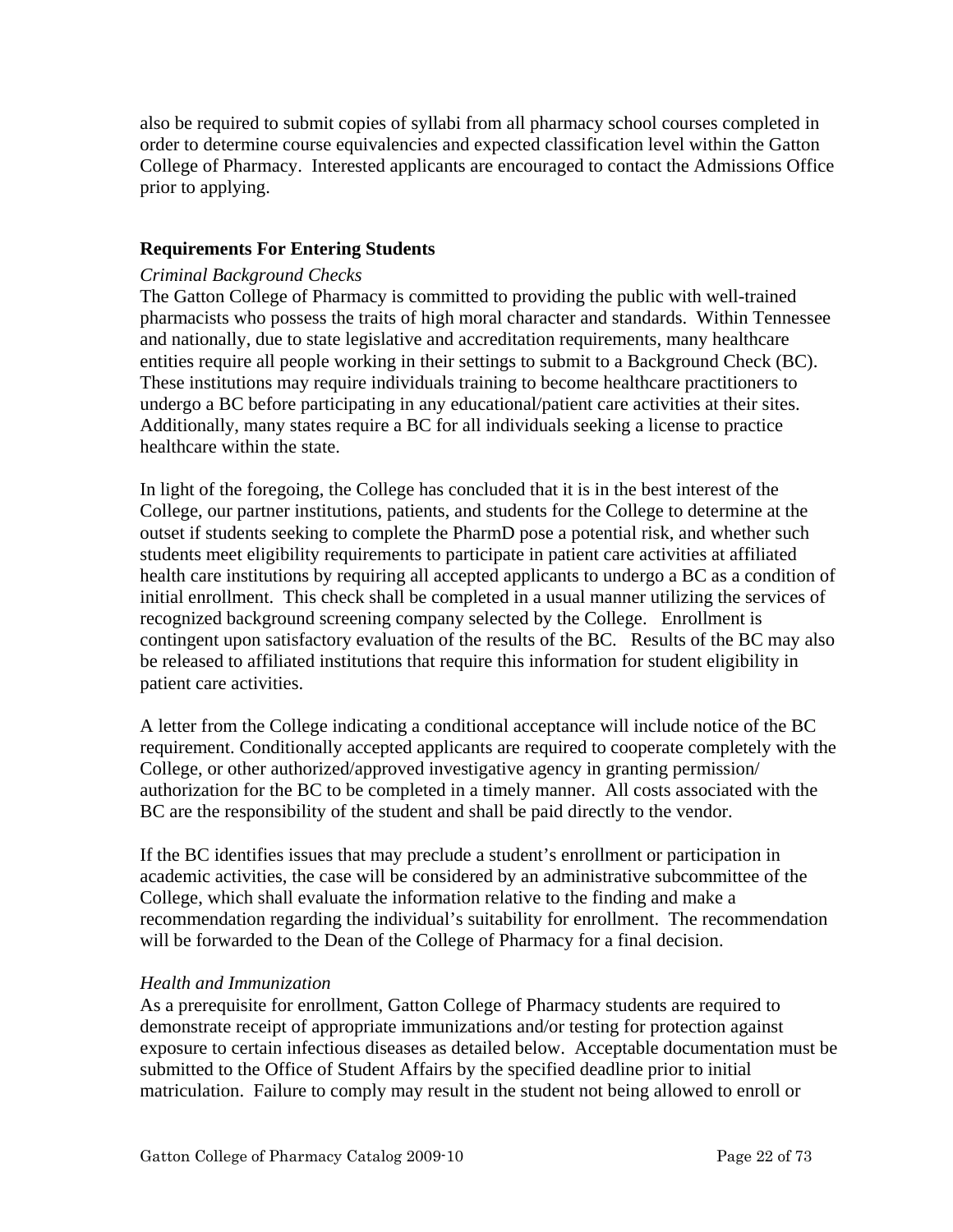permitted to participate in practice experiences.

Measles, Mumps, Rubella (MMR): Proof of immunity to measles (rubeola), mumps and rubella is required of all students through the documentation of receipt of two MMR vaccines. The first dose must have been given on or after the first birthday. MMR vaccinations must be given at least 30 days apart. Alternately, the student may prove immunity through documentation of blood serum titer indicating immunity.

Hepatitis B: Proof of immunity against hepatitis B is required of all students. Students are required to complete the vaccination series which consists of three injections given at recommended intervals. Additionally, students are required to obtain a blood serum titer test that demonstrates the student has developed an adequate level of antibody protection to indicate immunity. The titer should be received 1-2 months after completing the series of three injections.

If the hepatitis B titer is negative following completion of the initial series of three injections, the student will be required to repeat the series and have a repeat titer drawn. If the titer remains negative, the student will be required to receive appropriate clinical consultation.

Tetanus-Diphtheria: A current tetanus-diphtheria booster is required for all students. Students must provide documentation of receipt of a booster vaccine within 10 years of their expected graduation date. Effective October 2005, the CDC recommends administration of the TDAP in place of Td to promote protection against pertussis.

Varicella (chickenpox): Students must demonstrate immunity to varicella through documentation of receipt of the varicella vaccination series or documentation of a blood serum titer indicating immunity.

Tuberculin (TB) Screening: Annual TB screenings are required while the student remains enrolled. The first screening should occur no earlier than June 1 of the year prior to initial enrollment in the College. If a student receives a positive test or has a history of testing positive, he or she will be required to provide documentation of a chest x-ray and the results thereof, including the recommendation and outcome regarding any therapy.

Acceptable Documentation: All documentation submitted in response to the above requirements must include the date of each immunization and/or titer as well as the results of the titer. Acceptable documentation may include a statement or progress notes from a healthcare provider; copy of immunization record; or copy of laboratory reports, as appropriate.

Acknowledgment of Information about Infectious Diseases: In accordance with legislation of the General Assembly of the State of Tennessee, all students, upon initial enrollment in a postsecondary education institution, shall be informed of the risk factors and dangers of certain infectious diseases. Tennessee law requires that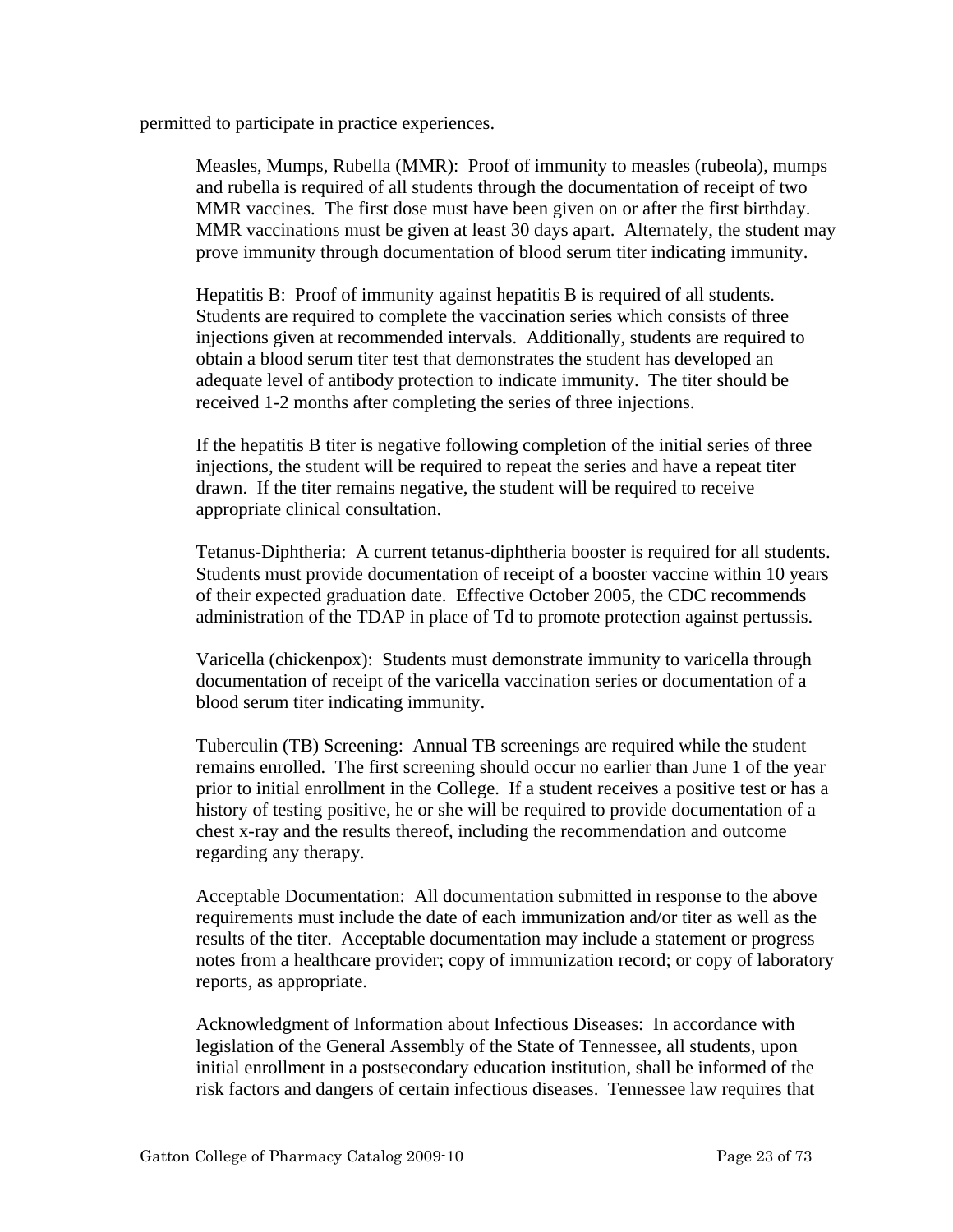students complete and sign a form provided by the institution that includes detailed information about hepatitis B (HBV) and meningococcal meningitis.

#### *Transcripts*

Entering students are required to have an official transcript from each college or university attended submitted to the Admissions and Records Office directly from the institution. Transcripts marked issued to student will not be accepted. Transcripts for courses in which the student is enrolled during the summer prior to matriculation should be sent after the summer grade and/or degree is posted.

#### *Basic Life Support Certification*

The Gatton College of Pharmacy requires that all student pharmacists be certified has having completed an approved basic life support (BLS) training program. Students are required to maintain certification throughout their entire pharmacy education program. All trainings are at the expense of the individual student. Documentation must be submitted to the Office of Student Affairs by the specified deadline prior to initial matriculation.

#### **Insurance Requirements**

#### *Professional Liability Insurance*

All PharmD students are required to carry professional liability insurance. Low cost coverage specifically designed for pharmacy students is available through Pharmacists Mutual Insurance Company. The premium is charged to the student's account upon registration.

#### *Medical Insurance*

Medical insurance is required of all PharmD students. Students will automatically be enrolled in the Tennessee Board of Regents student insurance program unless proof of medical insurance is provided by the student to the Office of Student Affairs. The cost of this insurance will appear on the student's fee bill for the semester.

#### **Registration for Classes**

Students enrolled in the Gatton College of Pharmacy are registered for a pre-determined set of courses each semester during the didactic years (P1-P3) of the curriculum by the Admissions and Records Office. Most courses during the didactic portion of the curriculum are offered once a year, and latitude within the curriculum is allowable only through special arrangement with the Office of Academic Affairs. Students have the opportunity to request specific practice experiences during the Advanced Pharmacy Practice Experience year (P4) according to location and scheduling preferences.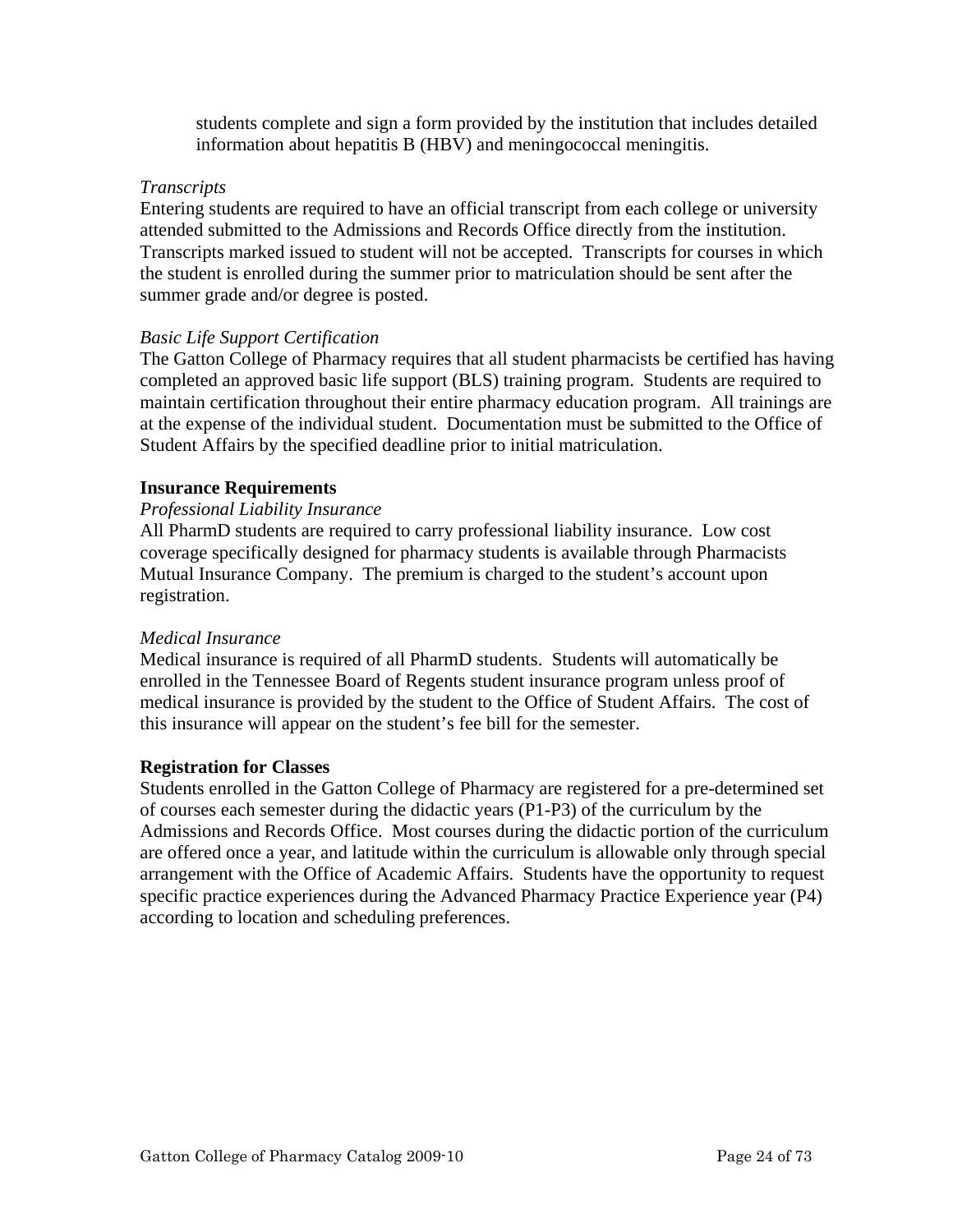# **EXPENSES AND FINANCIAL AID**

#### **Cost of Attendance**

| (Tuition and fees are set annually by Tennessee Board of Regents)                                       |          |
|---------------------------------------------------------------------------------------------------------|----------|
| <b>Tuition and Fees</b>                                                                                 | \$27,239 |
| Tuition <sup>1</sup>                                                                                    | 25,172   |
| <b>Student Fees</b>                                                                                     | 879      |
| <b>Liability Insurance</b>                                                                              | 16       |
| Health Insurance*                                                                                       | 1172     |
| (*premium for students 40 and over is \$1260;<br>premium can be waived with proof of medical insurance) |          |
| <b>Indirect Costs</b>                                                                                   | \$7587   |
| Books and Supplies (P1 year; subsequent years less) 2,050                                               |          |
| Transportation                                                                                          | 3,519    |
| Miscellaneous                                                                                           | 2,018    |
| <b>Room and Board</b>                                                                                   | \$8,820  |
| Housing                                                                                                 | 4,680    |
| Living Expenses                                                                                         | 4,140    |
| <b>Estimated Federal Loan Fees</b>                                                                      | \$820    |
| <b>Total Base Budget (P1 year)</b>                                                                      | \$44,466 |
| <sup>1</sup> Tuition is the same regardless of residency                                                |          |

#### **Financial Aid**

Pharmacy students are served by the College's Office of Financial Aid. The office makes every effort to assist pharmacy students in securing the financial resources to attend the College. Financial aid is awarded on the basis of demonstrated need, which is the annual cost of attendance less the expected family contribution (EFC) as calculated by the federal government from information provided on the Free Application for Federal Student Aid (FAFSA).

Financial aid available to student pharmacists consists of federally sponsored programs and limited scholarships. Students may only borrow up to the cost of attendance (tuition, fees, living expenses, transportation, and personal and miscellaneous expenses). Student budgets are based on the expected educational expenses of the student; as such it is increased only under extenuating circumstances.

In order to apply for any of the federal aid programs, a student must submit a FAFSA and indicate the Gatton College of Pharmacy as the college he or she plans to attend (Federal School Code E01254). Students eligible for the Tennessee Educational Lottery Scholarships should submit the FAFSA no later than April 1 of each year in order to be considered for the lottery. Students submitting the FAFSA after April 1 will be considered only for the Federal Family Education Loan Program (FFELP) at that time. The FAFSA may be completed online at http://www.fafsa.ed.gov/.

When completing the FAFSA, first-year student pharmacists will answer questions about their student status differently depending upon how many semester credit hours they will have earned prior to beginning the PharmD program (see table below). Student pharmacists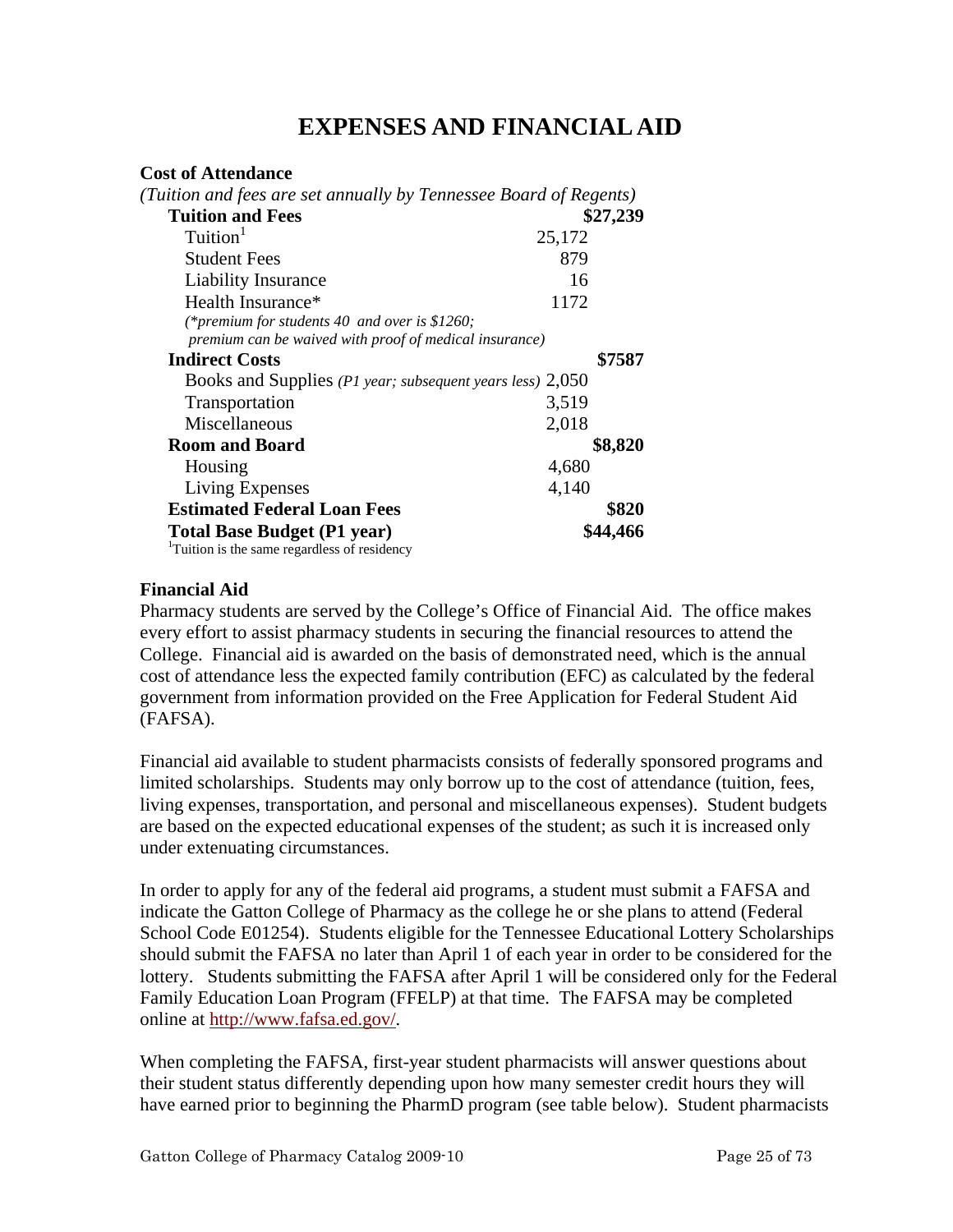who have earned less than 72 undergraduate semester credit hours will be considered undergraduates for the entire academic year for financial aid purposes. All other students will be considered professional students. Students who are considered professional students are no longer eligible for federal and state grants (e.g., Pell grant); however, students categorized as such are eligible for higher annual and aggregate loan amounts under the FFELP. Additionally, the professional classification allows students to be considered "independent" from their parents for most federal aid programs thus eliminating the requirement to report parental income on the FAFSA.

|                                                                                  | <b>Less than 72 hours</b><br>completed | 72 hours or more<br>completed    |
|----------------------------------------------------------------------------------|----------------------------------------|----------------------------------|
| What degree or certificate will you be<br>working on during the 2009 -2010 year? | 1 <sup>st</sup> Bachelor's degree      | Graduate or professional degree  |
| What will be your grade level when you<br>begin the $2009 - 2010$ year?          | $3rd$ year/Junior                      | $1st$ year graduate/professional |
| Will you have your first bachelor's<br>degree before July 1, 2009?               | N <sub>0</sub>                         | Answer accordingly               |

The federal government has the authority of selecting students for verification of information on the FAFSA. If selected, a student must submit a signed copy of the base year income tax form, W-2 form and the verification worksheet to the Office of Financial Aid.

Questions regarding financial aid for student pharmacists should be directed to Office of Financial Aid which may be reached by email (copfa@etsu.edu), phone (423-439-6238) or in person (VA Building 7, Room 214).

#### **Satisfactory Academic Progress**

Students are required to maintain satisfactory progress toward their degree in order to be eligible for federal financial aid programs. The Gatton College of Pharmacy's Policy of Satisfactory Academic Progress requires students to meet both a qualitative and a quantitative standard. All students must complete the curriculum of each year and receive a grade of "C" or better in all required courses before advancing to the next professional year of study or graduating. Students must complete all didactic requirements within five academic years. This time limit may be extended for interruption by military service where enrollment is resumed immediately upon release from service.

The Academic Progression Committee (APC) makes the determination for Satisfactory Academic Progress. The committee is responsible for reviewing the progress of students at the end of each semester. Continued enrollment, remedial work and/or repeat of one or more courses, must be approved by the APC; which approval implies the student is making satisfactory academic progress. Therefore, the continued enrollment as a student serves as indication the student is maintaining satisfactory academic progress. Financial Aid is notified of significant actions of the APC for monitoring purposes to ensure compliance with Title IV regulations.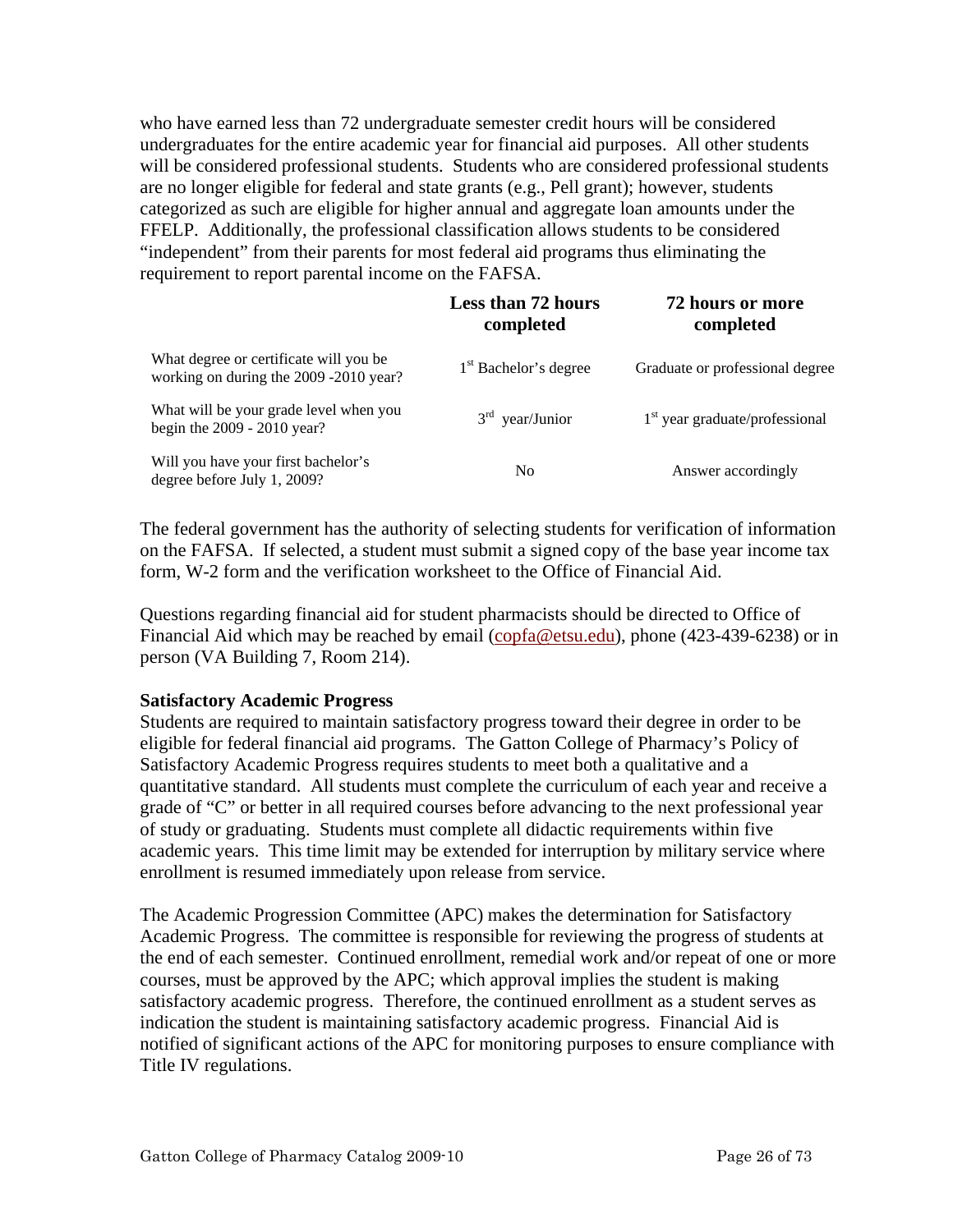#### **Grants, Scholarships, and Awards**

The Gatton College of Pharmacy continues to explore the creation of grants, scholarships and awards. The most current information is maintained by the Office of Financial Aid and is available on the web at www.etsu.edu/pharmacy/finaid/default.asp.

#### **Veterans Education Benefits**

The College of Pharmacy is approved for the training of veterans and other eligible persons under education benefit programs of the U.S. Department of Veterans Affairs. The University Veterans' Affairs Office, which coordinates the delivery of military-related educational benefits of the United States Department of Veterans Affairs (USDVA) to eligible service members, veterans, and certain disabled veterans dependents, can provide information and application assistance to student pharmacists who might be eligible for receipt of such assistance. Veterans Affairs is located in 101A Burgin E. Dossett Hall (administration building) on the main campus and can be contacted at 423.439.6819 or va@etsu.edu.

Primary entitlement programs administered by the Veterans Affairs office are:

- Montgomery GI Bill Active Duty (MGIB-AD) Educational Assistance Program [Authority: Chapter 30, Title 38 *United States Code (USC)*];
- Vocational Rehabilitation & Employment (VR&E) Program [Authority: Chapter 31, Title 38 *USC*];
- Reserve Educational Assistance Program (REAP) [Authority: Chapter 1607, Title 10 *USC*];
- Montgomery GI Bill Selected Reserve (MGIB-SR) Educational Assistance Program [Authority: Chapter 1606, Title 10 *USC*];
- Survivors' & Dependents' Educational Assistance (DEA) Program [Authority: Chapter 35, Title 38 *USC*];
- Veterans' Work-Study Allowance Program [Authority: Chapters 30, 31, 35 of Title 38 & Chapters 1606 & 1607 of Title 10 *USC*];
- Veterans' Tuition & Fee Deferment Program [Authority: § 49-7-104] *Tennessee Code Annotated (TCA)*]

Information on the above federal programs, except VR&E and state programs, may be found at www.gibill.va.gov. VR&E information can be found at www.vba.va.gov/bln/vre/.

# **Tuition and Payment**

Students are required to make arrangements for payment of all university fees when registering at the beginning of each semester. A student's registration is not completed until the university receives payment for the current amount due the university. Students who have loans, grants, scholarships, state or federal vocational rehabilitation, or any other type of financial aid covering all fees will have these funds applied to their student fees; all others should make payment through the Bursar's Office by cash, check or credit card. If payment is made with a check that is not honored (acknowledged bank errors withstanding), a late fee will be charged when the student redeems the unpaid check. If the unpaid check is not redeemed within 10 days of return, the student may be unenrolled.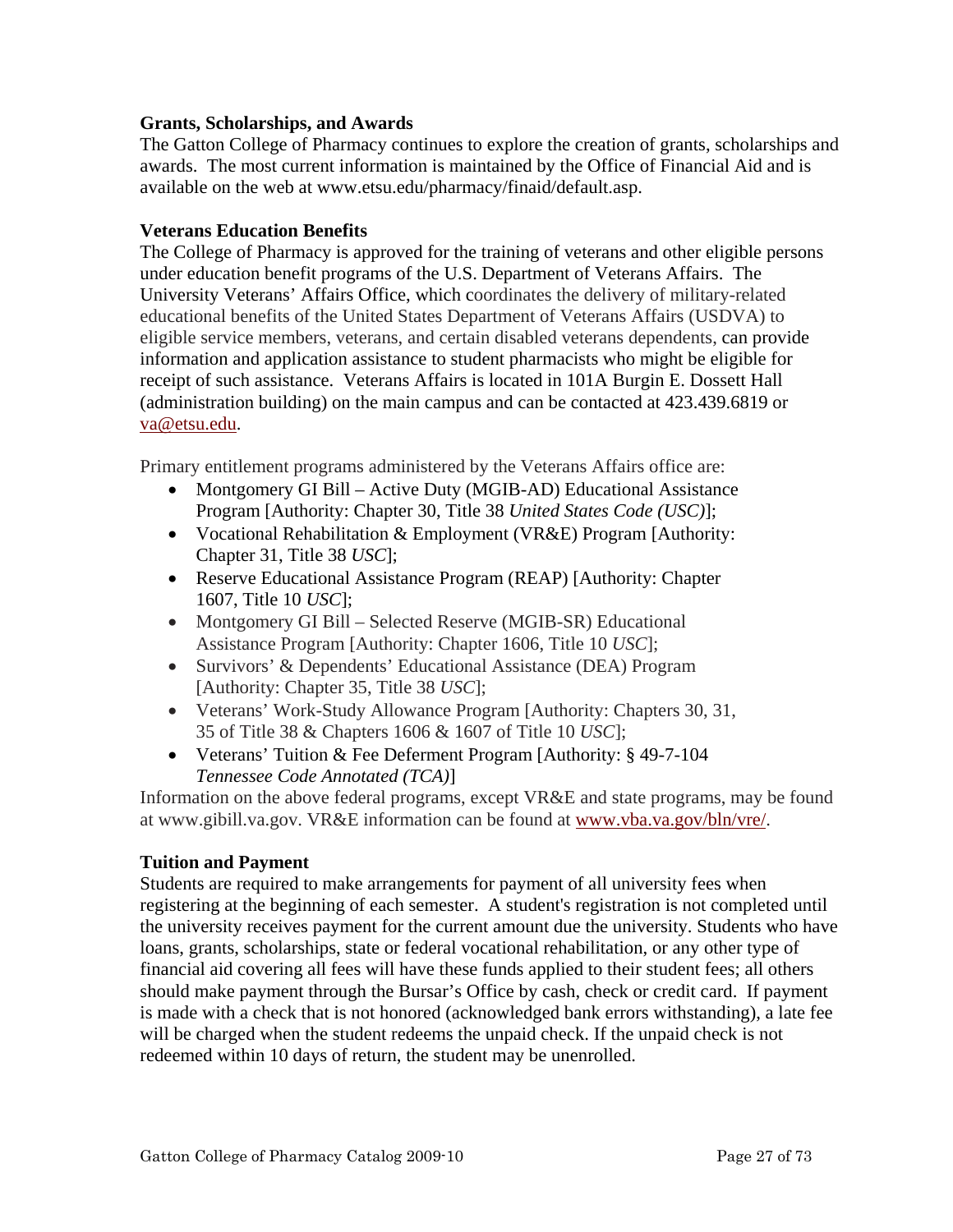Students in the Doctor of Pharmacy program at the Gatton College of Pharmacy attend on a full-time degree-seeking status and as such pay the prevailing tuition and fees as established by the College for the current academic year. In rare situations in which a student may be enrolled as a part-time student (less than 9 credit hours) due to failure to meet normal academic progression standards or some unforeseen circumstance, tuition will be charged at pro-rated amount.

The Bursar's Office does not send bills to students for their tuition and fees. The university has taken this step in order to increase operating efficiencies by making full use of available technology. The best way for students to know their current financial obligation for the term is by viewing their account through GoldLink. Students who need a printed copy of their account statement may print a statement from GoldLink.

Students may not re-enroll, graduate, or receive a transcript of their records until all indebtedness to the university is settled.

# **Tuition Refund Policy**

The University's refund policies for maintenance fees, tuition, and debt service fees are as follows:

*Change of a student's status which may permit a refund* 

- Change in schedule which results in reclassification from full-time to part-time status;
- Change in a part-time student's schedule which results in a class load of fewer hours.

# *Situations which may permit a refund*

- Dropping a course or courses;
- Withdrawing from the institution;
- Cancellation of a class by the institution;
- Death of the student.

# *Refund Procedures*

The refund amount for students not receiving Title IV aid and for those students who are not first-time students receiving Title IV aid is based upon the stated policy listed below.

- Refunds are defined as the portion of maintenance and/or tuition and university housing charges due as a rebate when a student withdraws or is expelled from the university. The amount of the refund is determined according to the schedule below.
- For first-, second-, and third-year students, 75 percent of maintenance and other required fees will be refunded for drops or withdrawals within 14 calendar days beginning with and including the first official day of classes or within a proportioned period for short-term courses. Twenty-five percent of maintenance and other required fees will be refunded following the 14th calendar day through the expiration of one-fourth (25 percent) of the time covered by the term. No refund will be made thereafter. These refund procedures are also applicable to dormitory rent. For fourth-year students, refunds will be based on the portion of pharmacy practice experiences completed during each semester.
- One hundred percent of fees will be refunded for classes canceled by the institution. One hundred percent of fees will be refunded for drops or withdrawals prior to the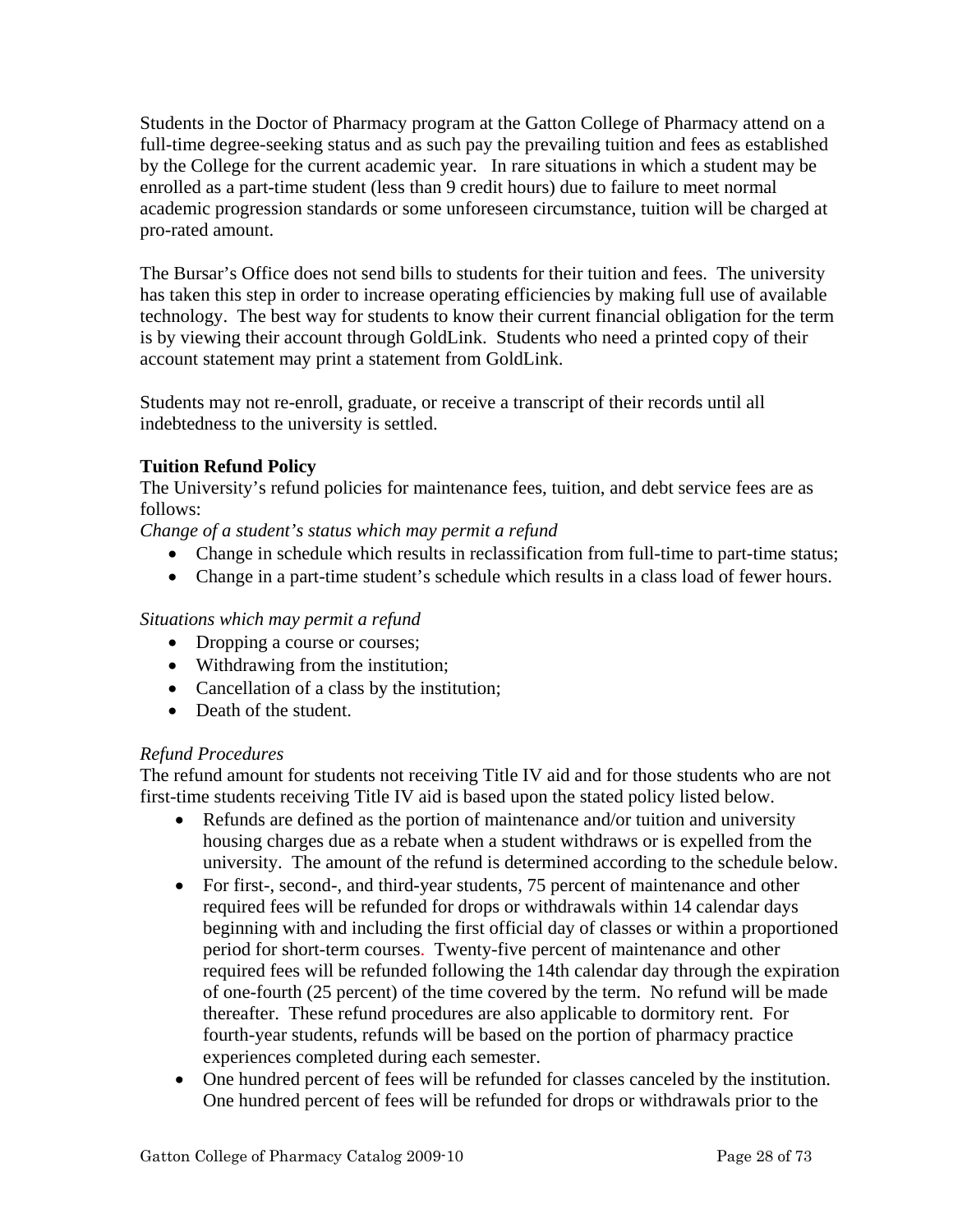first official day of classes for the regular academic terms and prior to the beginning of summer term. One hundred percent of fees will be refunded in case of student's death.

## *Return of Title IV Federal Student Aid*

This requirement applies to the student ONLY if the student receives federal student aid, AND the student withdraws prior to completing 60 percent of the period for which the aid was provided.

- The federal law requires federal aid recipients to "earn" the aid they receive by staying enrolled in college. Students who withdraw prior to completing 60 percent of the semester for which they received federal student aid may be required to return some or all of the aid they were awarded.
- The law assumes that the student used the Title IV student aid to pay his/her institutional charges–tuition, fees, dorm room, and board; thus, if the student withdraws prior to completing 60 percent of the semester for which aid was awarded, a pro-rata amount of that aid must be returned to the federal government.
- The university will restore to the appropriate federal fund source a proportional share of the institutional charges that the student paid. In general, the effect of the "return of Title IV aid" by the institution will be to reduce the student's outstanding loan balance. If the amount returned by the university is not enough to repay the entire "unearned" amount of student aid according to the length of enrollment, the student will be required to return portions of the federal student aid received to pay noninstitutional charges.
- Amounts that must be returned to federal aid sources (whether by the university or by the student) will first be applied to federal loans. With respect to any amount the student owes after the university has returned its share, the student will be permitted to repay loans based on the original terms of the loan agreement. In the case of "unearned" portions of federal grants or scholarships, the student will be expected to pay 50 percent of the "unearned" portion immediately.
- Any refund due to the student from the university for payment to cover institutional charges will first be applied to obligations to return "unearned" aid. Thus, portions of institutional refunds may be applied on the student's behalf to outstanding Stafford or Perkins loans or to the federal portions of grants or scholarships and not actually refunded to the student. (This policy is based on 34 CFR, Section 668.22 of Title IV of the Higher Education Act of 1965, as amended.)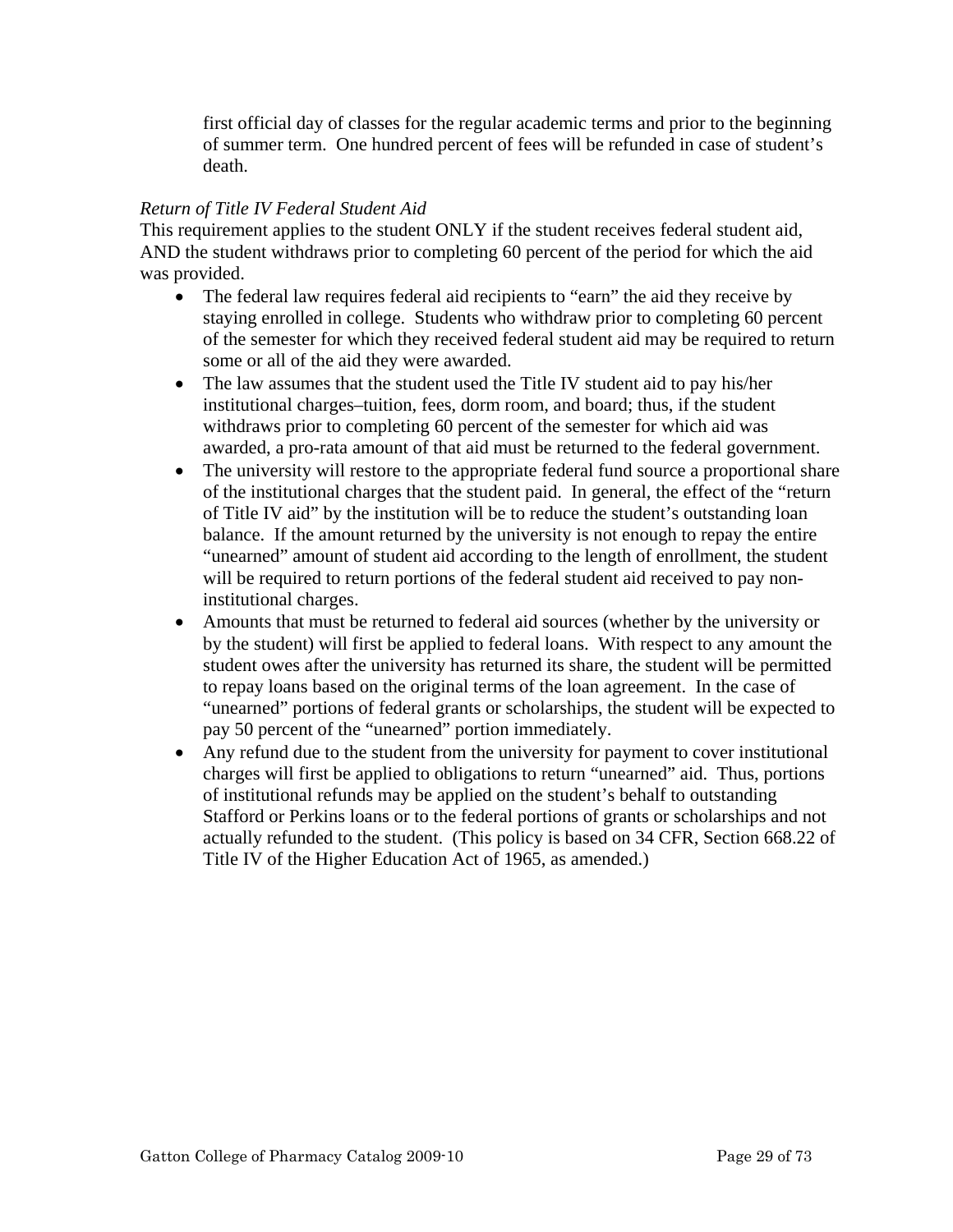# **DOCTOR OF PHARMACY DEGREE PROGRAM**

#### **Degree Offered and Requirements**

The Gatton College of Pharmacy offers the Doctor of Pharmacy degree (PharmD) The Doctor of Pharmacy degree is awarded to students upon successful completion of the curriculum as established by the Faculty Council. All courses and practice experiences, required and elective, must be completed with a minimum passing grade of C. The student must complete the didactic portion of the curriculum (first three years) within five years of initial enrollment, unless the time has been extended for military service.

The PharmD degree is conferred by the Tennessee Board of Regents upon certification by the faculty that the student has successfully completed all requirements.

In addition to completing the prescribed curriculum and meeting the scholarship requirements of the program, students must have satisfied all financial obligations to the College or University in order to qualify for graduation and receipt of the degree.

#### **Doctor of Pharmacy**

The Accreditation Council for Pharmacy Education  $(ACPE)^{1}$  states that the PharmD Curriculum is intended to prepare pharmacists who will be able to:

- *provide patient-centered care*, through the ability to:
	- design, implement, monitor, evaluate, and adjust pharmacy care plans that are patient-specific; address health literacy, cultural diversity, and behavioral psychosocial issues; and are evidence-based
	- manage a successful patient-centered practice (including establishing, marketing, and being compensated for medication therapy management and patient care services rendered)
- *provide population-based care,* through the ability to develop and implement population-specific, evidence-based disease management programs and protocols based upon analysis of epidemiologic and pharmacoeconomic data, medicationuse criteria, medication use review, and risk-reduction strategies
- *manage human, physical, medical, informational, and technological resources,*  through the ability to ensure efficient, cost-effective use of these resources in the provision of patient care
- *manage medication use systems,* through the ability to apply patient- and population-specific data, quality improvement strategies, medication safety and error reduction programs, and research processes to minimize drug misadventures and optimize patient outcomes; to participate in the development of drug use and health policy; and to help design pharmacy benefits
- *promote the availability of effective health and disease prevention services and health* policy through the ability to apply population-specific data, quality improvement strategies, informatics, and research processes to identify and solve public health problems and to help develop health policy

l

<sup>&</sup>lt;sup>1</sup> Accreditation Standards and Guidelines for the Professional Program in Pharmacy Leading to the Doctor of Pharmacy Degree. Adopted January 15, 2006. Accreditation Council for Pharmacy Education.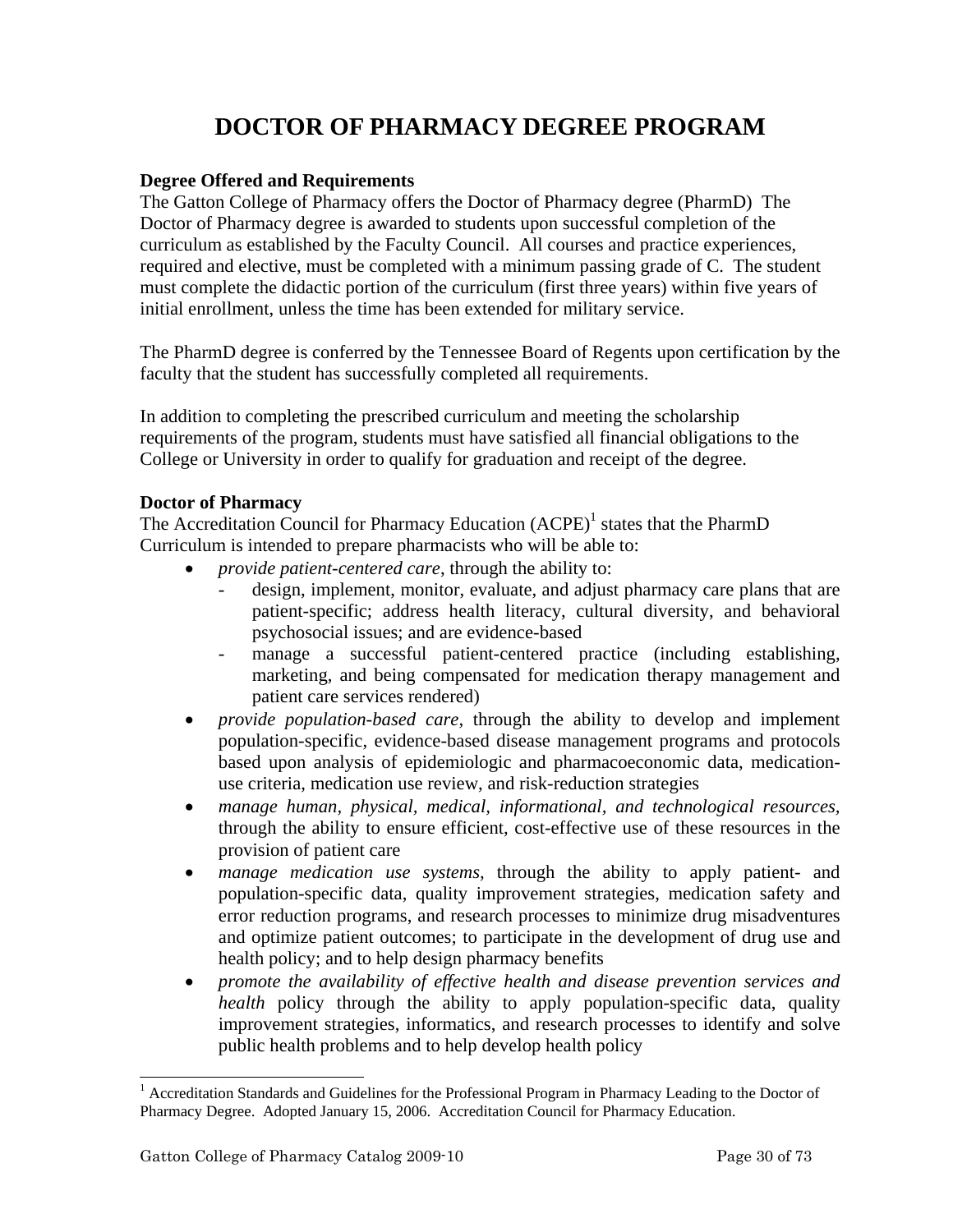To be capable of the above, pharmacy graduates also must be able to:

- communicate and collaborate with patients, care givers, physicians, nurses, other healthcare providers, policy makers, members of the community, and administrative and support personnel to engender a team approach to patient care
- retrieve, analyze, and interpret the professional, lay, and scientific literature to provide drug information and counseling to patients, their families or care givers, and other involved healthcare providers
- demonstrate expertise in informatics
- carry out duties in accordance with legal, ethical, social, economic, and professional guidelines
- maintain professional competence by identifying and analyzing emerging issues, products, and services

**Student Learning Outcome Expectations** (approved by the Faculty Council on January 22, 2008) Upon graduating from the Doctor of Pharmacy program students will be able to competently:

Patient-centered care

- 1. Identify and assess the medical problems of patients.
- 2. Design a plan to address each of the medical problems of patients.
- 3. Work with healthcare providers and patients to implement a plan to address the medical problems of patients.
- 4. Monitor and evaluate patients and their medical problems and, when necessary, adjust the plan to address each problem.
- 5. Consider patients' health literacy, cultural diversity, economics, healthcare access and behavioral psychosocial issues when communicating with patients or when designing, evaluating or modifying therapeutic plans.
- 6. Counsel and provide information to patients, their caregivers and other healthcare providers on medications and other medical issues.
- 7. Document patient care activities.
- 8. Compound drugs in appropriate dosage forms.
- 9. Coordinate the accurate, safe and efficient distribution and dispensing of medications.
- 10. Administer vaccines and/or other medications to patients as appropriate.

#### Population-based care

- 11. Participate in the development of medication policies, health policies and pharmacy benefit programs.
- 12. Promote effective health and disease prevention services.
- 13. Identify and contribute to the interdisciplinary resolution of public health problems.
- 14. Develop, conduct and analyze medication use reviews.
- 15. Interpret epidemiologic, pharmacoeconomic and medication use reviews data.
- 16. Develop and implement population-specific disease management programs and protocols.

Resource Management

17. Develop, market and manage a patient-centered pharmacy practice.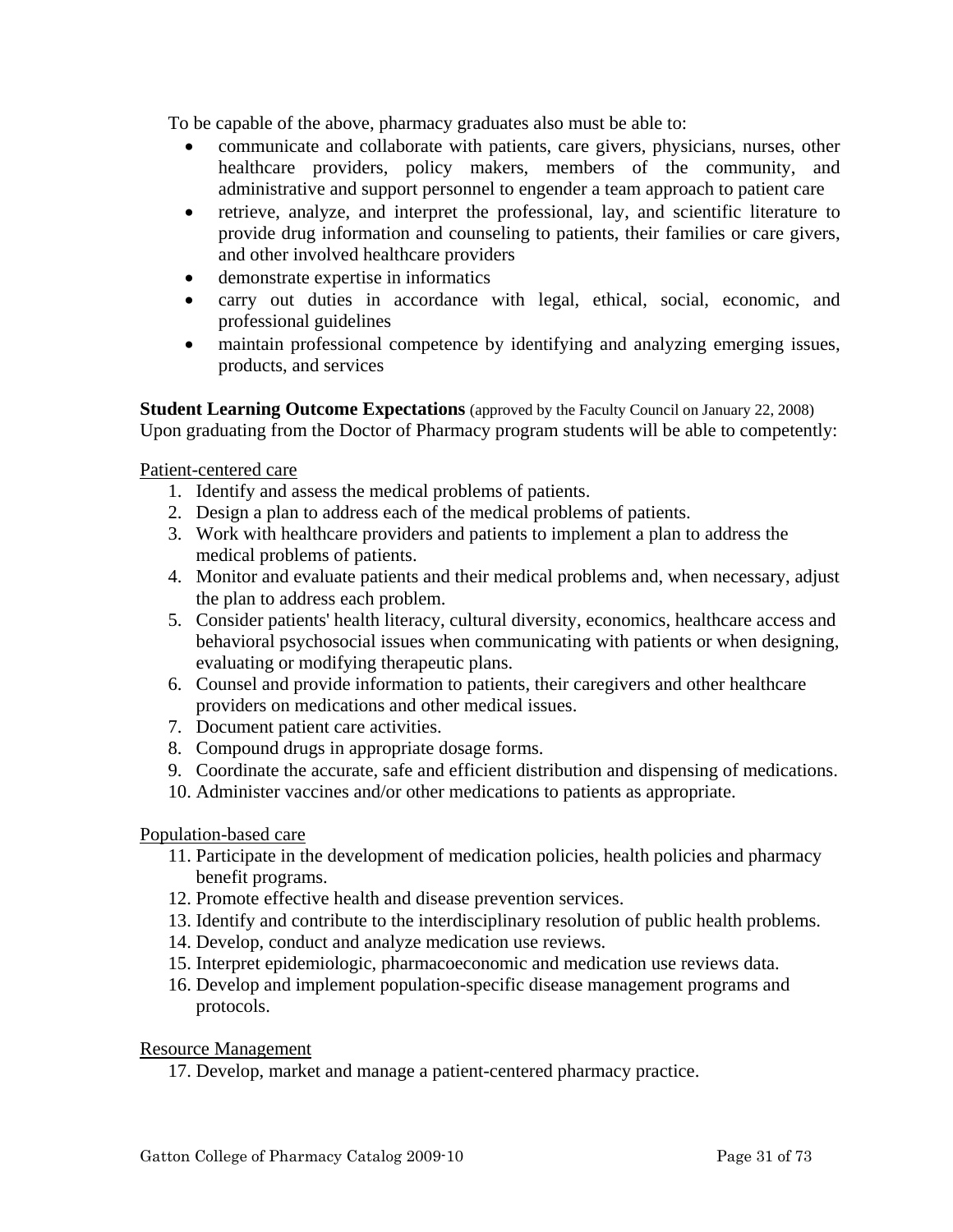- 18. Seek compensation for medication therapy management and patient care services rendered.
- 19. Manage human, physical, medical, financial, informational and technological resources to provide patient care.
- 20. Use quality improvement strategies, medication safety programs and research processes to minimize drug misadventures and optimize patient outcomes.

Professional Behavior and Essential Skills

- 21. Apply basic knowledge and principles of pharmaceutical sciences, clinical sciences and socio-behavioral sciences to engage in critical thinking and solve problems.
- 22. Use technology to enhance the practice of pharmacy.
- 23. Identify, retrieve, analyze and interpret the professional and scientific literature.
- 24. Make healthcare decisions that are based on the evidence in the professional and scientific literature.
- 25. Communicate and collaborate with patients, caregivers, healthcare providers and members of the community to improve healthcare.
- 26. Understand the needs of the Appalachian patient and the unique challenges of rural healthcare.
- 27. Carry out duties in accordance with legal, ethical, social, economic, and professional guidelines.
- 28. Maintain professional competence through lifelong learning and by identifying and analyzing emerging issues, products, and services.
- 29. Be a lifelong educator of patients, students, colleagues and other healthcare professionals.

#### **Curriculum Outline**

|                  |      | Year 1 - Fall Semester                                 |                |
|------------------|------|--------------------------------------------------------|----------------|
| <b>PMSC</b>      | 3111 | <b>Medical Terminology</b>                             |                |
| PMSC 3116        |      | Anatomy and Physiology with Lab                        | 6              |
| <b>PMSC</b> 3110 |      | Anatomy and Physiology Lab                             | 0              |
| PMSC 3114        |      | Biochemistry, Molecular Biology and Genetics           | 4              |
| PMSC             | 3102 | Immunology                                             | $\overline{2}$ |
| PMSC             | 3122 | <b>Pharmacy Calculations</b>                           | $\overline{2}$ |
| <b>PMPR</b> 3142 |      | Pharmacy Practice I - Introduction to Patient Care I   | $\overline{2}$ |
| <b>PMPR</b>      | 3141 | IPPE-P1 – Community or Institutional Practice          | 1              |
|                  |      | <b>Semester Total Hours</b>                            | 18             |
|                  |      | $Year 1 - Spring Semester$                             |                |
| <b>PMSC</b>      | 3223 | Pharmacology I                                         | 3              |
| PMSC             | 3204 | Pathophysiology                                        | 4              |
| PMSC             | 3235 | Pharmaceutics and Biopharmaceutics                     | 5              |
| <b>PMSC</b>      | 3231 | Compounding and Dispensing Lab                         |                |
| <b>PMPR</b>      | 3243 | Non-Prescription Pharmacotherapy and Self-Care         | 3              |
| <b>PMPR</b>      | 3242 | Pharmacy Practice II - Introduction to Patient Care II | 2              |
| <b>PMPR</b>      | 3241 | IPPE-P1 – Community or Institutional Practice          |                |
|                  |      | <b>Semester Total Hours</b>                            | 19             |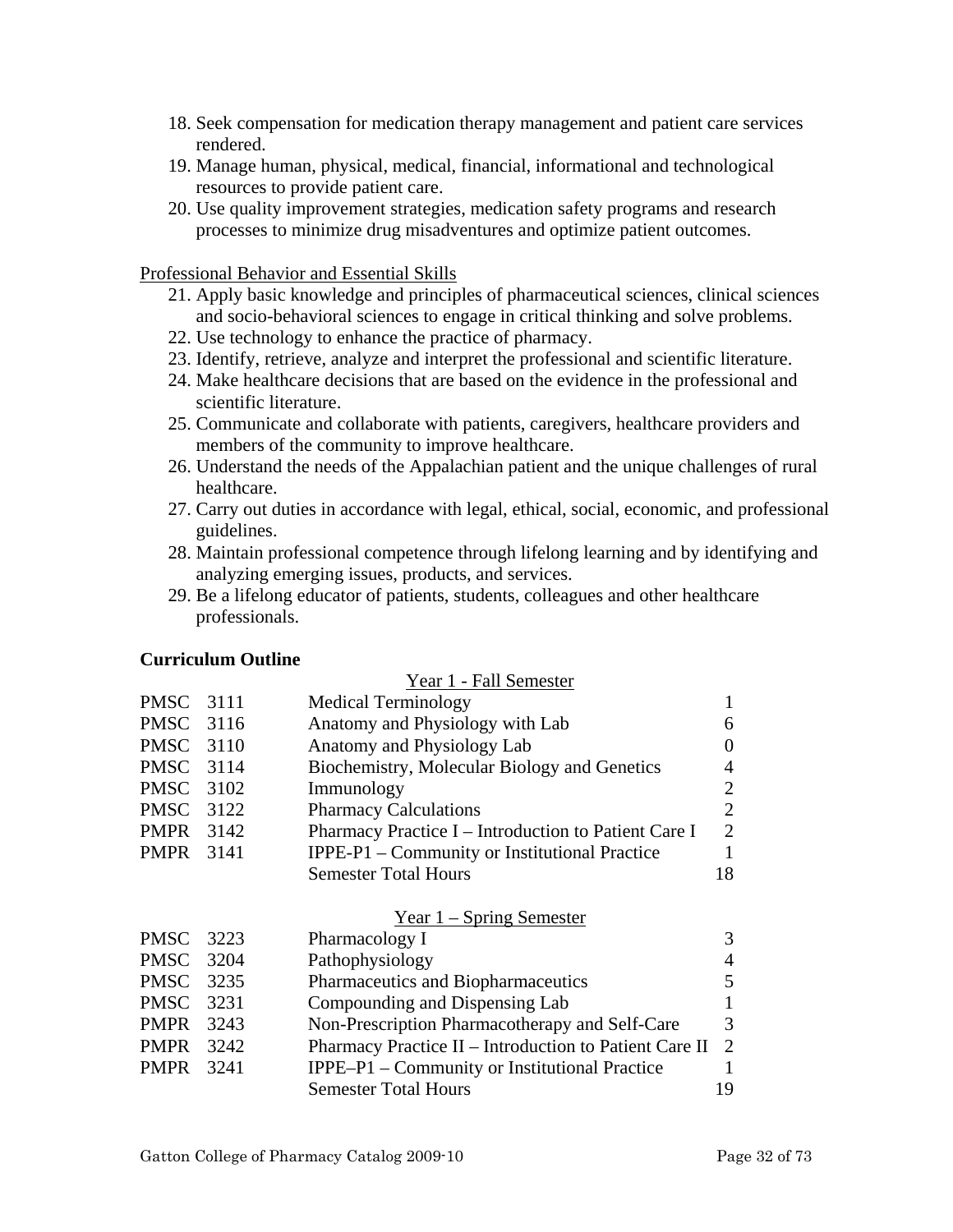|                  |          | Year 2 - Fall Semester                               |                |
|------------------|----------|------------------------------------------------------|----------------|
| <b>PMSC</b>      | 4123     | Pharmacology II                                      | 3              |
| <b>PMPR</b>      | 4182     | <b>Communication Skills for Health Professionals</b> | $\overline{2}$ |
| PMSC 4134        |          | Pharmacokinetics and Pharmacogenomics                | $\overline{4}$ |
| PMSC 4124        |          | Principles of Medicinal Chemistry                    | $\overline{4}$ |
| PMPR             | 4143     | Pharmacy Practice III - Evidence-Based Practice I    | 3              |
| <b>PMPR</b>      | 4163     | <b>Introduction to Pharmacotherapy</b>               | $\overline{3}$ |
|                  |          | <b>Semester Total Hours</b>                          | 19             |
|                  |          |                                                      |                |
|                  |          | <u>Year 2 – Spring Semester</u>                      |                |
| <b>PMSC</b>      | 4223     | Pharmacology III                                     | 3              |
| <b>PMPR</b>      | 4263     | Pharmacotherapy I                                    | 3              |
| <b>PMPR</b>      | 4273     | Pharmacotherapy II                                   | 3              |
| <b>PMPR</b> 4283 |          | Pharmacy Law and Ethics                              | 3              |
| PMPR             | 4243     | Pharmacy Practice IV - Evidence-Based Practice II    | 3              |
|                  |          | Elective course                                      | $2 - 3$        |
|                  |          | Semester Total Hours <sup>1</sup>                    | $17 - 18$      |
|                  |          | <b>Summer Between Second and Third Year</b>          |                |
| <b>PMPR</b>      | 4322     | IPPE-P2 – Community Practice (80 hrs - 2 weeks)      | 2              |
| <b>PMPR</b>      | 4332     | IPPE-P2 – Institutional Practice (80 hrs - 2 weeks)  | $\overline{2}$ |
|                  |          |                                                      |                |
|                  |          | <u>Year 3 – Fall Semester</u>                        |                |
| <b>PMPR</b>      | 5163     | Pharmacotherapy III                                  | 3              |
| <b>PMPR</b>      | 5173     | Pharmacotherapy IV                                   | $\overline{3}$ |
| <b>PMPR</b>      | 5142     | <b>Natural Medicines</b>                             | $\overline{c}$ |
| <b>PMPR</b>      | 5182     | Principles of Healthcare Delivery                    | $\overline{c}$ |
| <b>PMPR</b>      | 5152     | <b>Patient Assessment</b>                            | $\overline{c}$ |
| PMPR 5143        |          | Pharmacy Practice V - Institutional                  | $\overline{3}$ |
| <b>PMPR</b>      | $5361^2$ | Clinical Seminar I                                   | $\mathbf{1}$   |
| <b>PMPR</b>      | $4341^2$ | IPPE-P3 - Clinical                                   | $\mathbf{1}$   |
|                  |          | Elective course                                      | $2 - 3$        |
|                  |          | Semester Total Hours <sup>1</sup>                    | 19-20          |
|                  |          | Year $3$ – Spring Semester                           |                |
| <b>PMPR</b>      | 5263     | Pharmacotherapy V                                    | 3              |
| <b>PMPR</b>      | 5273     | Pharmacotherapy VI                                   | 3              |
| <b>PMPR</b>      | 5233     | <b>Clinical Pharmacokinetics</b>                     | 3              |
| <b>PMPR</b>      | 5243     | Pharmacy Practice VI – Community                     | 3              |
| <b>PMPR</b>      | 5253     | <b>Advanced Clinical Practice Skills</b>             | 3              |
| <b>PMPR</b>      | 5361     | Clinical Seminar I                                   | $\mathbf{1}$   |
| <b>PMPR</b>      | 4341     | $IPPE-P3 - Clinical$                                 | 1              |
|                  |          | Elective course                                      | $2 - 3$        |
|                  |          | Semester Total Hours <sup>1</sup>                    | 19-20          |
|                  |          |                                                      |                |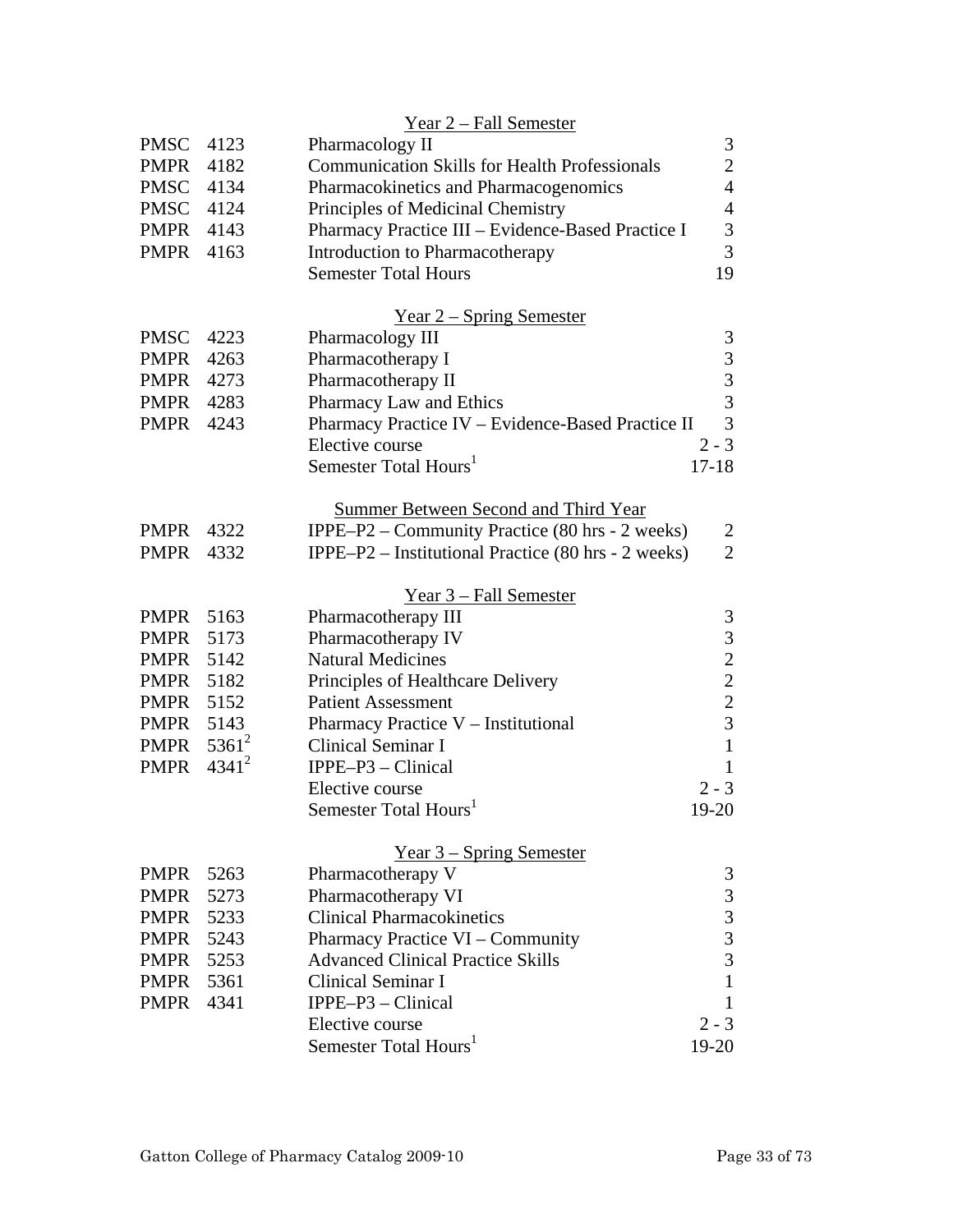|             |             | Year $4$ – Clinical Calendar Year <sup>3</sup> |             |
|-------------|-------------|------------------------------------------------|-------------|
| <b>APPE</b> | 6001        | <b>Institutional Practice</b>                  | 6           |
| <b>APPE</b> | 6002        | <b>Community Practice</b>                      | 6           |
| <b>APPE</b> | 6003        | <b>Acute Care Practice</b>                     | 6           |
| <b>APPE</b> | 6004        | <b>Ambulatory Care/Primary Care Practice</b>   | 6           |
| <b>PMPR</b> | 5461        | Clinical Seminar II                            |             |
| <b>APPE</b> | <b>XXXX</b> | <b>Elective Advanced Practice Experience</b>   | 6           |
| <b>APPE</b> | <b>XXXX</b> | <b>Elective Advanced Practice Experience</b>   | 6           |
|             |             | Year 4 Total Hours                             | 37          |
|             |             | <b>Total Program Hours</b>                     | $150 - 153$ |

<sup>1</sup>Total semester hours vary depending on credits of elective chosen

<sup>2</sup>Course continues into the next semester; 1 hr credit is awarded following spring semester <sup>3</sup>Students are required to complete six 6-week advanced pharmacy practice experiences during the 12-month period beginning the  $2^{nd}$  week of May and ending the  $1^{st}$  week of May of the following year.

Prospective applicants are encouraged to view the current curriculum on the Internet at www.etsu.edu/pharmacy as changes may have occurred.

#### **Elective Courses**

Only courses which appear on the Approved Electives list may be used to fulfill the didactic elective requirements for the PharmD program. Student pharmacists taking elective courses should be aware that elective courses may not adhere to the exam schedule currently in place for the required core sequences in the College of Pharmacy. Elective course instructors may schedule exams at their convenience, with the exception that College of Pharmacy elective courses will administer a final or last exam the week prior to final exam week. It should also be noted that the College of Pharmacy semester schedule may differ from that of the university; as such, students should be aware of potential scheduling conflicts when registering for approved electives taught outside of the College of Pharmacy.

Research or internship experiences may be utilized to meet elective requirements if approved by the Curriculum Committee.

# **Professional Experience Program**

Students are required to participate in the Professional Experience Program (PEP) during all four years of the curriculum. Many of these experiences are offered in practice sites away from Johnson City. The student should be prepared to incur additional expenses while on PPEs. Assignments will normally be made as early as possible, giving the student time to secure housing and make plans for off-campus experiences. In addition, enrollment in experiential education courses requires appropriate immunization status and verification of such status.

Professional practice experiences are developed by the responsible faculty member and are approved by the College's Curriculum Committee. Students may recommend clinical sites for experiential rotations but cannot make arrangements with individual practitioners or agencies. All clinical experiences must be undertaken at sites with formal contracts between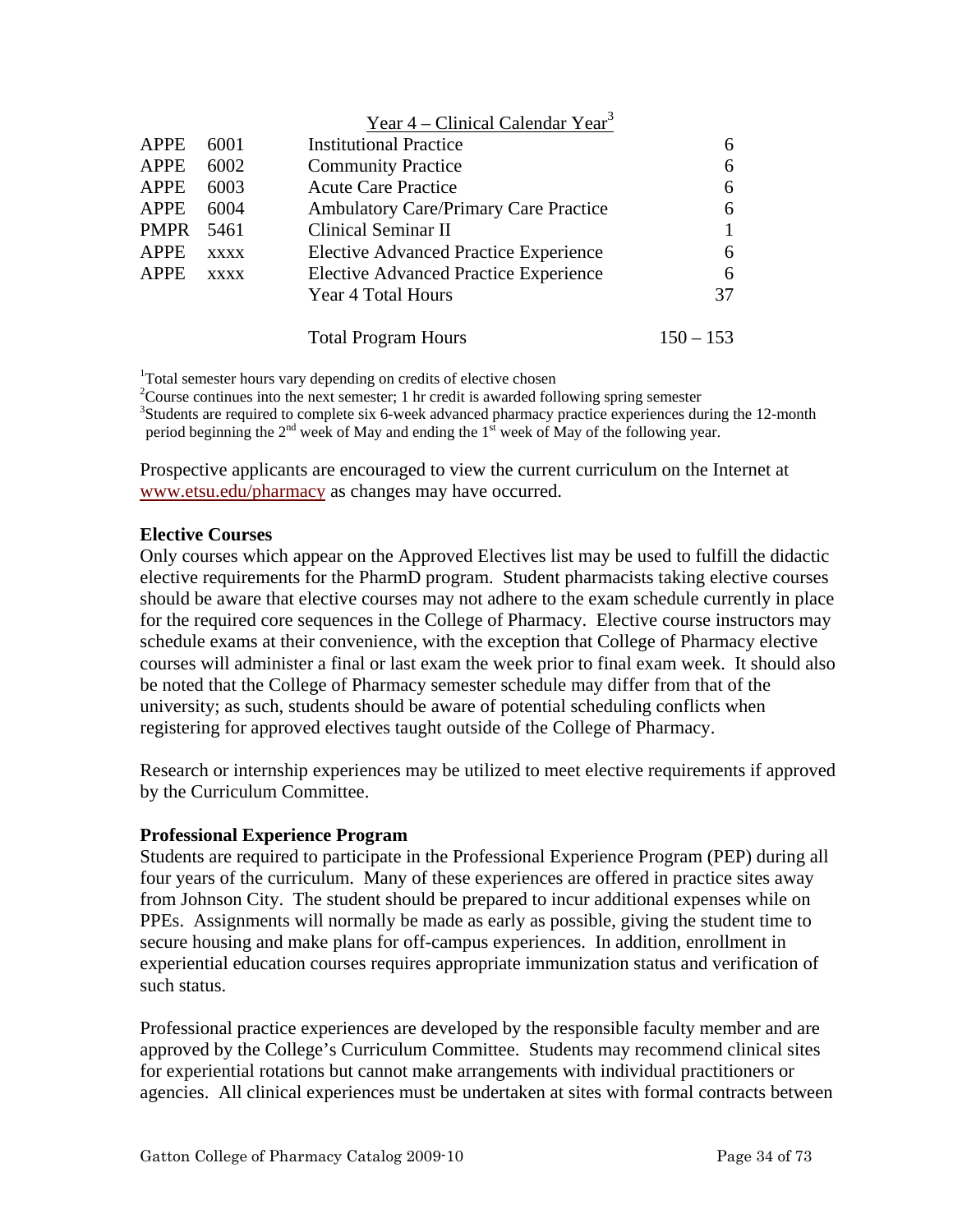the affiliate and the College of Pharmacy, and with preceptors who hold formal appointments in the College or have some formal relationship with the College. Contracts or appointments, and preceptors and sites, need to be consistent with the philosophy and objectives of the educational program. This involves an assessment of the affiliate and/or potential faculty member to ensure a quality learning experience for the student.

Given that the necessary contracts and appointments are legal documents, they often require several months to finalize before a student may be assigned to a site. If a student wishes to recommend a particular clinical site or practitioner for a rotation, please contact the Director of Experiential Education. Please remember there are site and practitioner requirements that limit where and when students may be assigned, and not all sites may qualify. Students cannot be placed at an experiential site until all paperwork is completed and formal approval is given by the Director of Experiential Education.

Students will not be placed in sites where there is a conflict of interest in evaluating student performance. Such conflicts include, but are not limited to, assignment to a relative or close family friend, assignment to a site where the student has previously or is currently employed, and assignment to a preceptor who has a business or financial relationship with the student or a family member of the student.

#### **Course Descriptions**

NOTE: Course descriptions and prerequisite/co-requisite information provided is subject to change. Additionally, the frequency, number and type of elective course offerings are dynamic in nature. Please consult the web site (www.etsu.edu/pharmacy) for the most current information.

#### **Department of Pharmaceutical Sciences (David S. Roane, Ph.D., Professor and Chair)**

#### PMSC 3102 Immunology

A basic immunology course designed to introduce pharmacy students to major concepts in the innate and the acquired immune system.

#### PMSC 3111 Medical Terminology

Medical terminology is the basis of written and verbal communication between all healthcare professionals. The course will examine the root, prefixes, and suffixes of medical terms, and present the language basis of the major medical terms for the organ systems of the body. This course will provide a foundation for subsequent vocabulary building throughout the educational and post-educational career in the health professions.

#### PMSC 3114 Biochemistry, Molecular Biology and Genetics

Biochemical understanding of proteins, sugars, lipids, vitamins and nucleic acids is fueling the explosion of knowledge in physiology and medicine. This course will demonstrate how basic principles of biochemical structure govern metabolic pathways in normal human health, malfunction of these pathways in disease, and the chemical basis for drugs that are prescribed to correct these malfunctions.

PMSC 3116/3110 Anatomy and Physiology with Lab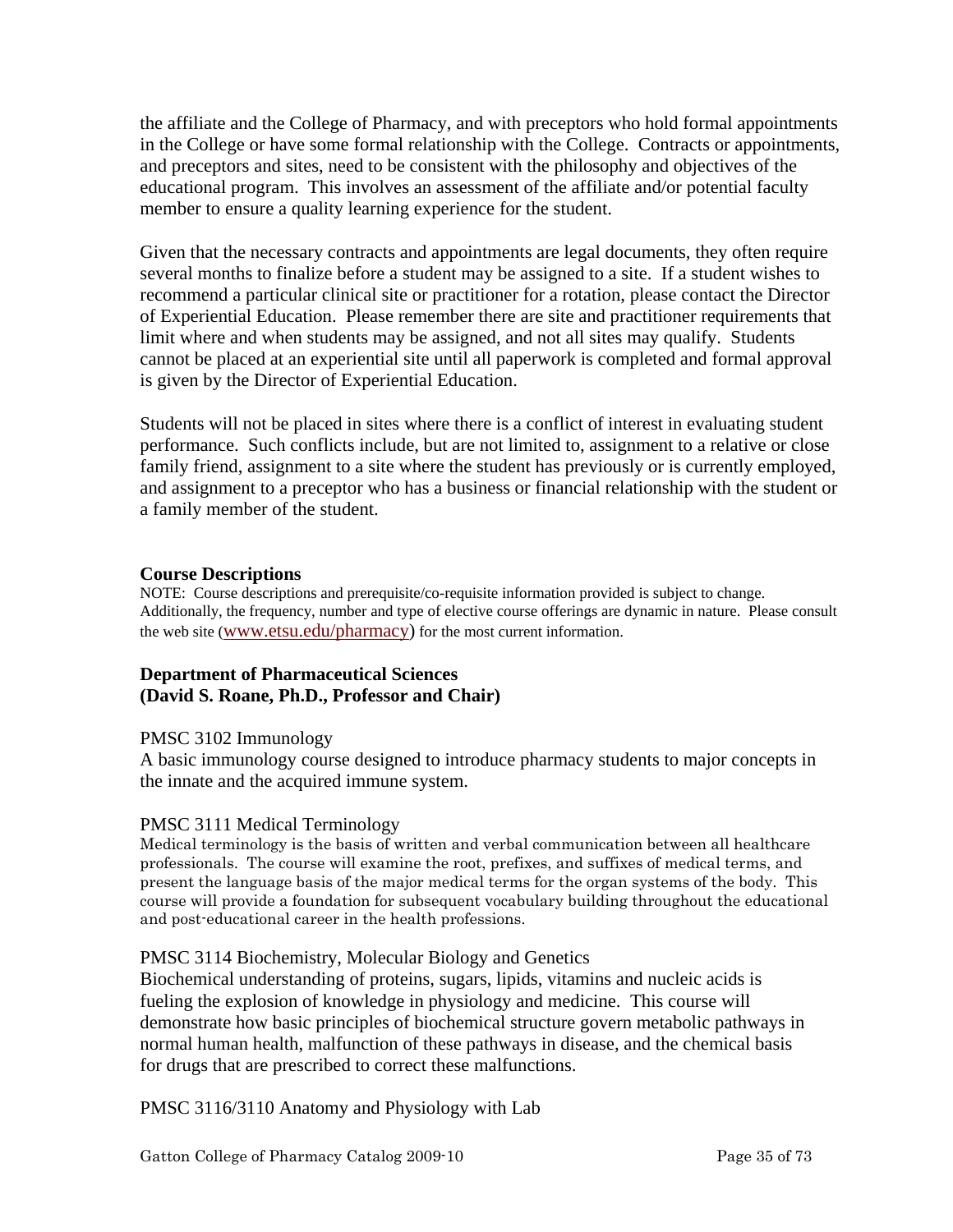This course should provide students with an understanding of the basic principles and concepts of anatomy and cellular and organ system physiology, leading to an appreciation of the sites and mechanisms of action of drugs in producing both therapeutic and adverse effects. This course should also provide an excellent foundation for understanding of the physiological basis of pharmaceutical and patient-centered care. Laboratory activities will include the use of microscopes with prepared slides, physiology demonstration/exploratory labs, physiology tutorials, anatomical models, and a few dissections.

#### PMSC 3122 Pharmacy Calculations

Course content includes an introduction to the history of pharmacy, prescription terminology, systems of measurement and pharmacy calculations. Students will apply appropriate mathematical concepts found within the practice of pharmacy, including prescription compounding and patient specific determinations. Emphasis will be placed on improving and applying problem-solving skills for the needs of an individual patient within the practice of pharmacy.

#### PMSC 3204 Pathophysiology

Provides students with an understanding of the basic principles and concepts of cellular, organ system, and generalized pathophysiology, leading to an appreciation of disease and pharmacotherapy, and the course should provide an excellent foundation for understanding of the basis of patient-centered care. *Prerequisite: PMSC 3116 and 3110 Anatomy and Physiology with Lab* 

#### PMSC 3223 Pharmacology I

Pharmacology I is the first of a three part lecture series designed to provide an understanding of how drugs exert their effects on living systems. Drug mechanisms of action, metabolic fates, indications and adverse effects will be presented, with an emphasis upon the pharmacology of autacoids, antimicrobial, anti-inflammatory and antineoplastic agents. *Prerequisites*: *PMSC 3116 and 3110 Anatomy and Physiology with Lab; PMSC 3114 Biochemistry, Molecular Biology and Genetics; PMSC 3102 Immunology* 

#### PMSC 3231 Compounding and Dispensing Lab

This course involves processing a prescription or medication order, the preparation and dispensing of pharmaceutical solution, emulsion, suspension, semi-solid and solid dosage forms and development and practice of the patient counseling skills necessary for proper use of the compounded product. During the laboratory session, emphasis will be placed on the selection of proper excipients, based on physico-chemical principles, for use in the extemporaneous compounding preparation*. Co-requisite: PMSC 3235 Pharmaceutics and Biopharmaceutics; Prerequisite: PMSC 3122 Pharmacy Calculations* 

#### PMSC 3235 Pharmaceutics and Biopharmaceutics

The principles of this course include the preparation, physicochemical evaluation, stability, liberation, absorption, distribution and action of drugs from pharmaceutical drug delivery systems. The course includes the study of the pharmaceutical principles for solid, liquid and disperse systems and the mechanisms of drug release with emphasis on solid and semi-solid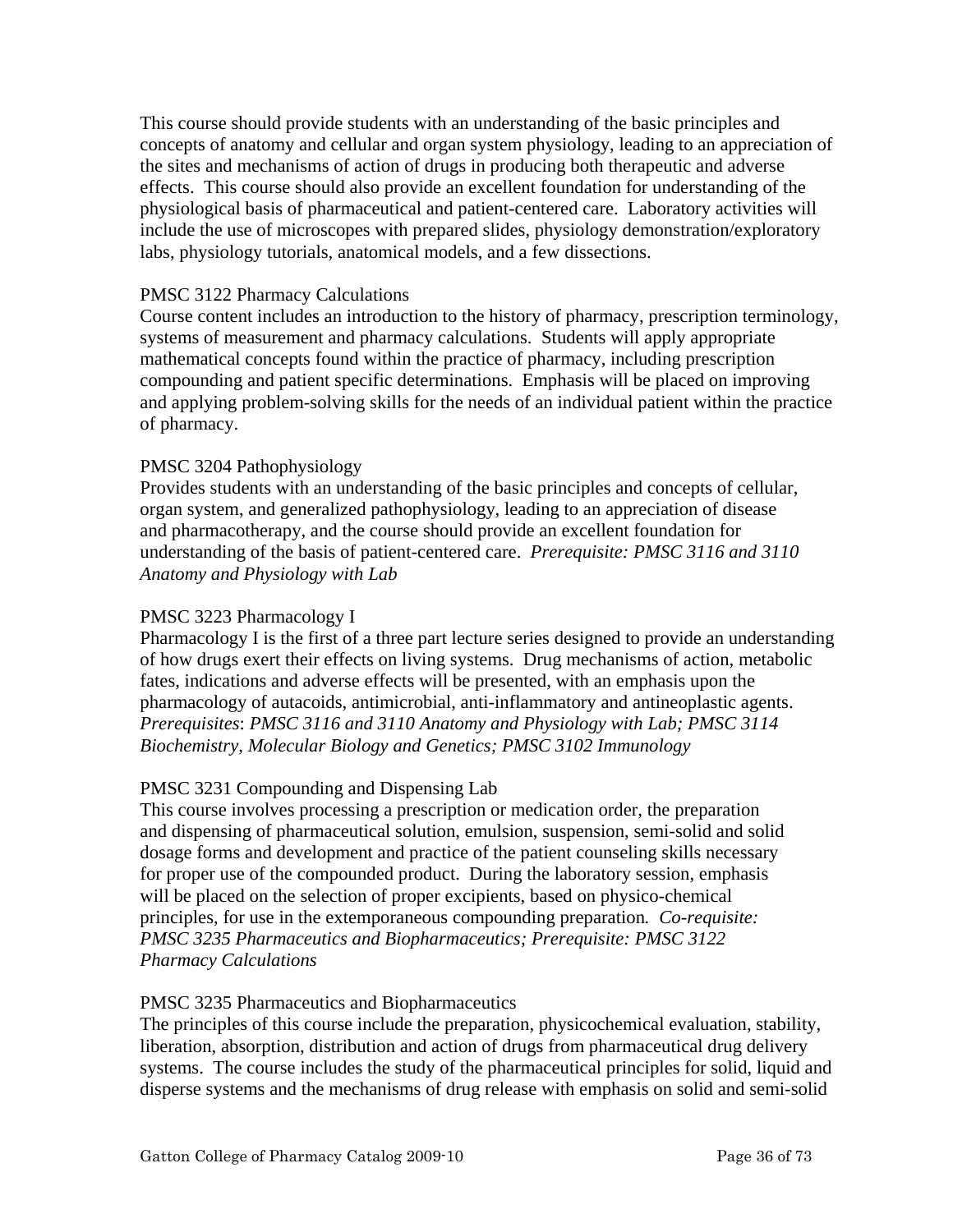systems, the formulation and development of a variety of immediate release, modified release and novel drug delivery systems, the study of physiochemical principles and pharmaceutical drug delivery systems and their composition both outside and inside a living organism, principally humans, and the implications and relationship with patient-centered care. In addition, this course will provide an in-depth knowledge of the preparation, drug liberation and absorption of drugs from various drug delivery systems. Students also learn about the design and evaluation of dosing regimens and drug delivery systems that overcome barriers and optimize drug action, and minimize adverse effects. Drug absorption processes, bioavailability and bioequivalence determination and interpretation will be included as an introduction to pharmacokinetic principles. *Prerequisite: PMSC 3122 Pharmacy Calculations; Co-requisite: PMSC 3231 Compounding and Dispensing Lab* 

#### PMSC 4123 Pharmacology II

Pharmacology II is the second of a three-course lecture series designed to provide an understanding of how drugs exert their effects on living systems. Drug mechanisms of action, metabolic fates, clinical use(s) and adverse effect(s) will be presented. The emphasis of this course will be on the pharmacology of the following systems: autonomic nervous, the cardiovascular, renal, pulmonary, gastrointestinal, and drugs affecting the vascular compartment. *Prerequisites: Successful completion of all previous PMSC courses offered during P1 year* 

#### PMSC 4124 Principles of Medicinal Chemistry

This course will provide students with an understanding of the basic principles and concepts of medicinal chemistry, including an overview of the relationship of drug structure to pharmacological activity and an understanding of the processes involved in the design and development of modern pharmaceuticals.

#### PMSC 4134 Pharmacokinetics and Pharmacogenomics

This course provides students with an understanding of the concepts of absorption, distribution, metabolism, and elimination of drugs. Students learn how to apply mathematical principles to the study of pharmacokinetics. Also, students understand the physiological factors may change pharmacokinetic parameter. In addition, the pharmacokinetic and pharmacodynamic factors involved in drug response variability are discussed. *Prerequisites*: *PMSC 3235 Pharmaceutics and Biopharmaceutics and PMSC 3231 Compounding and Dispensing Lab* 

#### PMSC 4223 Pharmacology III

As the final course of the three-part lecture series, this course is designed to provide an understanding of the biological basis of drug actions. Topics include drug mechanisms of action, metabolic fates, indications, and adverse effects, with a focus on the pharmacology of drugs that act on the central nervous system and endocrine system. *Prerequisite: PMSC 4123 Pharmacology II*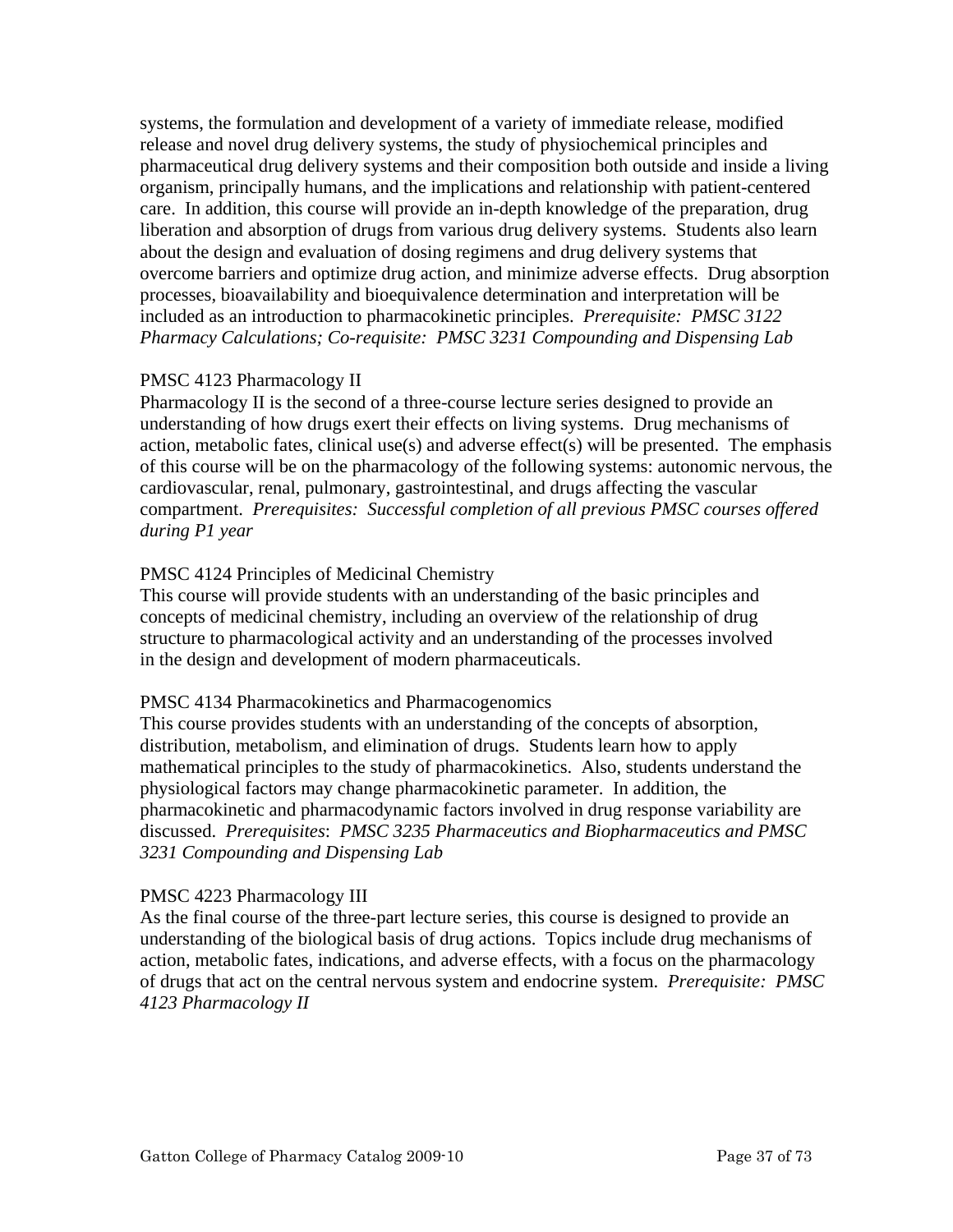## **Department of Pharmacy Practice (Ralph A. Lugo, PharmD, Professor and Chair)**

#### PMPR 3142 Pharmacy Practice I – Introduction to Patient Care I

The first of a two-course sequence, this course is designed to introduce the first-professional year pharmacy student to the role of the pharmacist in the community pharmacy and healthcare system. Students will survey the history of the profession, be introduced to the laws and regulations that govern the practice of pharmacy, and will receive an introduction to community practice, issues of professionalism and ethics, interpersonal communication and patient counseling, and the top 200 drugs in community practice.

#### . PMPR 3242 Pharmacy Practice II – Introduction to Patient Care II

The second of a two-course sequence, this course is designed to introduce the firstprofessional year pharmacy student to the evolving practice of pharmacy. An introduction to institutional practice will be presented, including order processing, medication administration records, sterile product preparation, and the salient elements of the medical record. Students will learn general elements of patient assessment, including taking medication histories and vital signs. The social aspects of health and illness in the rural Appalachian region will be explored. Students will begin learning medical terminology using an organ system approach.

# PMPR 3243 Nonprescription Pharmacotherapy and Self-Care

This course will serve as an introduction to nonprescription medications and remedies in the treatment of common community illnesses for which pharmacists are consulted. Students will be given an introduction into the pathophysiology of the illness; the pharmacology of the nonprescription agents used to treat the illness, and will be expected to counsel patients on nonprescription drug use in the community pharmacy setting.

# PMPR 4143 Pharmacy Practice III – Evidence-Based Practice I

The course introduces students to the evidence base for pharmacy practice including research design, data analysis, and biostatistics in the interpretation and critical analysis of biomedical literature with the purpose of developing evidence-based care recommendations for patients or patient populations.

# PMPR 4163 Introduction to Pharmacotherapy

This course will provide a broad overview of the medication therapy, or pharmacotherapy, of diseases and other medical problems. A particular emphasis will be placed upon interpreting patient's laboratory values and making clinical decisions based on those interpretations. The knowledge and skills learned in this course will be utilized heavily in the upcoming Pharmacotherapy series. The class will consist of 3 hours of lecture per week. *Prerequisites and/or Co-requisites: Must have progressed to P2 year.* 

#### PMPR 4182 Communication Skills for Health Professionals

All health professionals, regardless of discipline, are called on to be outstanding communicators with individual clients/patients, as well as with groups and communities. The faculty of all of the ETSU Health Sciences Divisions schools believes that communication is the foundation upon which professionalism develops. The skills that are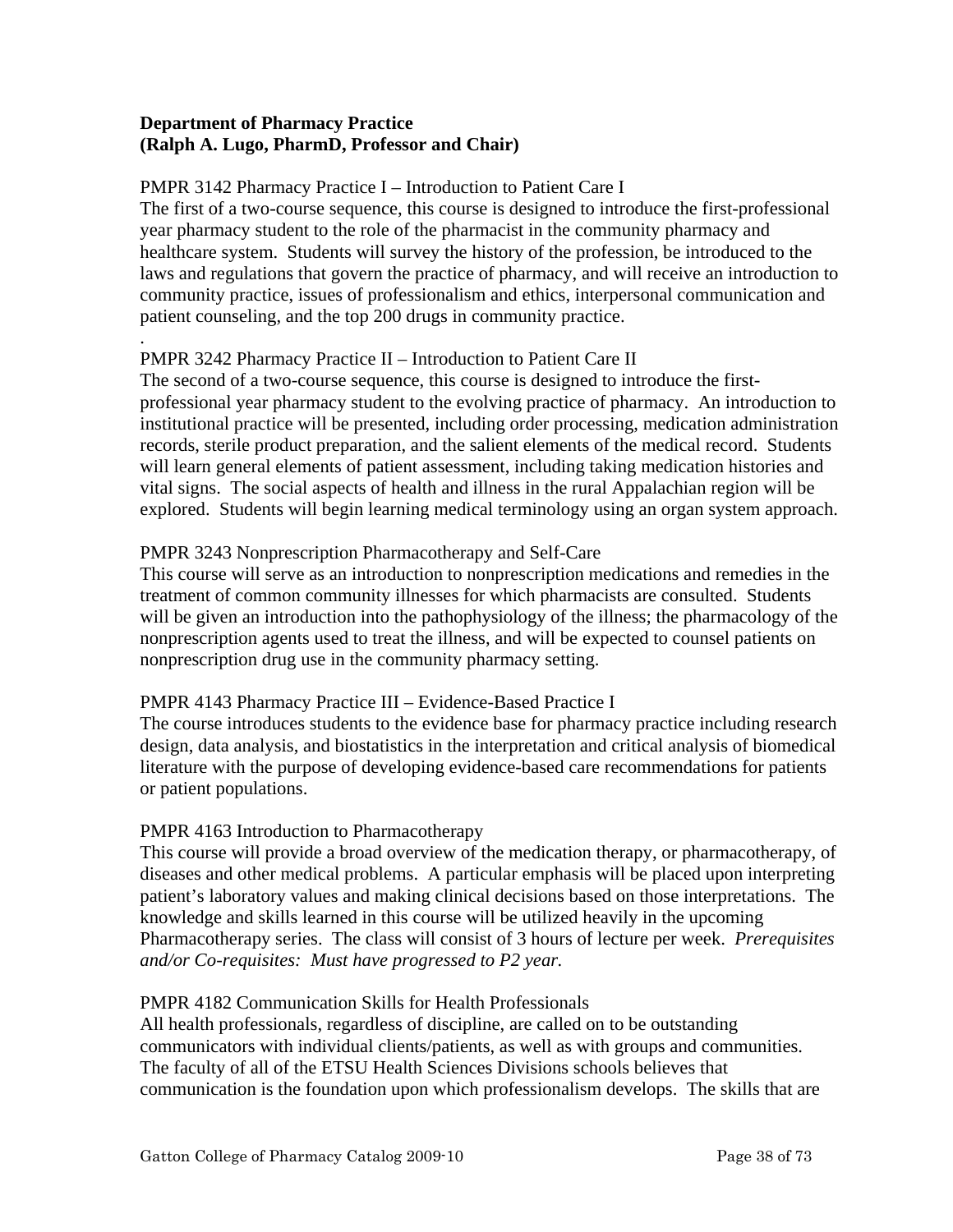necessary are well defined and are not the same as social communication skills. These skills can be learned, and if learned, will lead to satisfaction and positive outcomes. When not learned, the opposite frequently occurs. The course is oriented to the development of competencies, and this is how you will be evaluated. This course is a beginning. You will receive continuous follow-up, reinforcement, and expansion of these skills throughout your training. The participating faculty are dedicated to helping you to become the best healthcare communicator that you can possible be. *Prerequisites and/or Co-requisites: Must have progressed to P2 year* 

## PMPR 4243 Pharmacy Practice IV – Evidence-Based Practice II

This course expands on the literature evaluation and evidence-based medicine concepts presented in the Evidence-Based Practice I course and serves as an introduction to the principles of drug information. Students will learn: processes for answering drug information questions; how to differentiate between and within the different types of literature; how to search for information using a variety of resources; how to develop evidence-based care recommendations; how to communicate responses to drug information questions; and how to effectively provide written drug information. The course series will provide students with the skills to effectively analyze and interpret medical literature and will introduce students to the basic concepts of evidence-based medicine. *Prerequisites and/or Co-requisites: Successful completion of PMPR 4143 and must have progressed to P2 year* 

## PMPR 4263 Pharmacotherapy I

This course will teach students to identify and assess the medical problems of their patients and to then recommend appropriate therapy, concentrating on medication therapy or pharmacotherapy, to address those problems. The class will consist of 5 hours of lectures per week and 2 hours of lab time per week. The lab time will consist of activities designed to enhance the learning of the material presented in the lectures. This course lasts for one-half of the semester. This is the first course of a six-course sequence. *Prerequisites and/or Corequisites: Must have progressed to P2 year* 

#### PMPR 4273 Pharmacotherapy II

This is the second course of the Pharmacotherapy series. *Prerequisites and/or Co-requisites: Must have progressed to P2 year* 

# PMPR 4283 Pharmacy Law and Ethics

This course consists of a study of federal and state pharmacy, drug, and related laws. Through self-study, lecture, and case studies, students learn the substance of these laws and their application to pharmacy practice. Discussion of societal and healthcare system issues, such as abortion and the right to die, demonstrates the broader societal role of the pharmacist. In light of continuing expansion of the pharmacist's role in the delivery of healthcare services, attention is given to ethical and legal issues surrounding direct patient care services, including an examination of professional liability (civil, criminal, and disciplinary). While the importance of the above issues has grown significantly in very recent years, these issues have not displaced the need to study the expansive body of traditional pharmacy and drug law.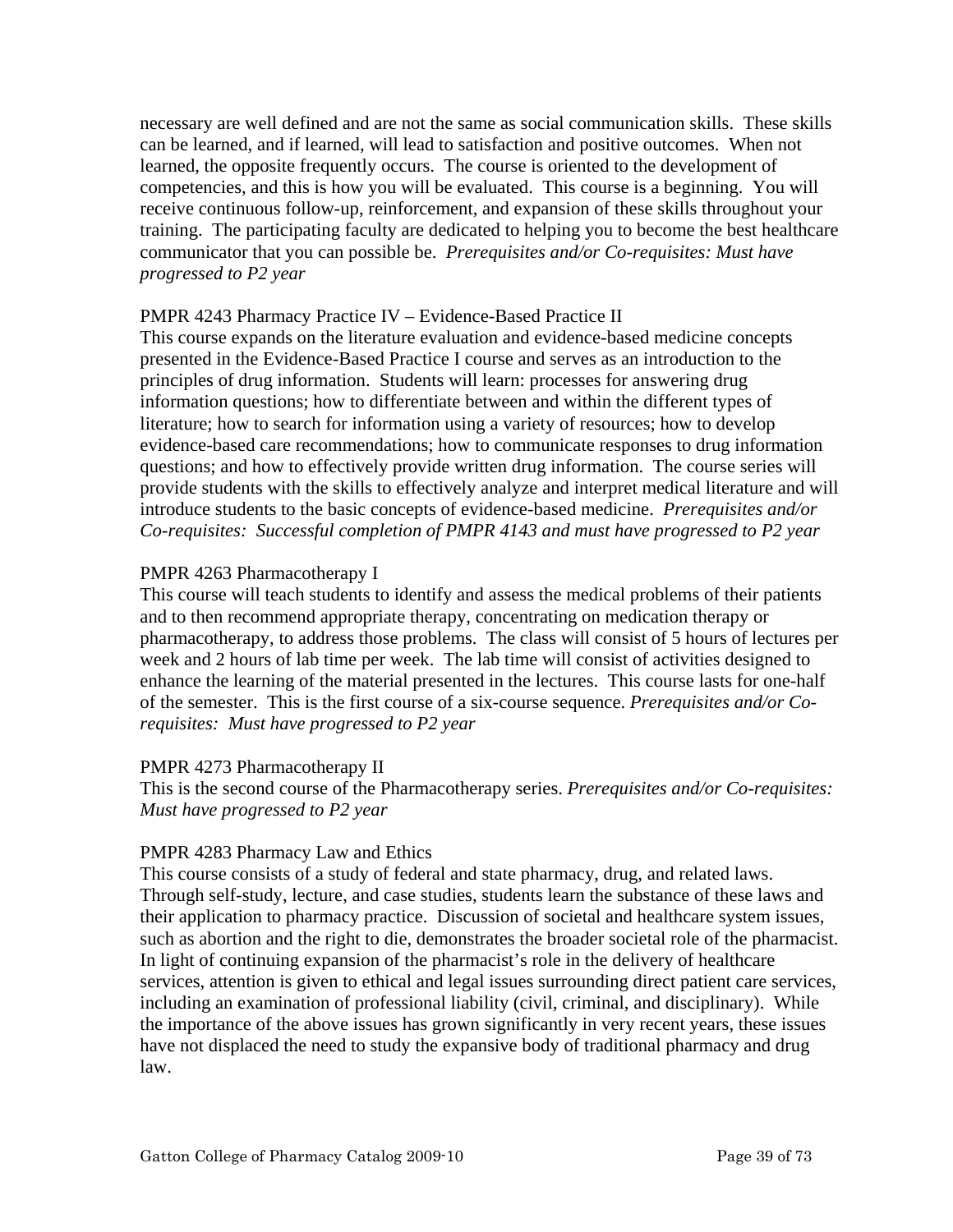#### PMPR 5142 Natural Medicines

This course is designed to give the student an overall perspective of Natural Medicine with respect to the history, philosophy, and methodology of this science. The body of literature regarding the safety and efficacy of complementary and alternative medicine is growing, although research for many of these therapies does not exist or is in early phases. This class includes a comprehensive review of selected herbs and supplements, designed for use by the clinicians. The topics covered have been selected based on utilization data, sales trends, frequency of information requests, and safety concerns.

#### PMPR 5143 Pharmacy Practice V – Institutional

Pharmacy Practice V is intended to expose the student to the complexities of institutional pharmacy in its various forms. The emphasis will be on hospital pharmacy but will also include long-term care, nuclear pharmacy, hospice care, and the pharmaceutical industry.

#### PMPR 5152 Physical Assessment

This course will introduce students to basic physical assessment of patients, including pharmacy-specific aspects (medication histories, drug adverse effects, and point-of-care testing). The student will be trained in the conduct of physical assessment using standardized patients. Elements of the physical exam covered in this class include: vital signs, including measurement of blood pressure, respiratory rate, heart rate, and temperature; inspection, palpation, percussion, and auscultation of the cardiovascular, pulmonary, and gastrointestinal systems; basic eye examinations; neurologic assessment; and inspection and examination of the integument and musculoskeletal systems. The knowledge and skills learned in this course will be utilized heavily on advanced practice experiences and in clinical pharmacy practice. *Prerequisites and/or Co-requisites: Must have progressed to P3 year and concurrent enrollment in Pharmacotherapy 5163 and 5173* 

#### PMPR 5163 Pharmacotherapy III

This is the third course of the Pharmacotherapy series. *Prerequisites and/or Co-requisites: Must have progressed to P3 year* 

#### PMPR 5173 Pharmacotherapy IV

This is the fourth course of the Pharmacotherapy series. *Prerequisites and/or Co-requisites: Must have progressed to P3 year* 

#### PMPR 5182 Principles of Healthcare Delivery

To provide an understanding of the professional, economic, and public policy aspects of pharmacy and the healthcare system, including anticipated changes in healthcare and the role of pharmacists.

#### PMPR 5233 Clinical Pharmacokinetics

This is an advanced course on pharmacokinetics and pharmacodynamics of the time course of drugs in the body. Pharmacokinetic aspects include absorption, distribution, metabolism and elimination and they apply to patient dosing, initial and maintenance dosing and dosing adjustments. Pharmacodynamic aspects include quantitative relationships between drug concentrations and wanted or undesired effects and dosing adjustment based upon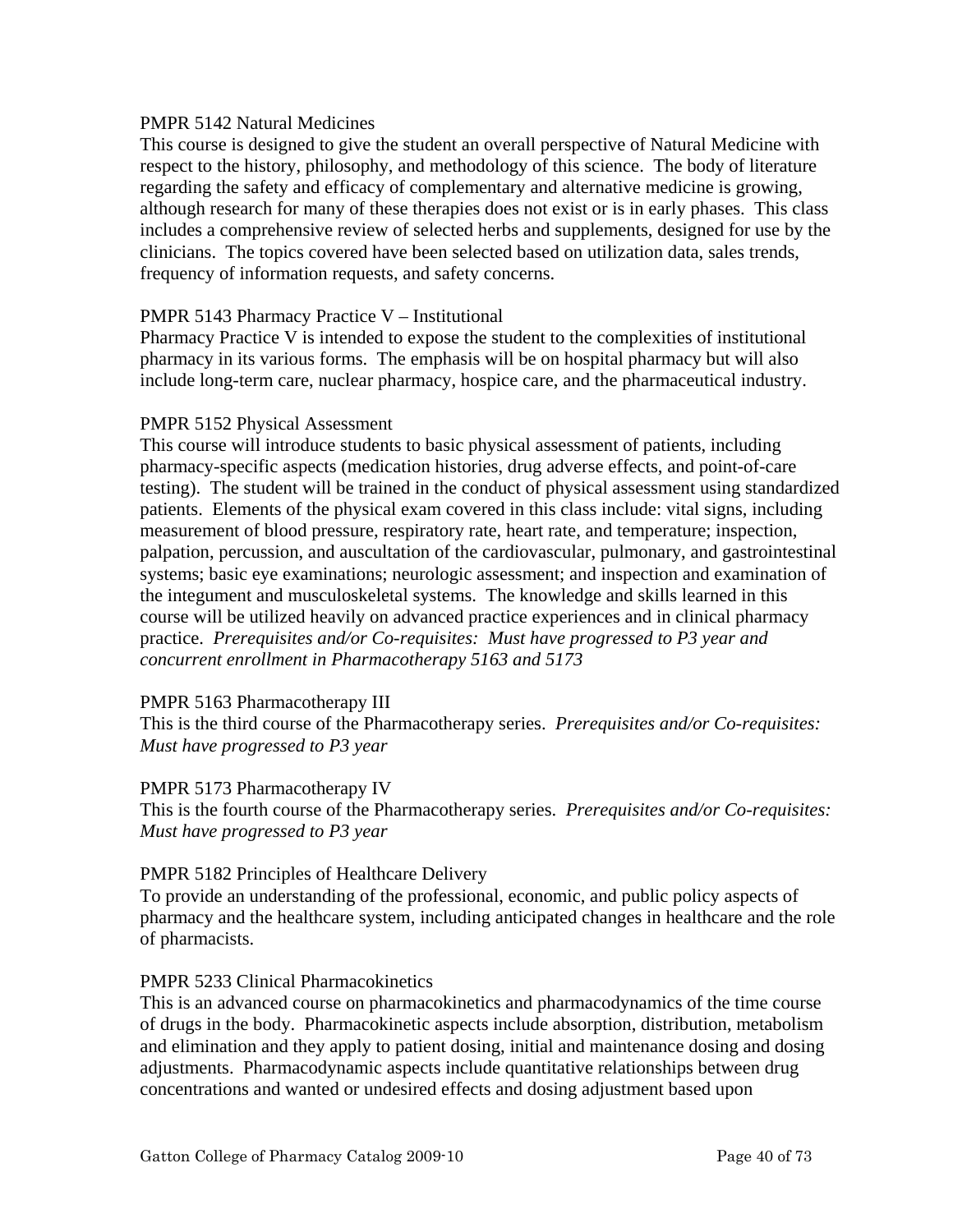## appropriate monitoring. *Prerequisite: PMSC 4134 Pharmacokinetics and Pharmacogenomics*

#### PMPR 5243 Pharmacy Practice VI – Community

This course is designed to provide a broad overview of management skills and marketing considerations to pharmacy students. Basic marketing, management, accounting and personnel issues will be covered. Emphasis will be placed on steps and skills necessary in developing a service from a perceived need to fruition. Consideration of personal finance and self-wealth goals will also be addressed.

#### PMPR 5253 Advanced Clinical Practice Skills

This course will have a large emphasis on active learning. Students will be expected to use knowledge from the basic as well as clinical sciences and apply this information to the direct care of patients. Students should heavily rely on basic skills from the Pharmacotherapy series and build upon their current knowledge base using drug information and literature evaluation skills to develop appropriate evidence-based plans for patient cases. Approximate times will be a 2-hour small group session, a 1-hour large group session, and outside of class group time to complete assignments.

#### PMPR 5263 Pharmacotherapy V

This is the fifth course of the Pharmacotherapy series. *Prerequisites and/or Co-requisites: Must have progressed to P3 year* 

#### PMPR 5273 Pharmacotherapy VI

This is the final course of the Pharmacotherapy series. *Prerequisites and/or Co-requisites: Must have progressed to P3 year* 

#### PMPR 5361 Clinical Seminar I

This year-long course is the first in the Clinical Seminar series, and provides the foundation and formal instruction for the series. In this class, students will receive instruction on the preparation of formal clinically oriented seminars, observe and evaluate seminars presented by 4th year pharmacy students during the Fall session of the class, and observe and evaluate previously recorded faculty seminars. These activities are designed to prepare students to synthesize and present a 45 minute seminar during the P4 year. *Prerequisites and/or Corequisites: Must have progressed to P3 year.*

#### PMPR 5461 Clinical Seminar II

This course is the second in the Clinical Seminar series, and provides the final opportunity for students to construct and present a clinical seminar. In this class, students will be mentored by faculty on the development and presentation of a 35-45 minute seminar on a topic of their choosing (may select from a list provided by faculty, or may suggest another topic for approval by the course coordinators). These activities are designed to allow students to practice their presentation skills in front of their peers, and provide experience and feedback on the preparation of a formal, clinically relevant, evidence-based seminar. *Prerequisites and/or Co-requisites: Must be currently participating in Advanced Pharmacy Practice Experiences (APPEs); successful completion of PMPR 5361 Clinical Seminar I*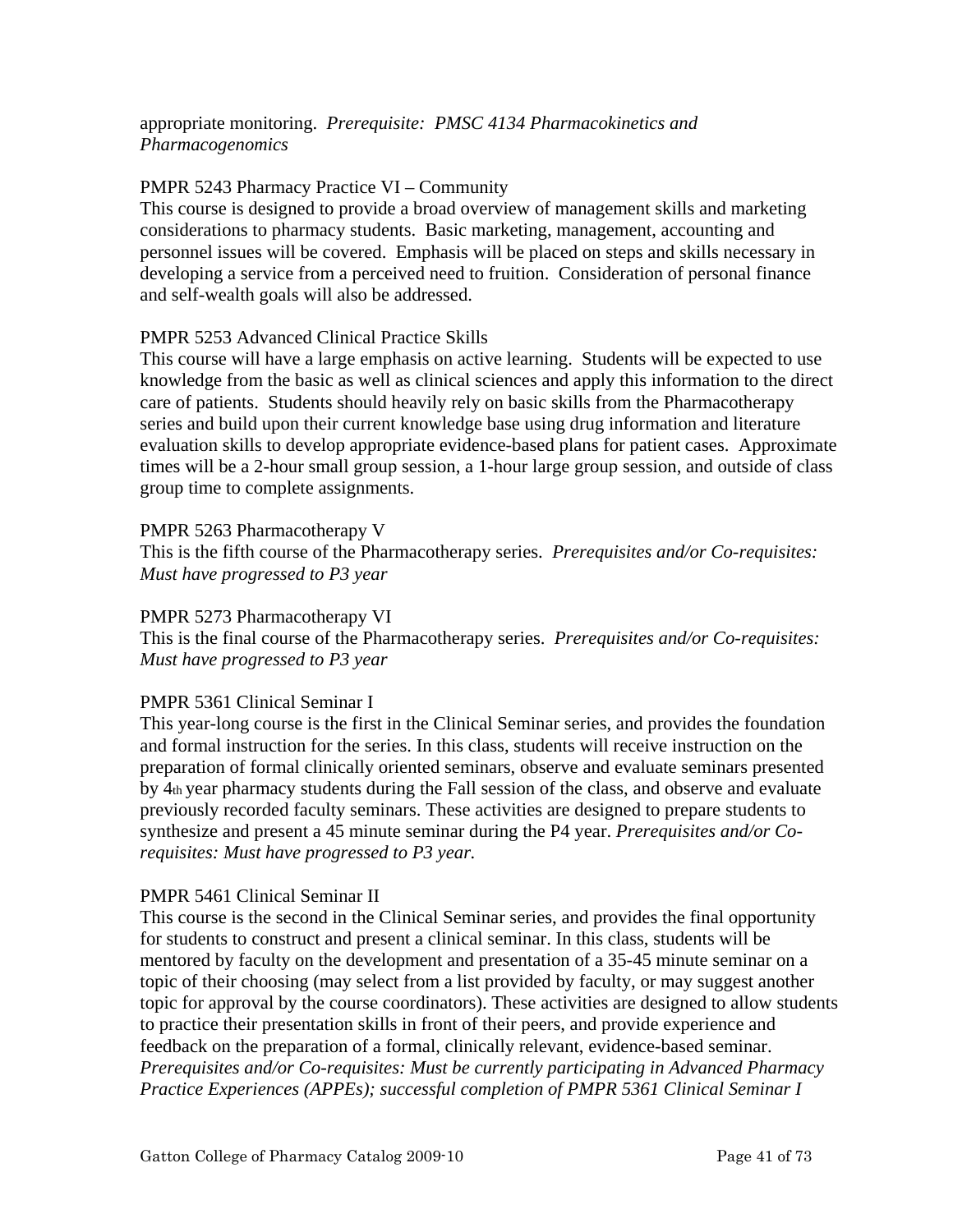## **Professional Experience Program**

#### Introductory Practice Experiences

#### PMPR 3141 IPPE-P1 – Community or Institutional Practice

Students will participate in an Introductory Pharmacy Practice Experience (IPPE) by spending 3 hours per week for 13 weeks in a community or institutional pharmacy. The IPPE promotes an introduction to pharmacy practice in a structured and supervised setting and enhances students' awareness of many aspects of the profession. Students are exposed to the role and responsibilities of the community and institutional pharmacist; the importance of effective communication between pharmacists, patients and other healthcare providers; and the application of local, state and federal laws governing pharmacy practice.

#### PMPR 3241 IPPE-P1 – Community or Institutional Practice

Students will participate in an Introductory Pharmacy Practice Experience (IPPE) by spending 3 hours per week for 13 weeks in a community or institutional pharmacy. The IPPE promotes an introduction to pharmacy practice in a structured and supervised setting and enhances students' awareness of many aspects of the profession. Students are exposed to the role and responsibilities of the community and institutional pharmacist; the importance of effective communication between pharmacists, patients and other healthcare providers; and the application of local, state and federal laws governing pharmacy practice. At the end of the semester, classroom time will be assigned to provide reflection on experiences.

#### PMPR 4322 IPPE-P2 – Community Practice

This is an early pharmacy practice experience in a community pharmacy practice setting involving the application of knowledge and skills acquired by the student during the first two academic years. This will consist of two consecutive weeks at forty hours per week, to be scheduled during the time between semester 4 and semester 5 of the program.

#### PMPR 4332 IPPE-P2 – Institutional Practice

This is an early pharmacy practice experience in an institutional pharmacy practice setting involving the application of knowledge and skills acquired by the student during the first two academic years. This will consist of two consecutive weeks at forty hours per week, to be scheduled during the time between semester 4 and semester 5 of the program.

#### PMPR 4341 IPPE-P3 – Clinical

Students will complete their required IPPE hours during the year by participating in patient-centered care in various healthcare settings including: inpatient acute care, ambulatory care, long-term care facility, Dispensary of Hope, immunization clinics, and health-related service projects. This is a year-long course.

#### Advanced Practice Experiences - Required

#### APPE 6001 Institutional Practice

This pharmacy practice experience in an inpatient hospital setting exposes the student to the wide variety of daily duties often required of the pharmacist while in an institutional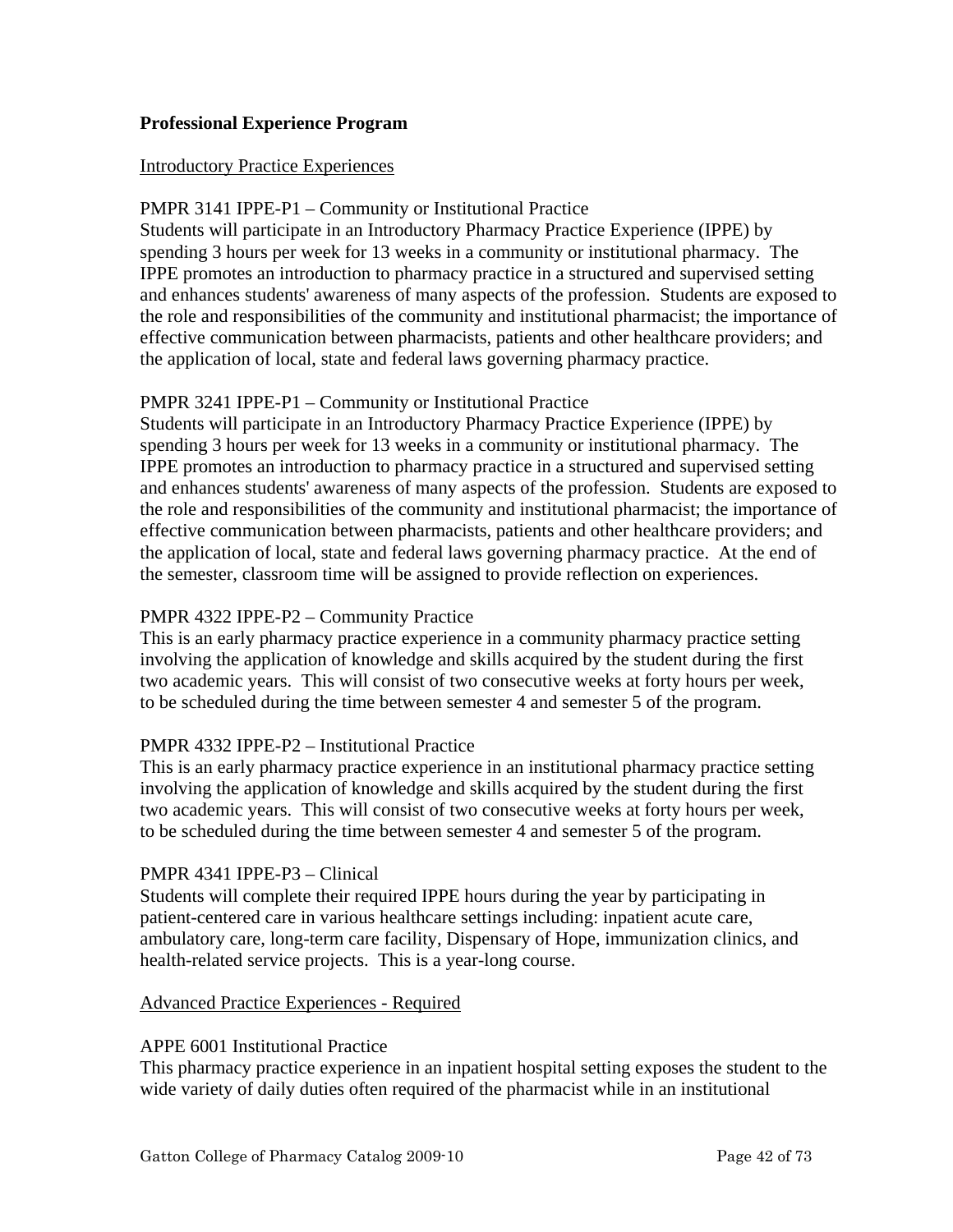pharmacy. Some of the areas that will be explored include the medication use process, drug distribution, sterile products preparation, automation, operations management, resource management and institutional legal and regulatory standards.

## APPE 6002 Community Practice

This pharmacy practice experience in a community pharmacy setting is intended to expose the student to a variety of patient-centered services. These services include but are not limited to medication dispensing, patient counseling, drug therapy monitoring, medication therapy management, and drug information services. Resource management and operations management will also be incorporated into the experience.

## APPE 6003 Acute Care Practice

This pharmacy practice experience focuses on providing patient-centered care to hospitalized patients. The student will apply their therapeutic knowledge to assess and develop therapeutic plans for patients in collaboration with other healthcare professionals, especially physicians. The student will also be involved in taking medication histories, monitoring patient progress and providing drug information to health care professionals and patients.

## APPE 6004 Ambulatory Care/Primary Care Practice

This pharmacy practice experience is focused on providing patient-centered care of patients who are receiving care in a clinic, physician office or other ambulatory setting. Students will gain experience in communication and assessment skills, physical assessment, chronic disease management and preventative care, and therapy modifications for special patient groups. Other skills developed include drug literature analysis, patient education and counseling, interprofessional communication, and designing and implementing safe, efficacious and cost effective drug therapy to the patient.

# Advanced Practice Experiences - Electives

#### APPE 7001 Institutional Practice

This pharmacy practice experience in an inpatient hospital setting exposes the student to the wide variety of daily duties often required of the pharmacist while in an institutional pharmacy. Some of the areas that will be explored include the medication use process, drug distribution, sterile products preparation, automation, operations management, resource management and institutional legal and regulatory standards.

#### APPE 7002 Community Practice

This pharmacy practice experience in a community pharmacy setting is intended to expose the student to a variety of patient-centered services. These services include but are not limited to medication dispensing, patient counseling, drug therapy monitoring, medication therapy management, and drug information services. Resource management and operations management will also be incorporated into the experience.

#### APPE 7003 Acute Care Practice

This pharmacy practice experience focuses on providing patient-centered care to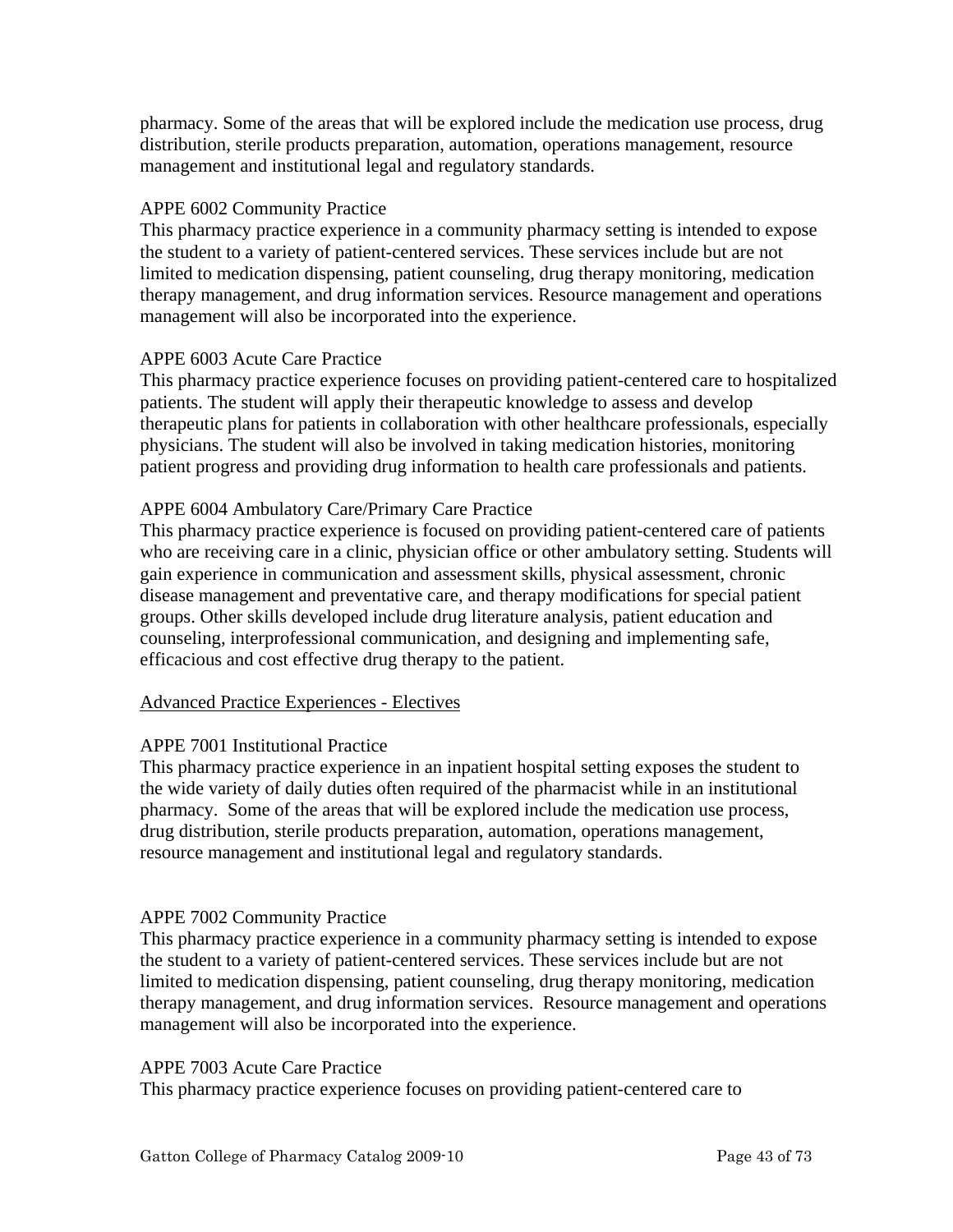hospitalized patients. The student will apply their therapeutic knowledge to assess and develop therapeutic plans for patients in collaboration with other healthcare professionals, especially physicians. The student will also be involved in taking medication histories, monitoring patient progress and providing drug information to health care professionals and patients.

#### APPE 7004 Ambulatory Care/Primary Care Practice

This pharmacy practice experience is focused on providing patient-centered care of patients who are receiving care in a clinic, physician office or other ambulatory setting. Students will gain experience in communication and assessment skills, physical assessment, chronic disease management and preventative care, and therapy modifications for special patient groups. Other skills developed include drug literature analysis, patient education and counseling, interprofessional communication, and designing and implementing safe, efficacious and cost effective drug therapy to the patient.

#### APPE 7006 Retail Management Administrative

This pharmacy practice experience focuses in a community chain pharmacy administrative setting is intended to expose the student to the role and responsibilities of a pharmacy district supervisor and administrator. The student will be exposed to the business aspects of pharmacy operations. This will include not only the financial resource aspects but also the human resource aspects of pharmacy management within a corporate environment.

#### APPE 7007 Institutional Management Administrative

This elective pharmacy practice experience in a hospital pharmacy administrative setting is intended to expose the student to the role and responsibilities of the Director of Pharmacy and administrator. The student will be exposed to the management of pharmacy operations. This will include financial and human resource management within an institutional environment.

#### APPE 7008 Institutional Formulary Management

This elective pharmacy practice experience will focus on population-based care and the management of drug formularies. Students will be exposed to techniques to address prescribing habits within an institution, pharmacoeconomic analyses in the managed care environment, PBMs, evidence-based medicine, formulary management, and patient outcomes.

#### APPE 7009 Community Based Infusion Services

This elective pharmacy practice experience will focus on providing infusion services from a community-based pharmacy operation. The student will gain experience in parenteral and enteral nutrition and formulations. Research, preparation and distribution of intravenous products and supplies to home bound or specialty institutionalized patients will be a routine part of the student's experience.

APPE 7010 Clinical Management Services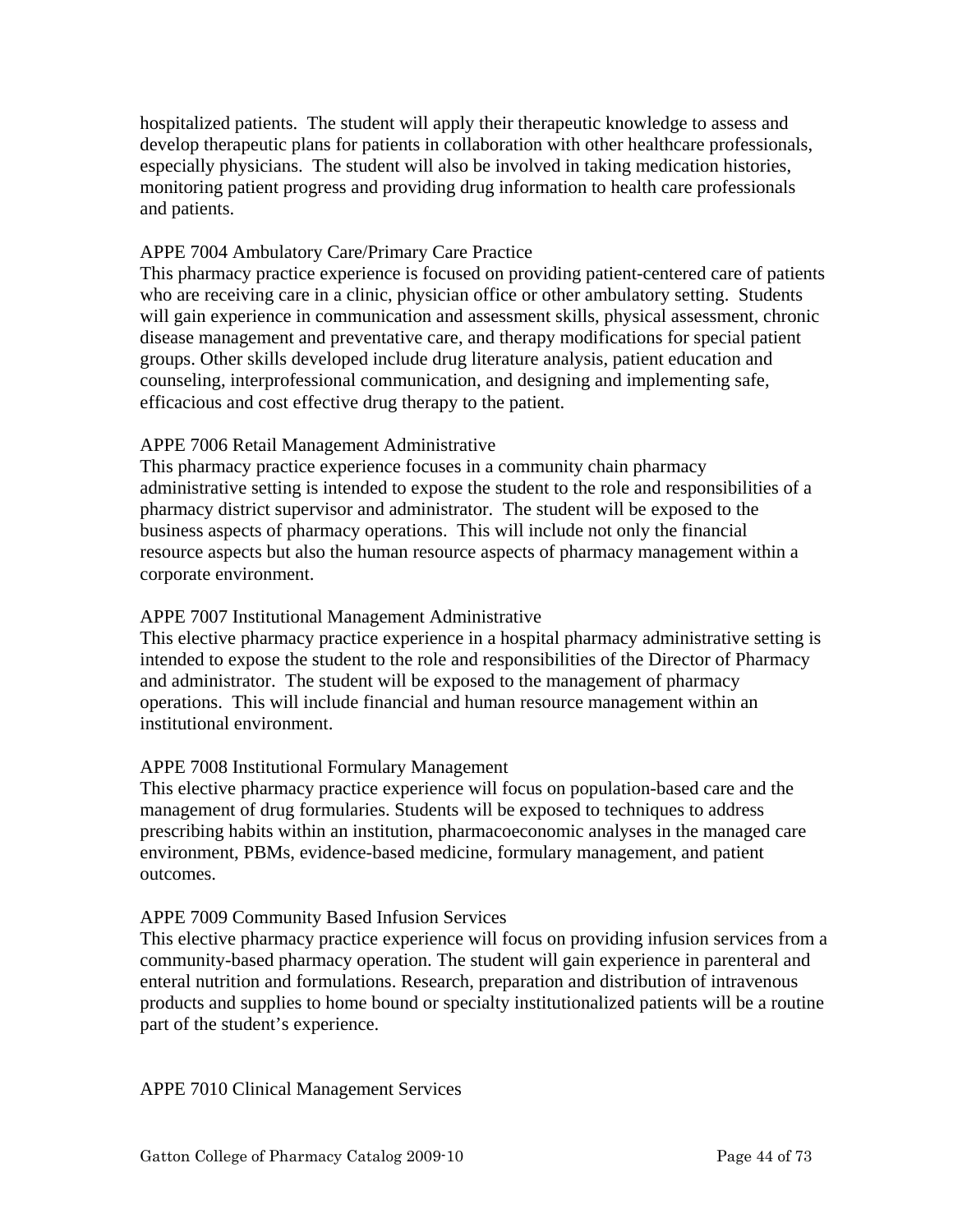This is an elective advanced pharmacy practice experience. While working with Clinical Management Services the student will be exposed to a pharmacy benefit and wellness operation. At the conclusion of the rotation, each student should have an understanding of the services a PBM provides to their employer clients, individual employees, third party administrators, contracted pharmacies, and internal employees. Student participation and observation of services include therapeutic substitution recommendations, drug utilization review activity, prior authorizations (PAs), clinical and pharmacoeconomic steering committees, client quarterly reviews and implementation of benefit policies which reflect current clinical and economic environments.

## APPE 7011 Nuclear Pharmacy and Pharmaceuticals

This elective pharmacy practice experience introduces the student to the practice of nuclear pharmacy. The nuclear pharmacy experience will concentrate on pharmaceutical care and radiopharmaceutical compounding, quality assurance, health physics and regulatory compliance. The student will have the opportunity to communicate with the nuclear medicine personnel and participate in the clinical use of diagnostic and therapeutic radiopharmaceuticals.

# APPE 7012 Pharmacist State Association

This elective pharmacy practice experience is designed to broaden the student's knowledge and understanding of pharmacy association management. It is structured to provide experiences in national and state practice issues, education, member services, student development, policy and advocacy, and public relations.

#### APPE 7017 Compounding Specialty Pharmacy

This elective pharmacy practice experience in a community pharmacy setting will provide the student with the experience of compounding specialty medications that are not commercially available in necessary dosage forms for unique patient populations. Regulations, special equipment and space considerations will be addressed. Marketing of this specialized service will also be part of the learning experience.

#### APPE 7018 Geriatric Care

This elective pharmacy practice experience is designed to provide the student with an indepth experience in the provision of pharmaceutical care to older patients and those requiring long term care services. Training involves providing for the special needs of elderly patients through knowledge of geriatric disease states, aging organ function and related drug response alterations, including pharmacokinetic and pharmacodynamic alterations. Other issues such as health maintenance, compliance, patient education, and social issues are also emphasized.

#### APPE 7019 Critical Care

This elective APPE is an inpatient experience designed to enable the student to acquire skills and knowledge regarding basic principles of specific critical care disease states and their treatment. Students will spend time in the intensive care units gaining experience in areas such as hemodynamic monitoring, shock, burns, infectious disease, analgesia, and drug overdose management. Treatment of critical pathology associated with pulmonary, cardiac,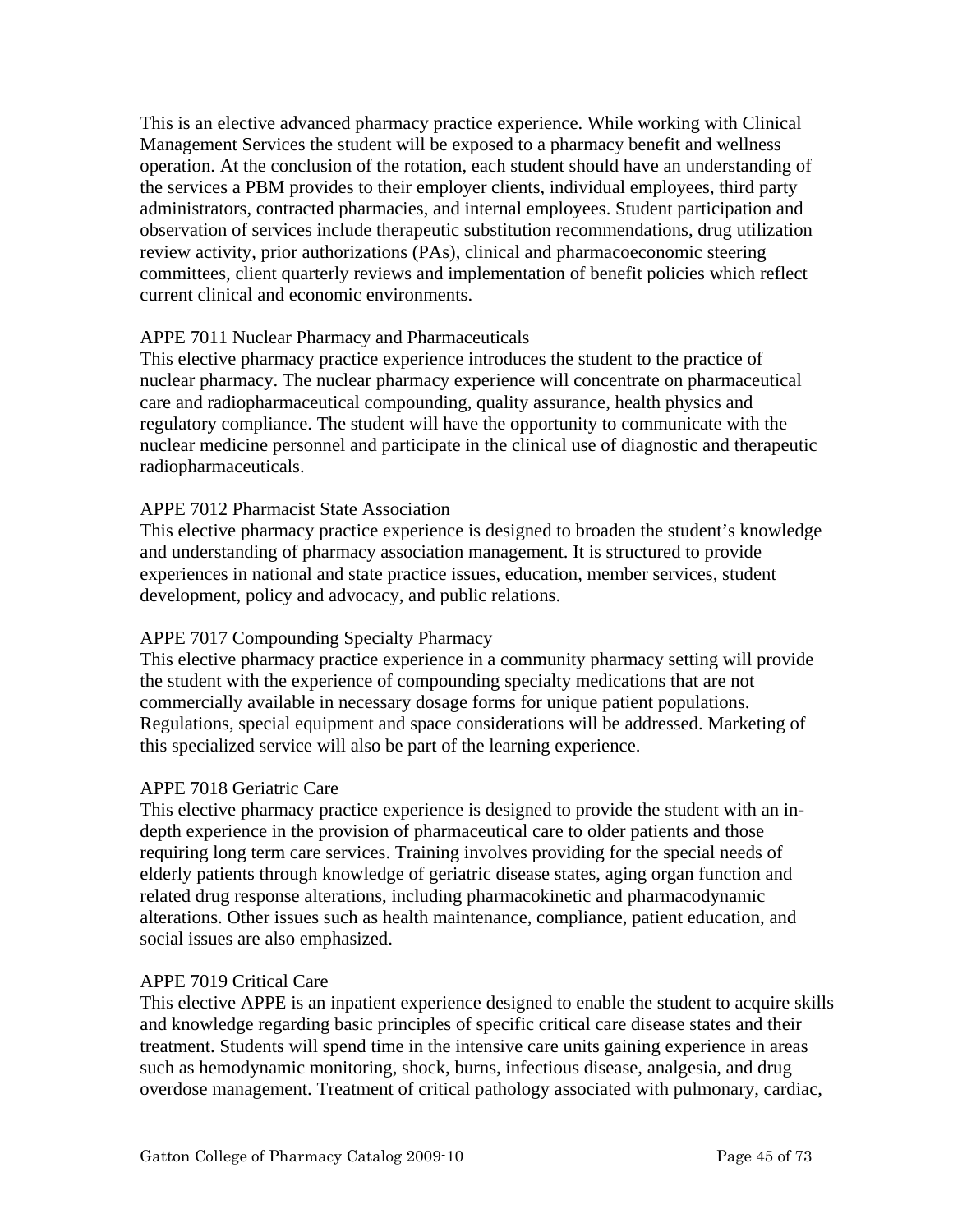renal, neurological, and hepatic organ systems is stressed.

#### APPE 7020 Advanced Community Pharmacy Services

This elective pharmacy practice experience in a community pharmacy setting is intended to expose the student to a variety of patient-centered value added services. These practices provide services that are not limited to patient counseling, drug therapy monitoring, and drug information services. Other activities such as Medication Therapy Management consultations, specialty compounding and immunizations are routine value added services for these practices. Resource management and operations management will also be part of the educational endeavors the student will experience.

APPE 7021 Alternative and Complementary Medication and Therapies Research This elective pharmacy practice experience will provide the student with the opportunity to improve and polish drug information investigative and writing skills. Excellent writing and communication skills are required for this experience. Alternative medications and complementary medications are fully explored. Activities for the student include active participation in such things as yoga and reflexology.

#### APPE 7023 Nutritional Support

This experience is designed to provide the student with the opportunity to gain knowledge, skills, and practical experience in basic nutritional principles, nutritional assessment, and management of the patient requiring enteral and/or total parenteral nutrition. Students will participate in managing patients through assessing and diagnosing nutritional status, and designing and monitoring nutritional and electrolyte treatment plans. Experience is gained working with a broad spectrum of patients, including trauma and surgical patients, patients having endocrine abnormalities, and renal- and hepatic-compromised patients. The student will also learn about various infusion techniques and systems for administering nutritional agents.

#### APPE 7024 Pediatrics

This elective pharmacy practice experience is designed to enable the student to acquire skills and knowledge regarding basic principles of pharmacotherapy for common childhood diseases. The student will gain experience in applying therapeutic knowledge to develop an assessment and plans for patient care while collaborating with other healthcare professionals. Students will gain experience caring for pediatric patients with acute and chronic conditions in such areas as infectious disease, cardiology, pulmonology, oncology, and rheumatology. Training involves knowledge of pediatric conditions, developmental organ function and related dose-response alterations, and pharmacokinetic and pharmacodynamic predictions.

#### APPE 7025 Pharmacokinetics

This elective pharmacy practice experience is designed to give the student hands-on experience in clinical pharmacokinetics. The student will assess the utility of population averages in prediction drug concentration of dosage as well as learn to base therapeutic recommendation on measured drug concentrations. This experience is directed toward monitoring drug therapy based on patient response rather than the sheer manipulation of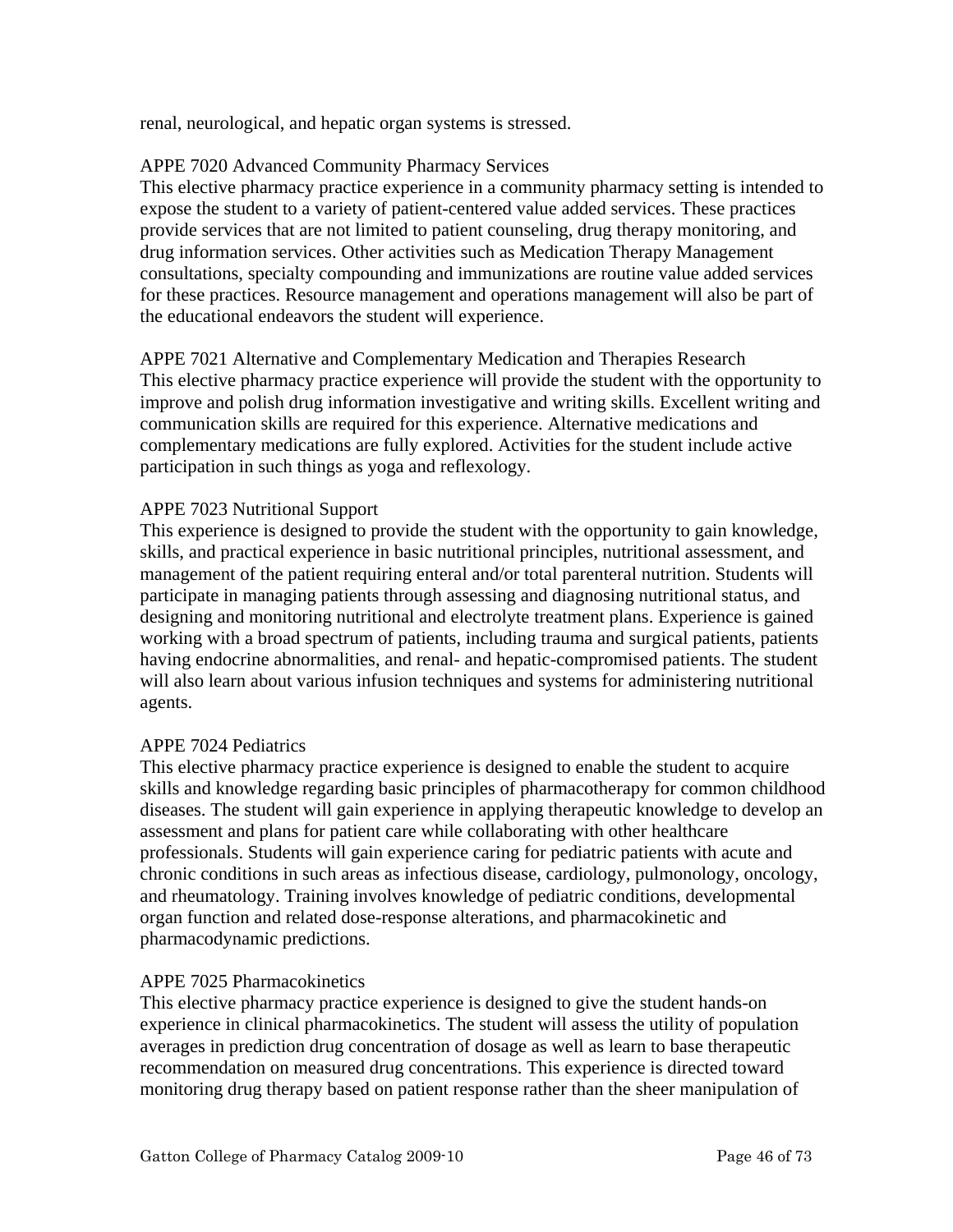numbers. Expertise in calculations is expected from didactic course work.

## APPE 7026 General Medicine

This elective pharmacy practice experience in an in-patient hospital setting is designed to give the student a basic understanding of disease states encountered in internal medicine. While participating in the team based approach to health care, application of therapeutics in patient care and skill development in taking medication histories, monitoring patients, providing drug information as well as patient information will be emphasized.

#### APPE 7027 Family Practice

This elective pharmacy practice experience is intended to provide the student with a basic understanding of common disease states encountered in family practice medicine. The student will obtain training and experience in the areas of clinical pharmacokinetics, drug therapy evaluation, interpretation of laboratory results, effective communication with other members of the healthcare team, drug interaction screening, drug literature and new product evaluation, formulary research for the  $P \& T$  Committee, and patient education.

#### APPE 7028 Infectious Disease

This elective pharmacy practice experience in an institutional setting is intended to expose the student to appropriate utilization of antimicrobial agents in the hospital setting. Antimicrobial resistance and its effect on antibiotic utilization will be discussed and reviewed. The student will receive training and experience in the areas of clinical pharmacokinetics, drug therapy evaluation, interpretation of laboratory results, effective communication with other members of the healthcare team, drug interaction screening, drug literature and new produce evaluation, formulary research for the P & T Committee, and patient education.

# APPE 7029 Internal Medicine

This elective pharmacy practice experience is designed to develop an understanding of pharmacotherapy for the patients followed by the medical team. An ancillary goal is to allow the student to develop the ability to effectively gather and disseminate information, and communicate with patients, nurses, the physician, the pharmacist and other health care practitioners specific information necessary in the care of patients.

#### APPE 7031 Surgery

This elective pharmacy practice experience is designed to provide students with experience in the fundamentals of surgery pharmacy. After completing this clerkship, the student will have a better understanding of the drugs used in surgery, surgical procedures and general patient care.

# APPE 7032 Academic Pharmacy Practice

Students will participate in all parts of the academic process including literature review of teaching methods, facilitating small groups, preparing lectures, syllabi, and examination questions, preparing equipment for laboratory sessions, grading selected assignments, evaluating the current curriculum, and being an active participant in committee meetings and decision-making at the college level. Students will work with the primary preceptor(s) in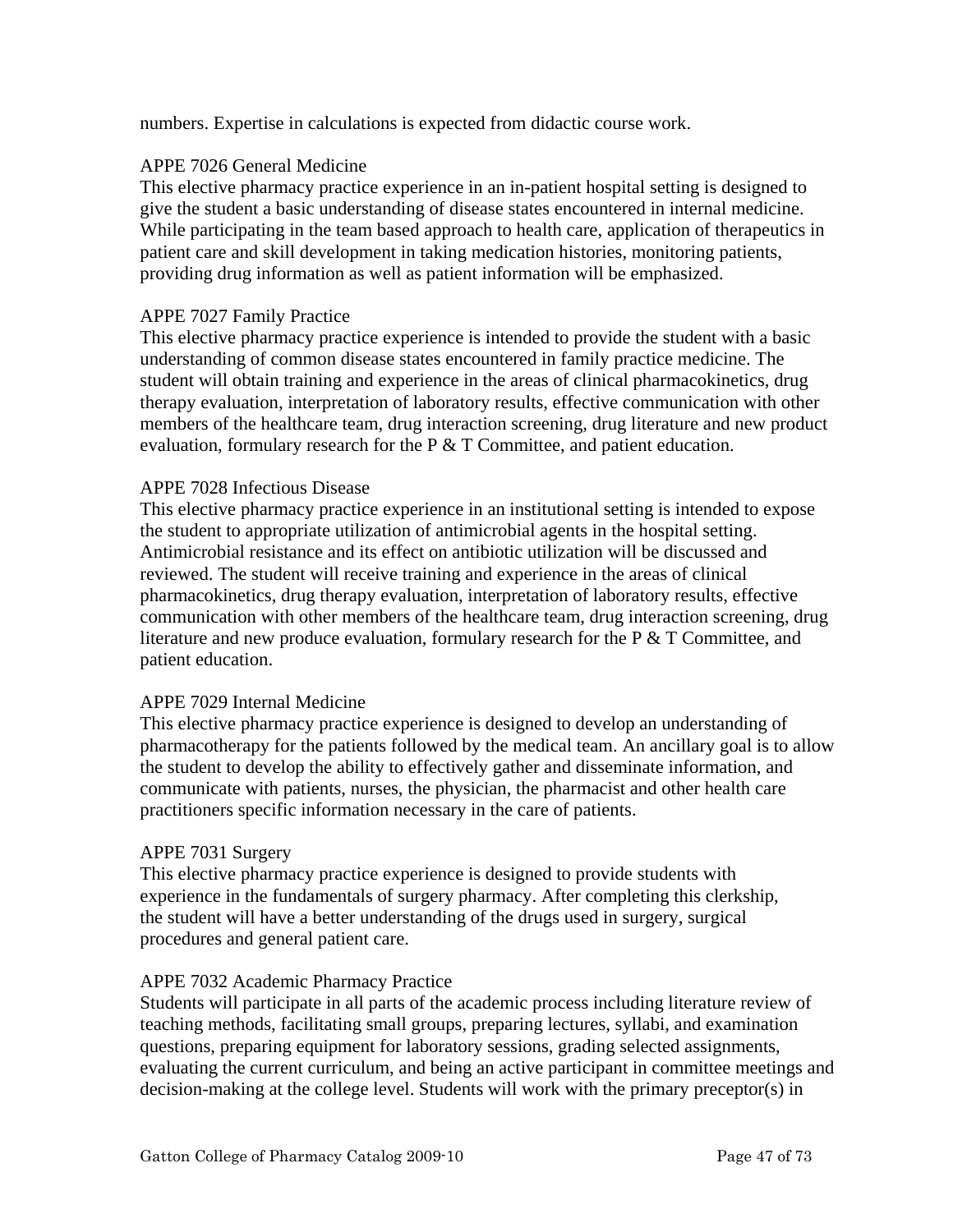discussions, as well as independently to accomplish assigned tasks to expose the student to what it means to be an academician in all three pillars of academic – teaching, scholarship, and service. *NOTE: This APPE can only be taken in addition to the required 36 weeks of APPEs and requires permission of the instructor.* 

# **Approved Didactic Electives**

# College of Pharmacy Offerings

PMPR 7101 Folk Medicine and Remedies of Southern Appalachia (2 credit hours) An introduction to Appalachian folk medicine will be presented, including the examination of health, illness, and the treatment of disease from a pharmacist's perspective. This includes discussion of various theories of illness, types of healers, nostrums, and the empirical basis for the remedies and alternative forms of therapy. Some of the medicinal properties of the treatments prescribed in the rural Appalachian region will be discussed.

PMPR 7102 Professional Development for Healthcare Professionals (2 credit hours) This course will help facilitate successful careers of young healthcare professionals. The course will consist primarily of topic discussions in lieu of lectures. Topics will include a variety of issues related to professional development centering around leadership, organizational, and relational skills. This course will be valuable to those with interests in administrative or high level clinical positions, including students who plan to pursue postgraduate residency training. Enrollment limited to 20 students.

#### PMPR 7103 Evidenced-Based Diabetes Management (3 credit hours)

This web-based, self-directed elective will utilize the DM Educate™ course content (available at www.dmeducate.org) to provide an effective, efficient, and flexible mechanism to assure that entry level health professionals have a strong foundation in the principles of diabetes therapy and management. The contributing online faculty are outstanding educators and practitioners from the fields of pharmacy, nursing, medicine, behavioral psychology, dietetics, and exercise physiology. The online learning will be enhanced by biweekly group discussions and other active learning activities designed to supplement the learning objectives of the course curriculum. *Prerequisite: Successful completion of the P2 year in the pharmacy curriculum or with permission of the Department of Pharmacy Practice* 

# PMPR 7104 Relationship of Pharmacy and Health Disparities in the Appalachian Region (2 credit hours)

The U.S. healthcare system is often criticized for its high national costs and outcomes that are less than favorable when compared to other nations. Many poorer outcomes can be observed in differences of health risk, illness, health services utilization and mortality that vary by gender, race and ethnicity, age, and place of residence. This course will engage students in teams to explore regional health disparities and define the influence of the presence or absence of pharmacy-related services and initiatives on regional health.

# PMSC 7201 Veterinary Pharmacy (2 credit hours)

This class contains an overview of biologicals and pharmaceuticals commonly encountered in the practice of veterinary medicine, concentrating on those drugs and diseases that could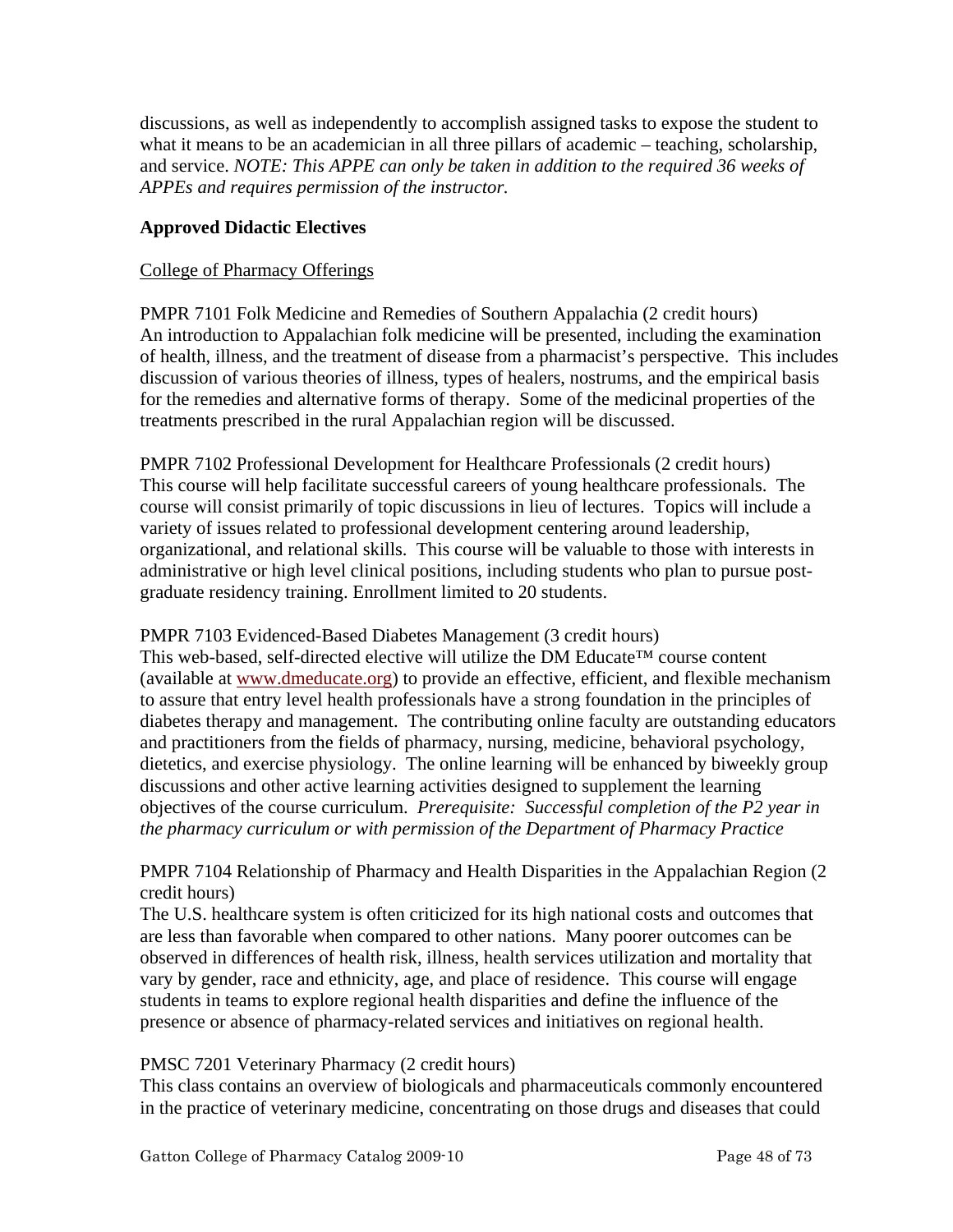be encountered by a pharmacist. The course will include agents that are used solely as veterinary pharmaceuticals as well as drugs used in human medicine that have unique application in veterinary practice. Theoretical and practical aspects of veterinary compounding will be discussed and accomplished. The most common companion animal diseases and pharmacotherapy options will be presented and discussed. Diseases communicable between animals and humans (zoonotic disorders) will also be presented.

#### PMSC 7202 Principles of Toxicology (2 credit hours)

This course will provide students with an understanding of the basic principles and concepts of toxicology, including various mechanisms of toxicological response. The course will also present clinical applications, including the toxicology of various drug classes, vitamins, alcohols, metals, environmental chemicals, and agents used for chemical and biological warfare.

## PMSC 7203 Non-Medicinal Drug Use (2 credit hours)

This course covers a wide range of topics centered around the use of drugs for non-medicinal purposes. Inherent in the course is the discussion on the continuum of legitimate versus nonlegitimate drug use, or medical versus non-medical use. The major focus of the subject material pertains to issues of drug abuse, particularly in Appalachia and other rural environments. Other issues such as ergogenic drugs, entheogenics, and cultural drug use, both current and historical, will be considered. Multiple faculty participate in the course.

#### PMSC 7204 Special Problems (1-4 credit hours)

This course will provide the student with an opportunity to learn and apply skills in methods and/or techniques of research, and to demonstrate an ability to work independently. *Prerequisite: Signed agreement with the student and a specific faculty member and approved by the department chair* 

#### Non-College of Pharmacy Offerings

The following courses have been approved by the Curriculum Committee of the Gatton College of Pharmacy. Students' opportunity to enroll in courses offered by other colleges on campus may be dependent upon class space, instructor permission, and/or scheduling constraints. For further information, please contact the Office of Academic Affairs.

#### ANTH 3500 Appalachian Folk Medicine (3 credit hours)

The study of folk medical beliefs and practices, focusing on Southern Appalachia from the late 1800s to 1940. Topics examined include folk *materia medica* and therapeutics, magicoreligious beliefs and practices, folk healers, folk concepts of illness and human physiology.

#### ENVH 4357/5357 Toxicology (3 credit hours)

A study of the essentials of toxicology, including toxicity determinations and measurements, and biologic factors important in understanding toxicity. A review of toxic substances in air, water, foods, and the workplace with a consideration of exposure limits, their rationale and evaluation methods. *Prerequisite(s): CHEM 2010/ 11 and HSCI 3320, or permission of instructor*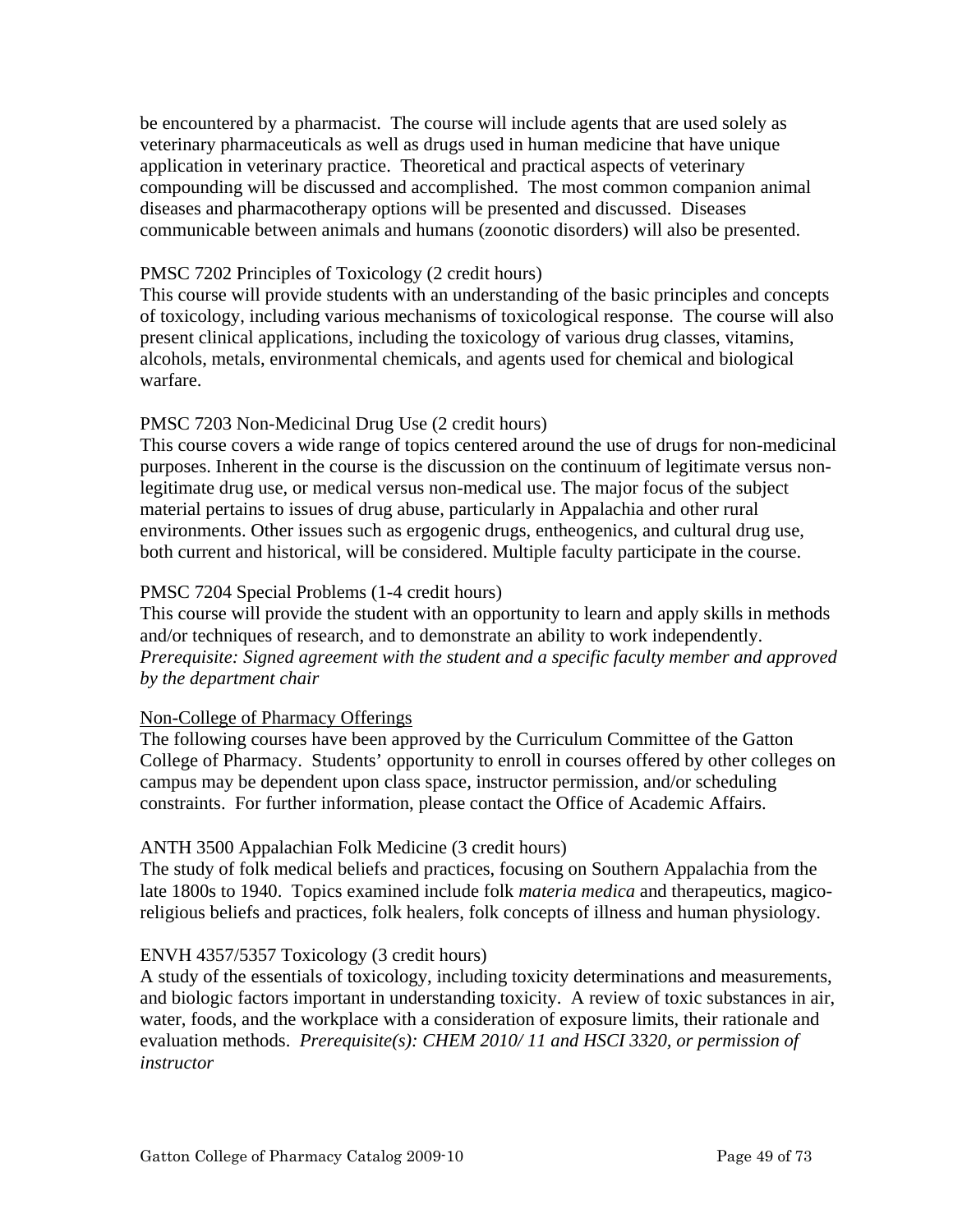IDMD 1940 Rural Health Research and Practice (3 credit hours) Student and faculty teams in rural communities partner with communities to assess health priorities and develop plans to address identified needs. Students develop an understanding of interdisciplinary working relationships among health professional disciplines. Students will develop an understanding of issues associated with research involving human subjects and receive IRB Training.

IDMD 2950 Rural Community-Based Health Project (3 credit hours) In this course students work in interdisciplinary teams to develop a community-based health proposal in collaboration with their rural community partners. Through implementing and evaluating the proposed community-based project, students gain hands-on experience in using participatory methods to promote the health of a selected rural population. Students enhance their formal presentation skills through presenting the results of their communitybased project.

IDPH 2010 Rural Health and Community Leadership I (3 credit hours) Students learn about caring for communities by conducting assessments using a variety of data sources, developing program plans, participating in a mock epidemic, visiting community agencies and institutions, and identifying local, state, and national trends that impact the community's health.

IDPH 3010 Rural Health and Community Leadership II (3 credit hours) Students will collaborate in interdisciplinary student teams and with faculty and community members to provide selected healthcare interventions to adult populations.

IDPH 3020 Rural Health and Community Leadership III (3 credit hours) Students will collaborate with multi-disciplinary students, faculty and community members to provide care to child and adolescent aggregates or families.

PUBH 4927/5927 Cultural Competence and Spirituality in Health Care (3 credit hours) Health care effectiveness increases when the spiritual and cultural traditions of the patient are addressed. In this class, students will receive an orientation to the practices and concerns of diverse cultural and religious groups.

# PUBH 4937/5937 Stress Management (3 credit hours)

Acquaints the student with the literature and research on stress and provides a holistic introduction into the theory and practice of stress management that encompasses physical, emotional, psychological, and spiritual dimensions of stress responses. The course uses an experiential approach to applying coping strategies and relaxation techniques covered in class by requiring students to develop and implement a personal stress management project.

# PUBH 5400 Introduction to Epidemiology (3 credit hours)

This course is an introduction to epidemiology and the application of epidemiologic principles to the investigation, control, and prevention of disease. The use and analysis of health statistics are emphasized.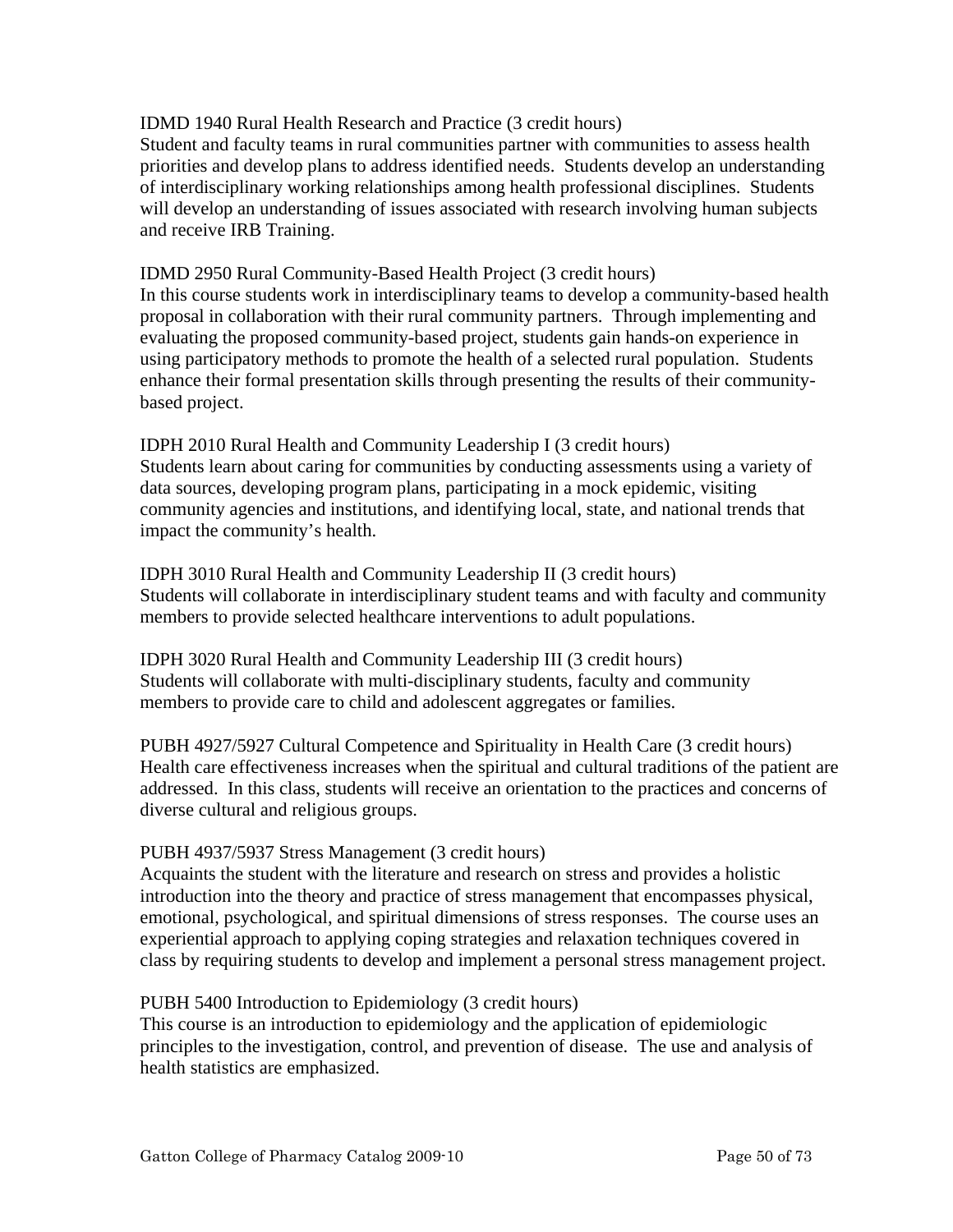SPAN 1011 Beginning Spanish for Healthcare I (3 credit hours)A study of the four language skills of speaking, listening, reading and writing, with an emphasis on vocabulary and cultural situations appropriate for healthcare professions.

# SPAN 1021 Beginning Spanish for Healthcare II (3 credit hours)

Continuation of the study of the four language skills of speaking, listening, reading and writing with an emphasis on vocabulary and cultural situations appropriate for healthcare professions. *Prerequisite: SPAN 1011*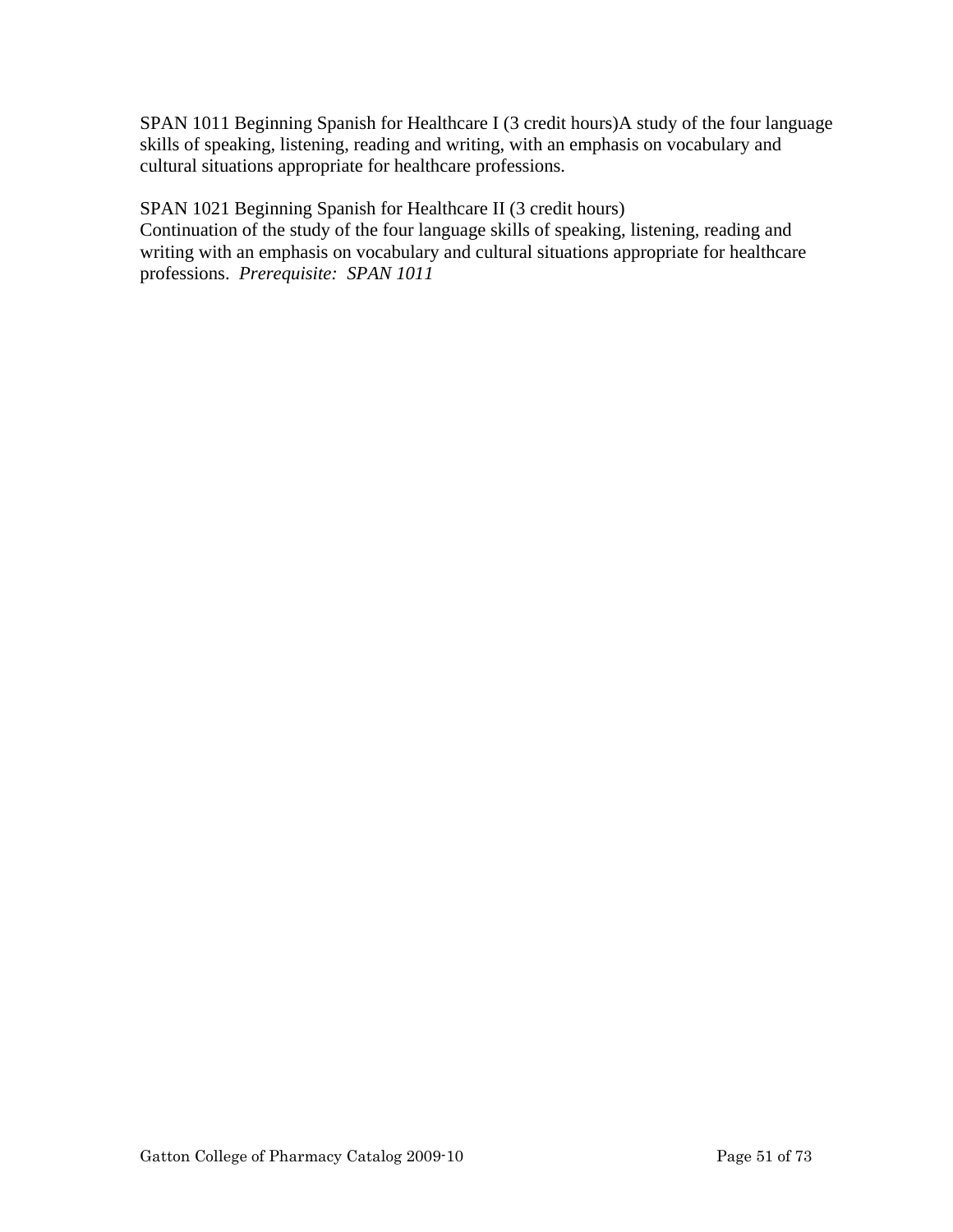# **PROGRAM INFORMATION AND POLICIES**

#### **Office of Academic Affairs**

The Office of Academic Affairs is responsible for all academic aspects of the PharmD program. This includes curriculum issues, notification of students achieving the "Dean's List," graduation requirements and certifications, compilation, distribution and oversight of the semester examination schedule, and implementation of recommendations from the Academic Progression Committee. The office is located in Room 204 of Building 7 on the J.H. Quillen Veterans Affairs Medical Center campus (VA). Students can also reach the office by calling 423-439-6334.

#### **Academic Performance**

Students are required to pass all courses applicable towards the PharmD degree with a minimum grade of "C" and to maintain a minimum overall grade point average (GPA) of 2.000 within the pharmacy professional curriculum. Students failing to meet these standards shall be subject to the action of the Academic Progression Committee (APC).

#### **Grading System**

The College of Pharmacy utilizes a standard letter grading system of A, B, C, D and F. Faculty for an individual course may elect to augment the grading system through use of the plus/minus system; however, the grades of C-, D+, and D- may not be used.

The method by which letter grades are assigned is determined by the course coordinator for each course and is included in the course syllabus. Once the method for assigning letter grades is in place for a course during a given semester, it cannot be made more stringent; however, the grading scale can be altered provided the scale is not made more difficult.

Grades of D and F are not considered passing grades and require that a student receiving such a grade remediate the course (see subsection E of the Academic Progression policy below for definition of remediation).

Other grades utilized by the College of Pharmacy are P (pass), I (incomplete) and W (withdraw). A grade of P is assigned to students successfully completing a course graded on a Pass-Fail basis. A grade of P does not carry any quality points and as such has no bearing on the GPA. A grade of I is a temporary grade that may be assigned in cases in which a student, for acceptable reasons, is unable to complete all the requirements of a course. An I grade has no bearing on the GPA. A student must make arrangements to complete the course within twelve months or the grade of I automatically becomes an F. A grade of W will be assigned in cases in which a student has been granted permission to withdraw from a course according to the following. A student approved to withdraw from a course up to one-quarter of the course's duration will receive no penalty (i.e., no record of enrollment). Approved withdrawals occurring between one-quarter and three-quarters of the course's duration will result in a grade of W. Withdrawal after three-quarters of the course has elapsed is not allowed except under documented extenuating circumstances. In such a case, a grade of W will be assigned.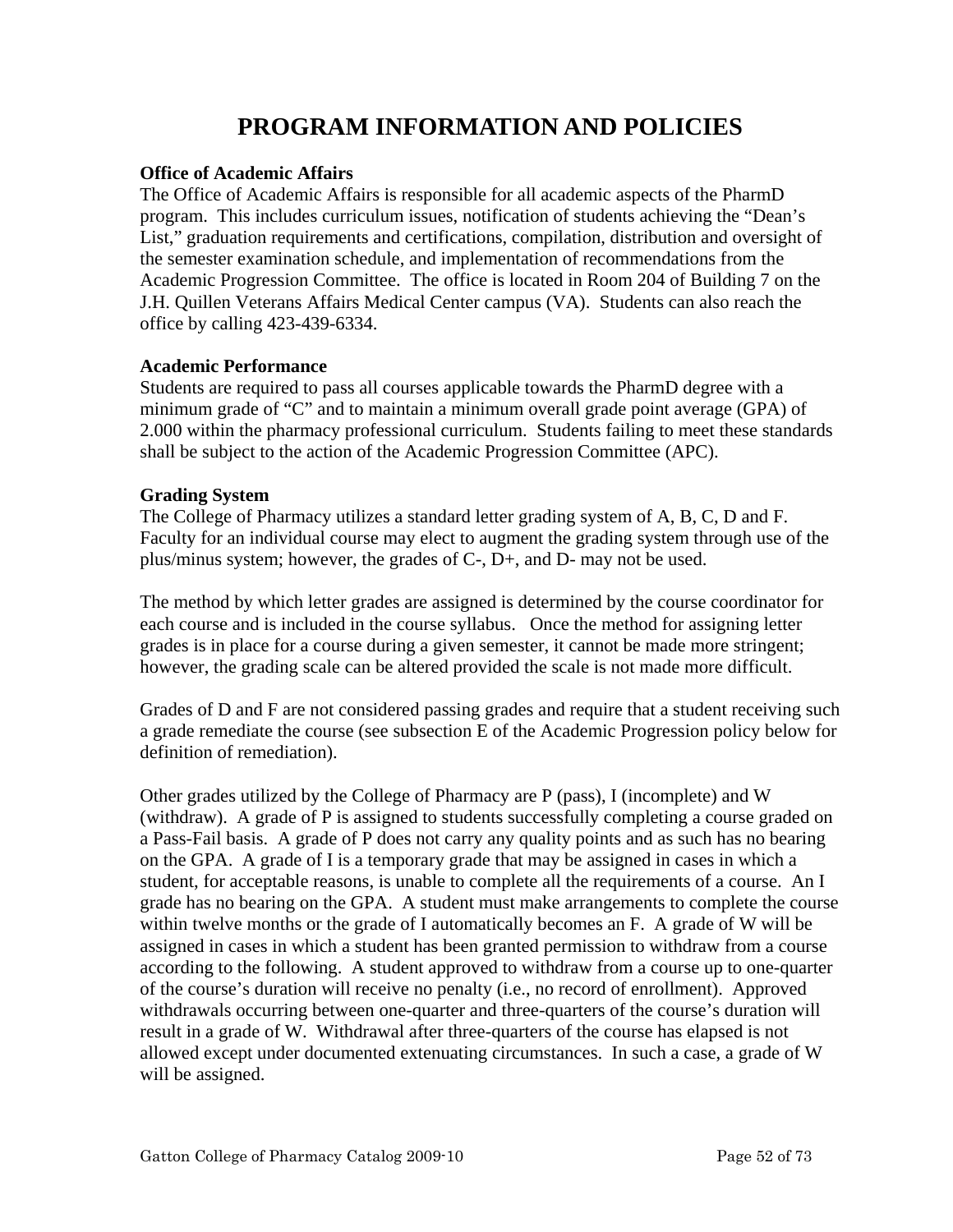The College also utilizes grading symbols of  $+$  and  $*$  on the transcript. A "+" symbol indicates that a course continued beyond the current semester. An "\*" symbol indicates that additional work was required by a student to obtain the specified course grade.

All grading policies also apply to any elective course taken outside of the College of Pharmacy.

The GPA is the weighted average of quality points earned relative to the number of credit hours attempted on a 4.000 scale. To calculate a GPA, the point value of the grade received in a course (see below) is multiplied by the number of credit hours the course is worth to determine the quality points for a course. The sum of quality points earned is then divided by the sum of credit hours attempted.

Letter grade point-values are as follows.

 A 4.000 A- 3.700 B+ 3.300 B 3.000 B- 2.700  $C+ 2.300$  C 2.000 D 1.000 F 0.000

The GPA is calculated utilizing grades received in all courses attempted. Exceptions are grades of P, I and W as noted above. A class rank based upon grade point values will be calculated and used for internal purposes.

# **Grade Appeal Process**

The grade appeal process affords students the opportunity to pursue a formal course of action to dispute a final course grade. This process does not apply to erroneous grades that result from mistakes in transcription, data entry, simple calculations or other unintentional causes. Changes of erroneous grades are handled quickly and informally, without the need for a grade appeal.

A student may appeal a final course grade if the student has evidence that the grade was assigned in a malicious, capricious, or arbitrary manner. The following steps provide a guideline for the appeals process. All persons concerned with this process should adhere to the time schedule outlined herein. Note that the timeframe may be adjusted due to extenuating circumstances, such as university closings or holidays, at the discretion of College of Pharmacy administration.

The grade appeal process is outlined in Gatton College of Pharmacy Student Handbook, available online at www.etsu.edu/pharmacy. Students wishing to appeal a grade must begin the process within 21 days of when the final course grade is reported to the registrar.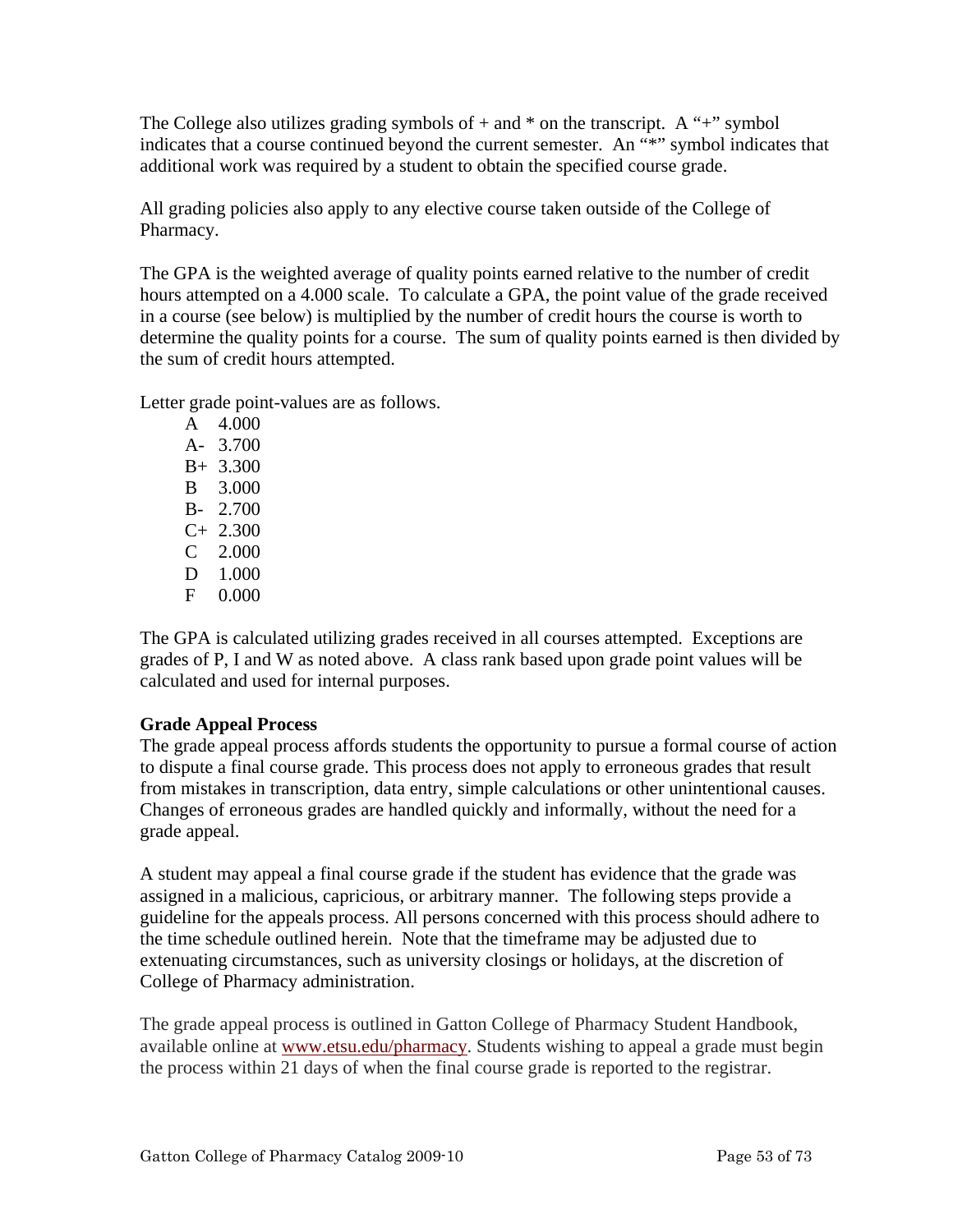## **Grade Reports**

Gatton College of Pharmacy provides grades to registered students online via *GoldLink*. Academic departments retain grade documentation for a period of one year. Student concerns regarding academic records will only be addressed within one academic year from the date when the grades in question were posted.

#### **Academic Honors**

#### *Dean's List*

The Academic Affairs office will publish an honor roll each semester (Dean's List), consisting of students who demonstrated academic excellence by achieving a 3.5 GPA or better (with no grade below a B-) while enrolled full-time in the Gatton College of Pharmacy with at least twelve hours taken for a letter grade. For each semester in which this is accomplished, the student will receive a letter of recognition signed by the Dean. The student's name may also be published in the College newsletter or other publications.

#### *Graduation Honors*

The Gatton College of Pharmacy confers three academic distinctions at graduation which will appear on student diplomas:

*Summa Cum Laude* - students graduating with a pharmacy GPA of 3.900 to 4.000 *Magna Cum Laude* - students graduating with a pharmacy GPA of 3.750 to 3.899 *Cum Laude* - students graduating with a pharmacy GPA of 3.500 to 3.749

#### **Academic Progression Committee**

The Academic Progression Committee (APC), in consultation with the Office of Academic Affairs, is charged with monitoring students' performance during each semester and progress throughout the curriculum. The APC acts on behalf of the faculty as an advocate for student learning, faculty teaching and academic integrity. The committee serves to mediate and facilitate student remediation and retention issues, within the boundaries of academic standards. The emphasis is on learning, understanding and applying the material and skills that are taught throughout the curriculum. The APC becomes involved in academic issues when a student's academic performance falls below the level needed for the successful completion of one or more courses and makes decisions regarding student's progression through the curriculum. The Academic Progression Policy, including the composition and function of the APC, is detailed in the Gatton College of Pharmacy Student Handbook found on the web at www.etsu.edu/pharmacy.

#### **Course Credit and Student Compensation Policy**

Students on pharmacy practice experiences may **not** be paid for their activities by the site to which they are assigned. This is an accreditation standard and **cannot** be waived. Students may receive housing, meal and travel allowances from the experiential site for off-campus educational experiences.

Students who work on research projects with faculty or in summer internship experiences with off-campus pharmaceutical companies, regulatory agencies or professional societies/associations, may receive either Independent Study course credit or payment for their work, **but not both**. Further information about the credit and compensation policy can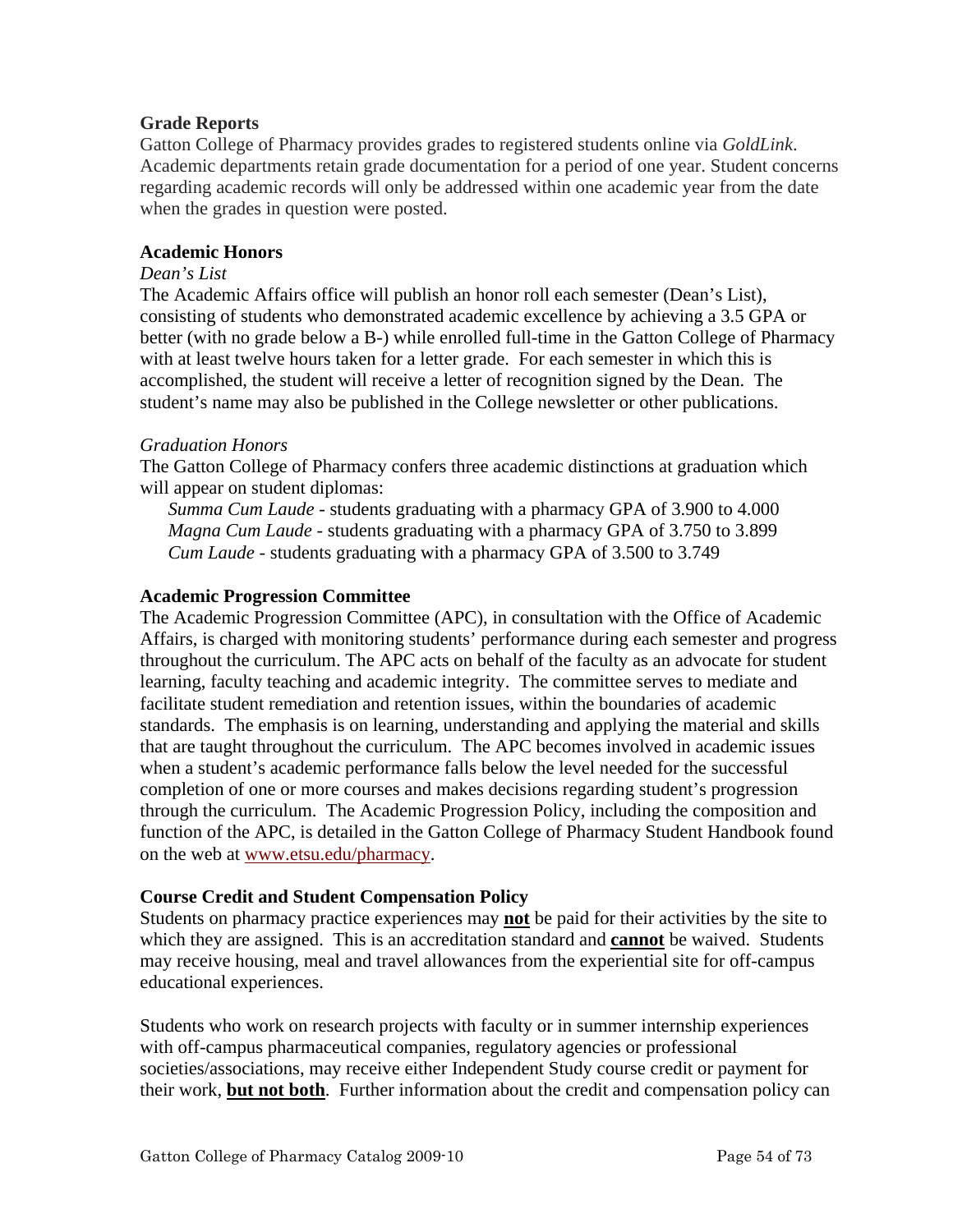be found in the Gatton College of Pharmacy Student Handbook found at www.etsu.edu/pharmacy.

## **Immunization Certification**

Students will be required to complete the American Pharmacists Association (APhA) Immunization Certification training during the first month of the first professional year. Training will be scheduled as part of the Introductory Pharmacy Practice Experience (IPPE). This certification consists of a self-study exam, a didactic lecture, a final exam and a practicum. This certification will be at the expense of the individual student. The certification will be active as long as the individual maintains active BLS certification.

# **Occupational Safety and Hazard Administration Certification**

Students will be required to complete an online occupational safety and health (OSHA) training to prepare them for participation in PPEs. The training is completed via an independent study program and must be completed before a student will be allowed to begin his/her introductory PPE. Annual training is required. There is no cost to the student for the training.

## **Sexual Harassment Training**

Consistent with the university's mission and vision, the Gatton College of Pharmacy is committed to treating people with dignity and respect. This ideal involves all employees and students as we strive to work together in an atmosphere conducive to building relationships on honesty, integrity, and trust. Towards this end, student pharmacists will be required to complete training in Preventing Sexual Harassment upon initial enrollment in the College. The training is complete online as a self-study program and there is no cost to the student. Students are required to submit a copy of the certificate of completion to the Office of Student Affairs.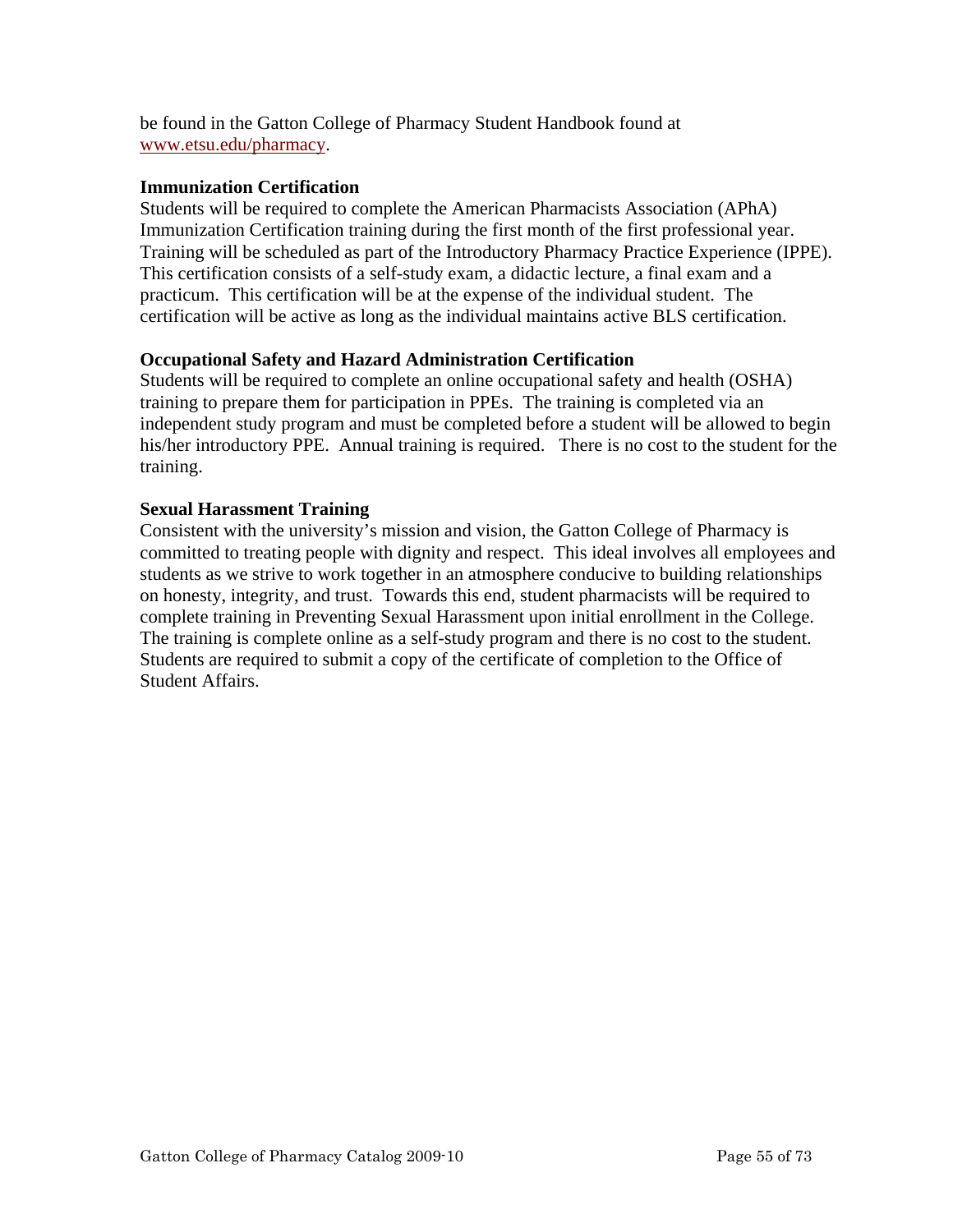# **STUDENT SERVICES AND RESOURCES**

#### **Office of Student Affairs**

The Office of Student Affairs coordinates a number of services for students, including academic advising, tutorial assistance, financial aid, and assistance with personal issues. The office also provides support for the College's student organizations and coordinates special events and programming for students. Information about pertinent services and programs is detailed below. Student Affairs is located in Room 212 of VA Building 7 (Pharmacy Building) and may be reached at 423-439-6338.

## **Faculty Advisors**

Pharmacy students are assigned a faculty advisor upon matriculation. This individual serves as a student's primary academic advisor for the full four years unless a student requests a change in advisor. The role of the advisor is to serve as a resource. Advisors maintain an open door policy and exist to offer guidance in such matters as surviving in pharmacy school, geographic orientation, accessing resources to address personal issues and other issues as necessary. Ideally, the relationship will develop into one in which the student will seek out the advisor for advice and counsel. Students are encouraged to have regular contact with their advisor by e-mail, phone or in person.

# **Tutors**

Students experiencing academic difficulty should first seek assistance from faculty; however, a peer tutoring program is available to provide students with an additional source of assistance to facilitate learning and mastery of the academic material. Students who have excelled academically and who are identified by the course coordinators are encouraged to serve as peer tutors. These peer tutors work with their peers and underclassmen individually or in groups (when appropriate) on content and test preparation for a specified amount of time as agreed upon by the tutor and the student. Students seeking a tutor or students interested in becoming peer tutors should contact the Office of Student Affairs. If intensive help is required, students should contact the Office of Student Affairs which will assist in developing a support plan utilizing available university services.

# **Library Resources**

The Charles C. Sherrod Library is the central university library in the heart of the main campus. This state-of-the-art facility is a great place to study and do research. Filled with natural light, it has comfortable seating, a 24-hour study room, lots of network connections, laptop computers for checkout to students, used paperbacks for leisure reading, and a friendly and helpful library staff to assist you. A medical library which serves the Division of Health Sciences is located in Building 4 on the VA campus. Students and faculty have full electronic access to journals and texts regardless of whether they are on-campus or off-site. The two libraries currently have over 10,800 full-text electronic titles of which nearly 4,000 are health-related. All electronic texts and journals are available from remote as well as oncampus sites.

The libraries share a single Online Public Access Catalog (OPAC) of library materials and databases. Holdings of the Johnson City Medical Center are included in the OPAC. There is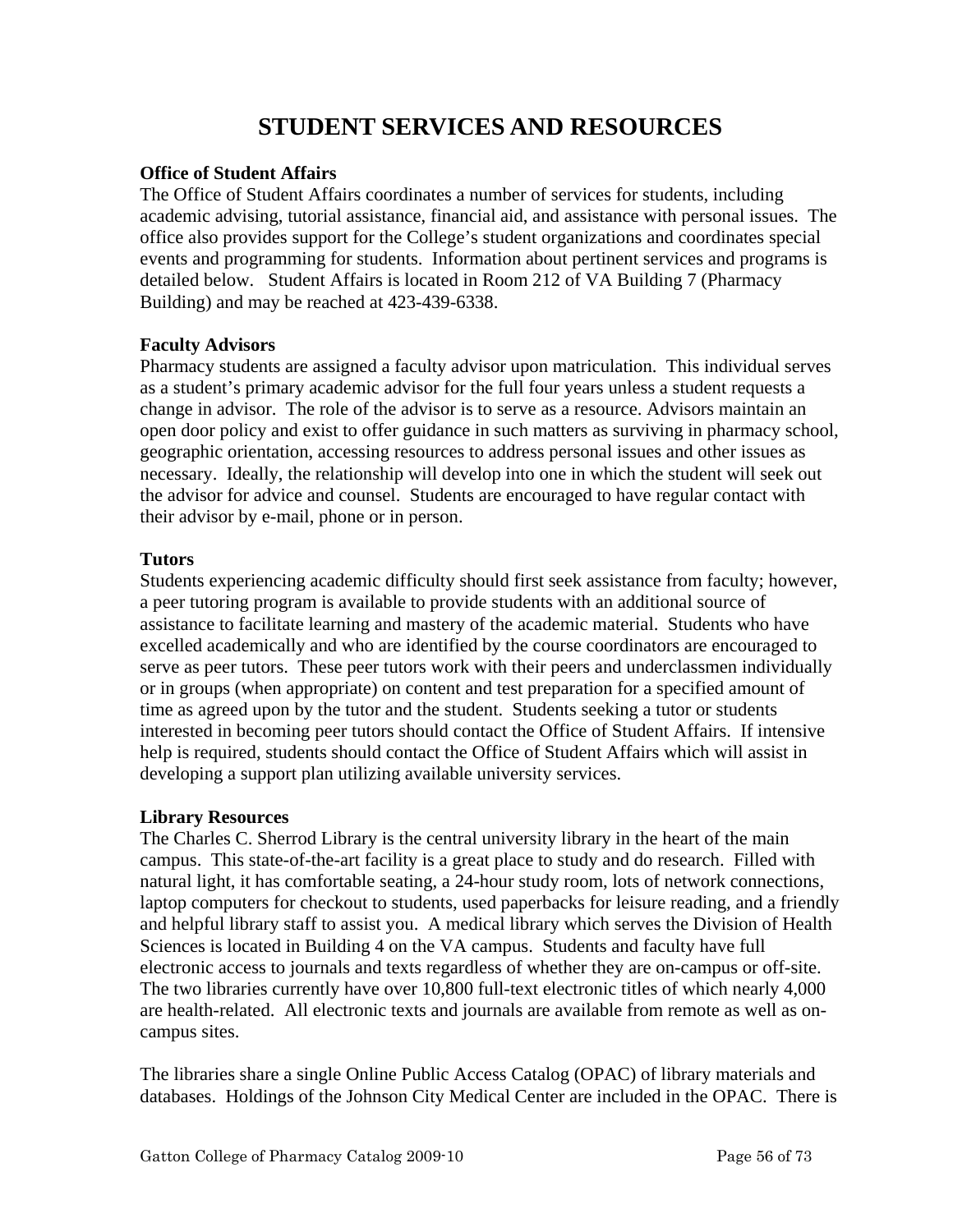an agreement through the Sherrod Library to share all library holdings and database subscriptions with all university-affiliated personnel. Anyone with an ETSU e-mail address may access this information through the Medical Library World Wide Web portal. The portal offers faculty, staff, and students the opportunity to personalize the Library web page for their own most efficient use. Users may contribute to the content of the page, which enable them to share useful web sites and other resources with their colleagues.

A consortium, which includes the Medical Library, Mountain States Health Alliance in Johnson City and the Wellmont Health Systems in Bristol/Kingsport, enables faculty, staff, and students of all three institutions to share MD Consult, a full-text peer-reviewed online database of textbooks and journals. The Medical Library is also a member of a state-wide resource-sharing group called TennShare. Members of the TennShare may access the following publications

- Science Direct, one of the world's largest providers of scientific, technical, and medical literature;
- Interscience, the John Wiley  $&$  Sons electronic database access to full-text journals;
- StatRefl, full-text medical and drug information for healthcare professionals available online, on CD-ROM and PDA; and
- Tennessee Electronic Library (TEL) that gives member libraries access to 16 electronic databases.

As a member of the Consortium of Southern Biomedical Libraries (CONBLS) the Medical Library provides and receives interlibrary loan services from member institutions at no charge. The Medical Library is a member of the National Library of Medicine's Regional Library System. This affiliation gives the users (both on campus and in remote locations) access to the Loansome Doc system to enable them to order articles from MEDLINE. ETSU is also a member of the OCLC Online Computer Library Center, Inc. Through this system the university has access to more than 49 million cataloging records created by libraries around the world.

Study rooms in the Medical Library are available for use during regular library hours.

# **ID Card and College of Pharmacy Name Badge**

All students admitted to the Gatton College of Pharmacy are expected to obtain an ETSU Student ID card and a Gatton College of Pharmacy ID name badge. Cards and badges are available during Orientation or any time after registering for classes. Lost, stolen, misplaced or abused cards may be replaced at the ID Services Office at a cost to the student of \$10. The ID Services Office is located on the 2nd level of the D.P. Culp Center (423-439-8316; office hours M-TH 8 a.m. - 7 p.m. and Friday 8 a.m. - 4:30 p.m.).

The ID card provides students with access to university facilities and services, and can be used to create a debit account called ID BUC\$ which may be used to pay for a variety of university services including many vending machines. The ID card is also used to access the College of Pharmacy building outside normal business hours. Students are expected to wear their College name badge at all times and are required to do so while at experiential education sites.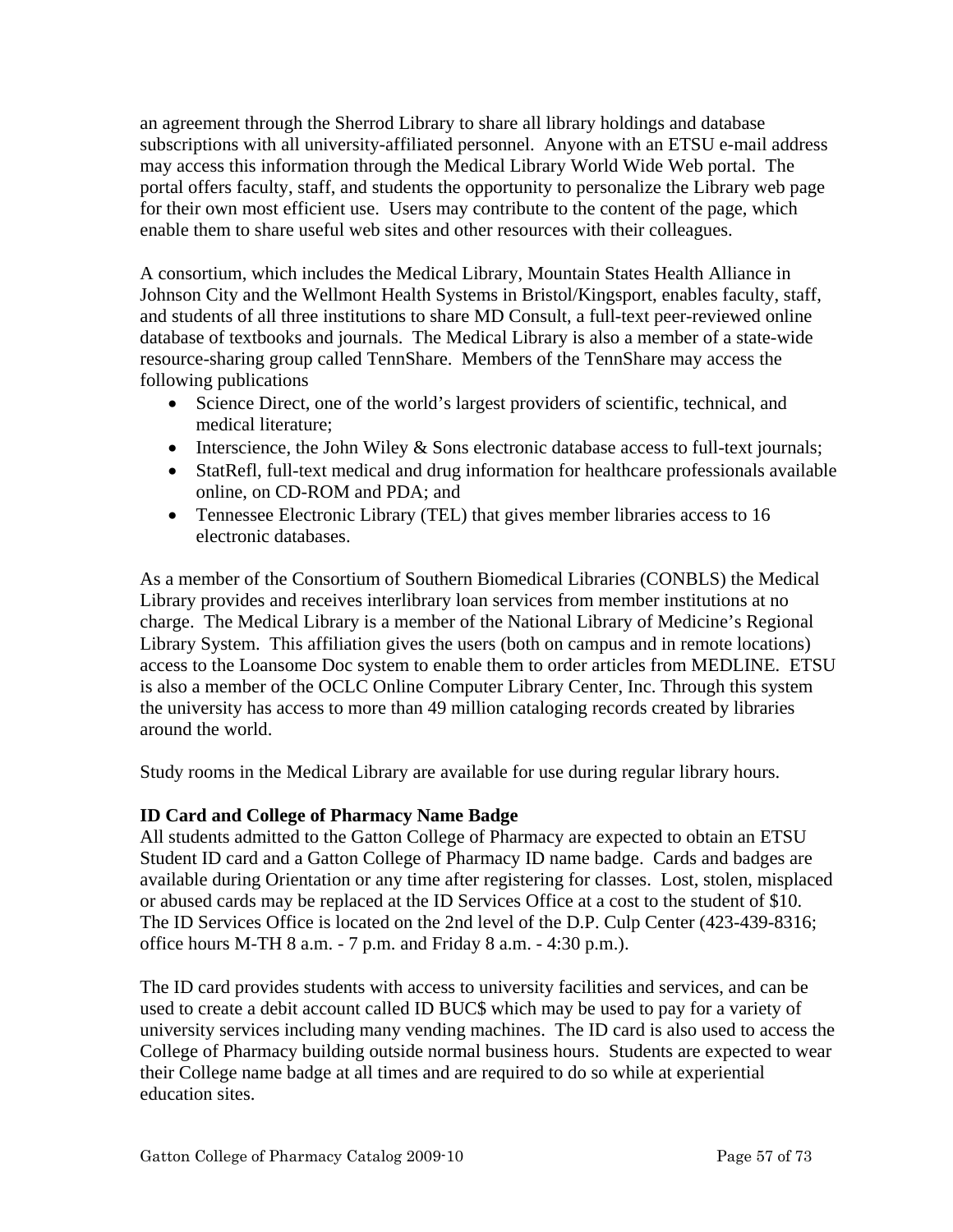#### **Student Engagement and Leadership**

#### *Class Officers*

Each class of students elects officers on an annual basis. In addition to providing general leadership for the class, the officers serve as the official representatives of the class to the administration of the College. Elections are conducted under the general guidance of the Office of Student Affairs.

#### *College Committees*

Student pharmacists are provided numerous opportunities to participate in the operation and leadership of the College through inclusion in the College's committee structure. The standing committees that include student membership are: the Admissions Committee, Assessment Committee, Curriculum Committee, Dean's Student Advisory Committee, Experiential Education Committee, Honor Code Committee, Library Committee, Student-Faculty Relations Committee, Student Organization Coordinating Committee and the Technology Committee. Complete descriptions of the above committees are found in the Gatton College of Pharmacy Student Handbook found on the web at www.etsu.edu/pharmacy.

#### *Student Organizations*

The Gatton College of Pharmacy encourages students to become involved in professional organizations and fraternities. The following represents the organizations and fraternities that exist within the College.

- American Pharmacists Association-Academy of Student Pharmacists (APhA-ASP) http://www.aphanet.org/students
- Student Society of Health-System Pharmacists (SSHP) http://www.ashp.org
- Christian Pharmacists Fellowship International (CPFI) http://www.cpfi.org
- National Community Pharmacists Association (NCPA) http://www.ncpanet.org
- Kappa Epsilon (www.kappaepsilon.org),
- Kappa Psi Pharmaceutical Fraternity (www.kappapsi.org)
- Phi Delta Chi (www.phideltachi.org)
- The Rho Chi Society (honor society) www.rhochi.org/

Descriptions of these organizations as well as information about establishing additional student organizations can be found in the Gatton College of Pharmacy Student Handbook found on the web at www.etsu.edu/pharmacy.

#### **Alumni Association**

The ETSU Office of University Alumni is the campus contact for nearly 70,000 university graduates and former students. All of these individuals are members of the ETSU Alumni Association. Alumni may participate in a variety of activities, such as regional chapter activities, constituent societies, special alumni programs, alumni student recruitment, reunions, Homecoming and various events that support ETSU. Many alumni are chosen to participate in the popular "Alumni Return to the Classroom" program, which features alumni as "Professors for a Day" sharing their professional experiences with students during Homecoming week. Alumni also participate in the "Buc Connection" career development network or support student recruitment through the Alumni Admissions Council.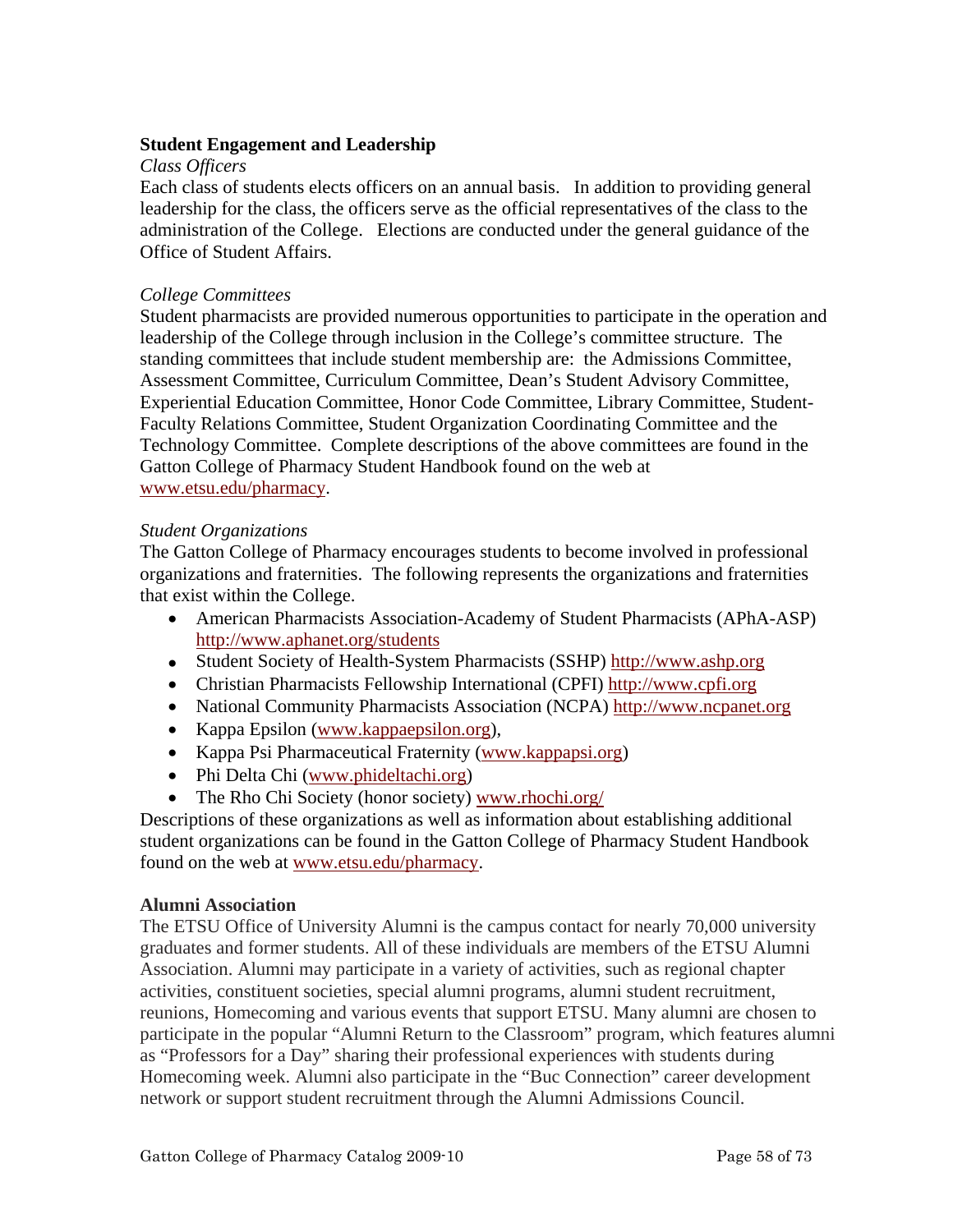ETSU's Alumni Association, in cooperation with the ETSU Foundation, also supports scholarships for academically outstanding students. The Alumni Association Office is located on campus in room 303 of Burgin E. Dossett Hall, phone (423) 439-4218 www.etsu.edu/alumni/index.asp.

## **Athletic Events**

East Tennessee State University is a member of the NCAA Division I Atlantic Sun Conference and fields teams in men's baseball, basketball, cross country, golf, tennis, soccer, and track and field. The women participate in basketball, cross country, golf, soccer, softball, tennis, track and field and volleyball. Full-time students are admitted free with a valid student ID to all university sponsored athletic events. One additional companion ticket may be purchased at a discounted rate for all men's basketball games. For information on ticket prices for non-students, please contact the Athletic Ticket Office located on the west side of the Mini-Dome. Office hours are 8:30 a.m. to 4:30 p.m. Monday through Friday. The phone number is 439-5371. More complete information and the schedules for the ETSU teams are available on the ETSU athletics web site at http://www.etsubucs.com/.

## **Banking**

The Tennessee Teachers Credit Union, located in the University Bookstore, provides fullservice banking for students. There is also an ATM machine in the Culp University Center.

## **Bookstore**

The University Bookstore is located in the middle of the D.P. Culp Center. It is open fall and spring semester Monday – Thursday 7:45 a.m. to 6 p.m. and Friday 7:45 a.m. to 5 p.m. You may reach the store by phone at (423) 439-4436. A medical bookstore dedicated to the needs of health science students (i.e., medical, pharmacy and physical therapy) is located on the VA campus. Hours for the medical bookstore are 8:00 a.m. to 4:30 p.m. The phone for the medical bookstore is (423) 439-8016.

# **Buctainment**

Comprised of students, Buctainment plans major campus events such as concerts, movies, lectures, comedy shows, and Homecoming. Students can be involved with Buctainment as a member or programmer, or by attending a show as an audience member. It is a great opportunity to learn the technical, business, and marketing side of the entertainment industry. Buctainment is located in the Center for Community Engagement, Learning, and Leadership, D.P. Culp University Center, lower level, phone (423) 439-6828 or e-mail etsufun@etsu.edu.

#### **Campus Recreation**

Campus Recreation offers a wide variety of physical activities and recreational sports for the entire ETSU community - students, faculty, and staff. Programs are offered in five areas: fitness, intramurals, non-credit instruction, outdoor adventure, and sports clubs. The Center for Physical Activity (CPA) and Basler Challenge Course serve as the foundation for these programs.

The CPA contains an indoor climbing wall, weight room, aerobic/martial arts studio, indoor swimming pool, three basketball courts, two racquetball courts, 1/8th mile track, locker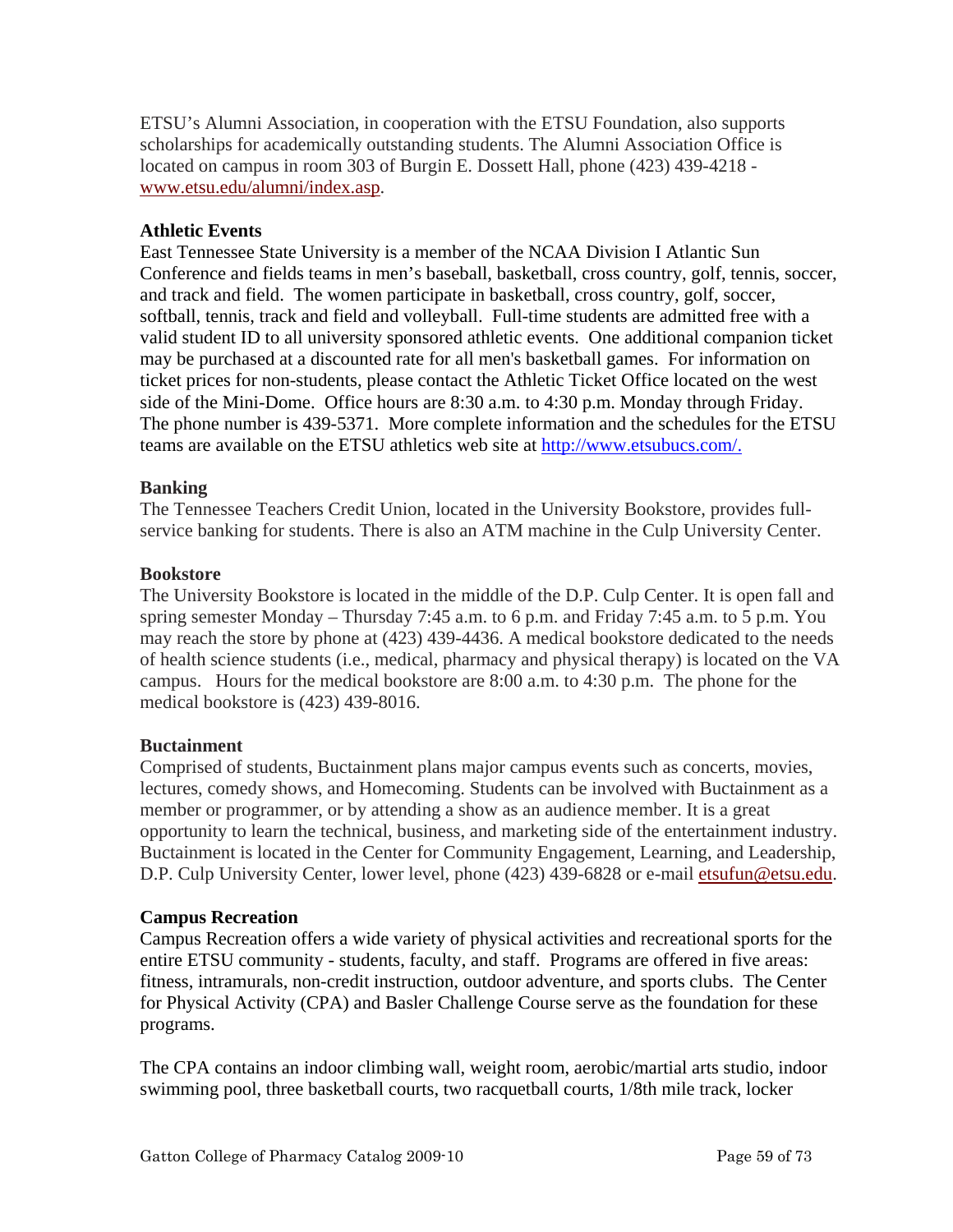rooms, and equipment rental center. Campus Recreation also offers a personal training service that includes a weight room orientation, fitness testing, exercise prescription, and supervised workouts. Hours of operation for basic building services during the fall and spring semesters are 7 a.m.-10 p.m., Monday-Friday, Saturday 10 a.m. - 4 p.m., and Sunday 4 p.m.- 6 p.m. Pool hours are 7 a.m. - 9 a.m., 11 a.m. - 1 p.m., 4 p.m. - 7 p.m. Mondays through Fridays; Saturday 10 a.m. - 4 p.m.; Sunday 4 p.m. - 6 p.m. Hours are subject to change during breaks and holidays.

To obtain more information on Campus Recreation's program and services call 439-7980, or visit http://etsu.edu/students/intramur. Other campus opportunities can be explored on the campus web site at http://www.etsu.edu/etsu/campuslife.asp.

# **Center for Community Engagement, Learning and Leadership**

The Center for Community Engagement, Learning and Leadership serves as the resource center for all registered student organizations. It provides services and information, such as registration of organizations, assistance with event planning, maintenance of student activity calendar of events, and leadership training for student organizations. There are approximately 150 registered student organizations on the campus of ETSU, representing the diverse interests of our student population. Student organizations at ETSU are categorized into one of the following areas which best describes their general purpose: Academic, Community Service, Governance, Greek, Honors, Religious, Residence Life, University Programs, and Special Interest. Contact the Student Organization Resource Center at (423) 439-6633 or visit the web at www.etsu.edu/sorc for more information.

# **Counseling Center**

The University Counseling Center provides an array of counseling and mental health services to ETSU students, including personal counseling, career counseling and assessment, educational programming, psychiatric services, and consultative services. The staff is comprised of psychologists, an outreach coordinator, psychiatric residents, graduate assistants, and support staff. The Center is also responsible for the Campus Alcohol and Other Drug Program and the Campus Advocates Against Sexual Violence Program. We provide our career services through the Peer Career Center, located in the Advisement, Resources, and Career (ARC) Center. Counseling services are confidential and free to all ETSU students. For more information about our services, contact our main number (423) 439-4841 or contact the Peer Career Center (423) 439-8651 www.etsu.edu/students/counsel/counsel.htm.

# **Computing Resources**

ETSU provides a wide range of computer resources in support of instruction, research, and public service. The Office of Information Technology maintains four computer labs on the main campus that contain Dell PCs and Macintosh computers. The labs are located in the D.P. Culp Center, Sherrod Library, Sam Wilson Hall and Rogers-Stout Hall. A number of additional labs that are maintained by specific departments, including the Medical Library on the VA campus, are located throughout the campus. A listing of computer labs can be found at www.etsu.edu/oit. The labs provide students with access to a variety of popular and software including Microsoft Office, Microsoft Visual Studio.net, SAS, SPSS, and Minitab,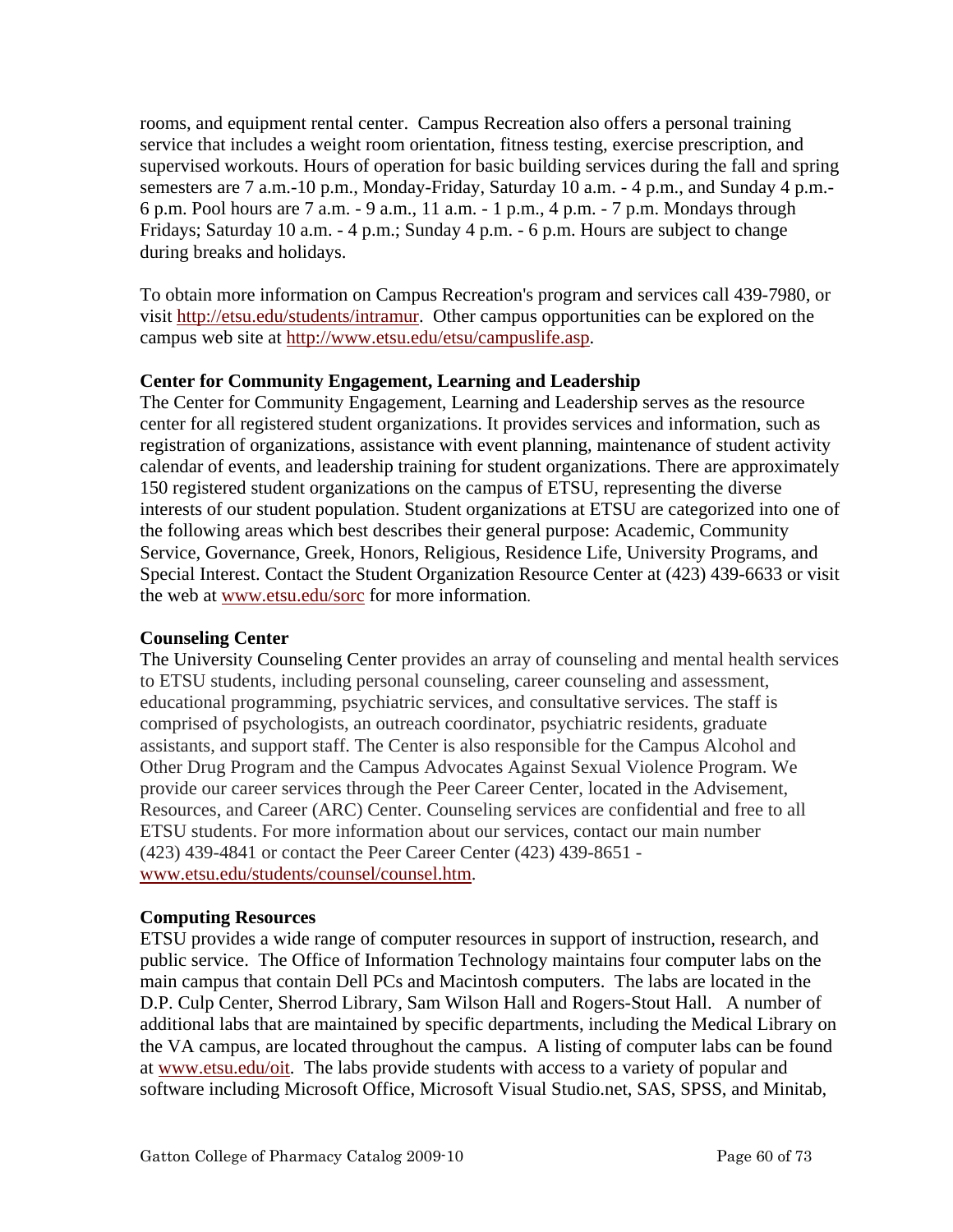Photoshop, PageMaker, QuarkXpress, and Macromedia Freehand. When not in use as classrooms, computer labs are available for walk-in use by any registered student.

The OIT computer labs are staffed by Lab Monitors (student workers) at all times. While the lab monitors can provide assistance, they are not tutors in the use of the computers and software.

All students are provided with Internet access and an e-mail address that will be active for the duration of their stay at ETSU. Students are able to register for classes and even pay fees online via *Goldlink* on ETSU's web page.

# **Computer Resources Code of Ethics**

All users of any institutionally maintained electronic data, data files, software, and networks are expected to handle the resource in a responsible and ethical manner. A user's interest ceases when it invades the right of personal and/or institutional privacy; results in the destruction of personal and/or institutional property; demonstrates a potential for loss, embarrassment, litigation to the individual and/or institution; or causes a limited resource to be used in a wasteful or careless manner.

All information processed through Computer Services is considered sensitive and/or confidential. The responsibility for the release or discussion of data is assigned to the official custodian of the data file(s). Access to information is based on a legitimate "need to know" and directly related to assigned duties.

University electronically maintained data, data files, software, and networks will be used for authorized purposes only. Users are responsible for the security of the resources.

Any use of the resource deemed irresponsible or unethical (as defined in the Faculty Handbook section 1.10.1) will result in the immediate denial of use of the resource. The violation will be referred to the proper authorities for disciplinary and/or legal action including, but not limited to, restitution, restriction, reprimand, suspension, probation, expulsion, termination, and, if necessary, legal action. Appeals will be handled through due process channels (APA) already established for students and/or staff. Student violations will be referred to the Vice President for Student Affairs and/or Vice President for Health Affairs; faculty violations will be referred to the Vice President for Academic Affairs and/or the Vice President for Health Affairs; and staff violations will be referred to the Vice President for Administration and Development. The following examples attempt to convey the intent of irresponsible and/or unethical use: violation of Federal/State copyright laws; violation of the Family Educational Rights and Privacy Act of 1974; use of the resource for obscene material; deliberate wasteful use of the resource, unauthorized altering of hardware, software, or data; piracy of data or software belonging to another person; or careless use of the resource which may result in the release of restricted information.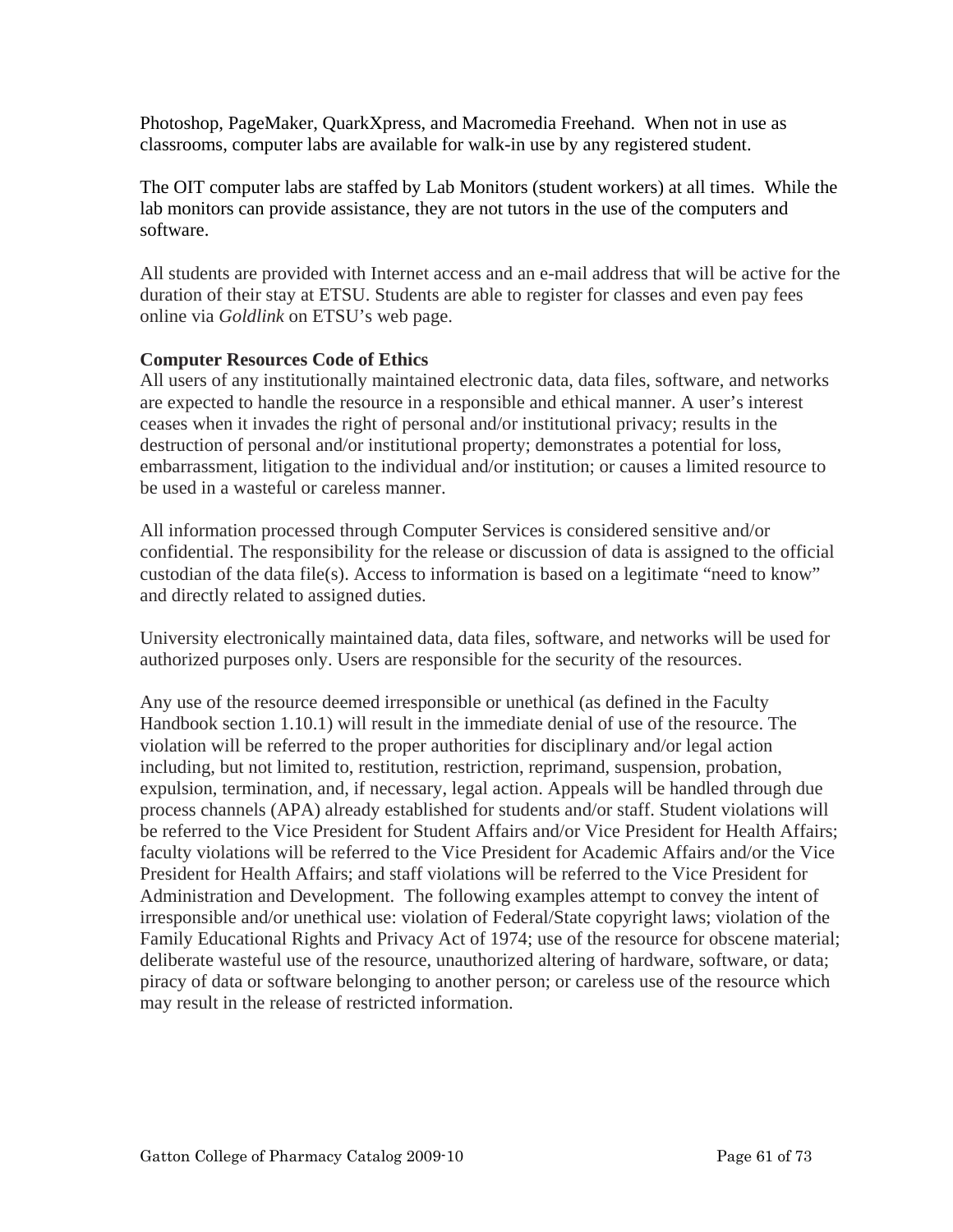#### **Computer Network and Internet Access: Privileges & Responsibilities**

East Tennessee State University (ETSU) operates a wide-area network that interconnects local area networks in academic and administrative offices, student computer labs, and in the future dormitory rooms. The university maintains connections into the Tennessee Education Cooperative Network (TECnet), the Internet and the World Wide Web. Thus, the university's network is a part of the global network that provides access to information and information processing technologies. By having access to the university's network and its resources, students, faculty, and staff can communicate and collaborate among themselves and their counterparts throughout the world. This privilege carries with it responsibilities with which all users must comply.

Everyone within the ETSU community who uses networked computing and communications facilities has the responsibility to use them in an ethical, professional and legal manner, and to abide by TECnet policies. Users should respect the privacy rights of others. ETSU's facilities and network access capabilities should never be used for purposes intended to incite crime. Communications which violate Tennessee, federal, or international law are not acceptable. For example, the use of ETSU's computer and network resources to threaten or harass others or the misrepresentation of one's identity in electronic communications for the purpose of illegal or unauthorized actions or activities will not be tolerated.

These statements concerning responsibility are not meant to be exhaustive. Any questionable use should be considered "not acceptable." Serious or repeated instances of abuse will be referred to the proper authority for disciplinary or legal action.

\*\*WARNING\*\* Any person who knowingly brings on campus, has in their possession or distributes any virus without the authorization and written permission of the Division of Information Resources, will be considered to be in violation of the above and will be vigorously prosecuted. \*\*Campus\*\* is defined to include any property owned, leased, maintained or controlled by ETSU and includes any site or area where any system owned, leased, operated and/or maintained by ETSU is housed.

NOTICE TO USERS: It is the policy of East Tennessee State University to protect all institutional computing resources including, but not limited to, hardware and software, consisting of the actual equipment being supplied by the university as well as the programs and related materials used in conjunction therewith. In accordance with local, state, and federal law, indiscriminate examination of individual user's files is not permitted, nonetheless as a means of maintaining the integrity and security of those aforementioned resources.

East Tennessee State University retains the right to inspect individual accounts and files stored on any system owned, maintained and/or leased by said university. While no prior authorization by individual users is required to inspect those files and accounts, the user is, by virtue of accepting the account offered by ETSU and "logging" on to its computing equipment, granting to the university prior unrestricted permission, subject to university policy, to review, examine and/or otherwise view, by any method at the sole discretion of the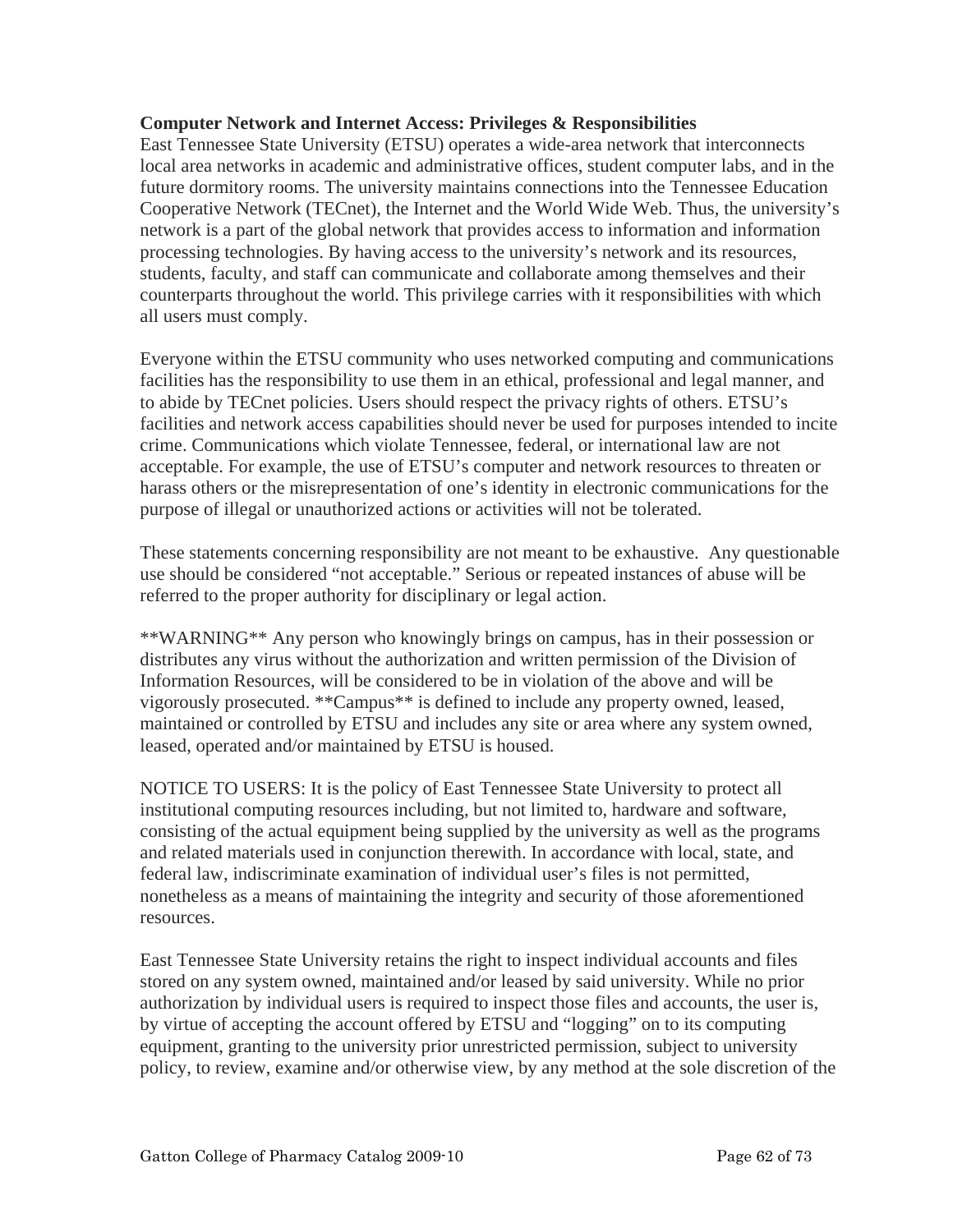university and without any additional advance notice to said user, any account and/or file stored on university computer resources.

Should such a review take place, the user will be given notice, as a courtesy only, of the results of said review within a reasonable time after the review is completed. While use of university computing resources for personal use is strictly forbidden, should the user have materials for which he/she has any reasonable expectation of privacy or which the user considers to be confidential for any reason, the user should retain those materials on a disk which can be secured as would any other personal items or materials which one consider private in nature.

For such a policy to work, it is essential that users observe responsible and ethical behavior in the use of the resources. In an effort to assist the user community in effective use of the limited computer resources, it seems reasonable to highlight some specific responsibilities and types of behavior that represent abuse of a user's privilege. The examples do not constitute a complete list but are intended to convey the intent of the code.

Users should not damage or attempt to damage computer equipment or to modify or attempt to modify equipment so that it does not function as originally intended. It is equally wrong to damage or modify or attempt to damage or modify the software components: operating systems, compilers, utility routines, etc.

Users should not use or attempt to use an account without authorization from the owner of that account. Users have the responsibility of protecting their accounts through the proper use of passwords, but the fact that an account is unprotected does not imply permission for an unauthorized person to use it. Further, accounts are to be used only for the purposes for which they have been established. [Only the individual owner of an account is authorized to use that account. Providing passwords or in any way permitting or making it possible for anyone other than the authorized owner of the account to use computer resources is not authorized and may be a violation of Tennessee Law. Under this condition both the owner and the unauthorized user may be subject to legal action if determined to be appropriate by ETSU legal counsel.] Additionally, it is wrong to use a university-sponsored account for funded research, personal business, or consulting activities. There are special accounts for such purposes.

Users should not use private files without authorization. Owners of such files should take precautions and use the security mechanisms available. However, the fact that a file is not protected does not make it right for anyone to access it, unless it is specifically designed as a public access file. It is equally wrong for anyone to change or delete a file that belongs to anyone else without authorization. Violation of property rights and copyrights covering data, computer programs, and documentation is also wrong. In the event of accidental access of private files, confidentiality of those files must be maintained.

Any deliberate wasteful use of resources is irresponsible; it encroaches on others' use of facilities and deprives them of resources. Printing of large unnecessary listings and the playing of games solely for entertainment are examples of such abuse. Users are expected to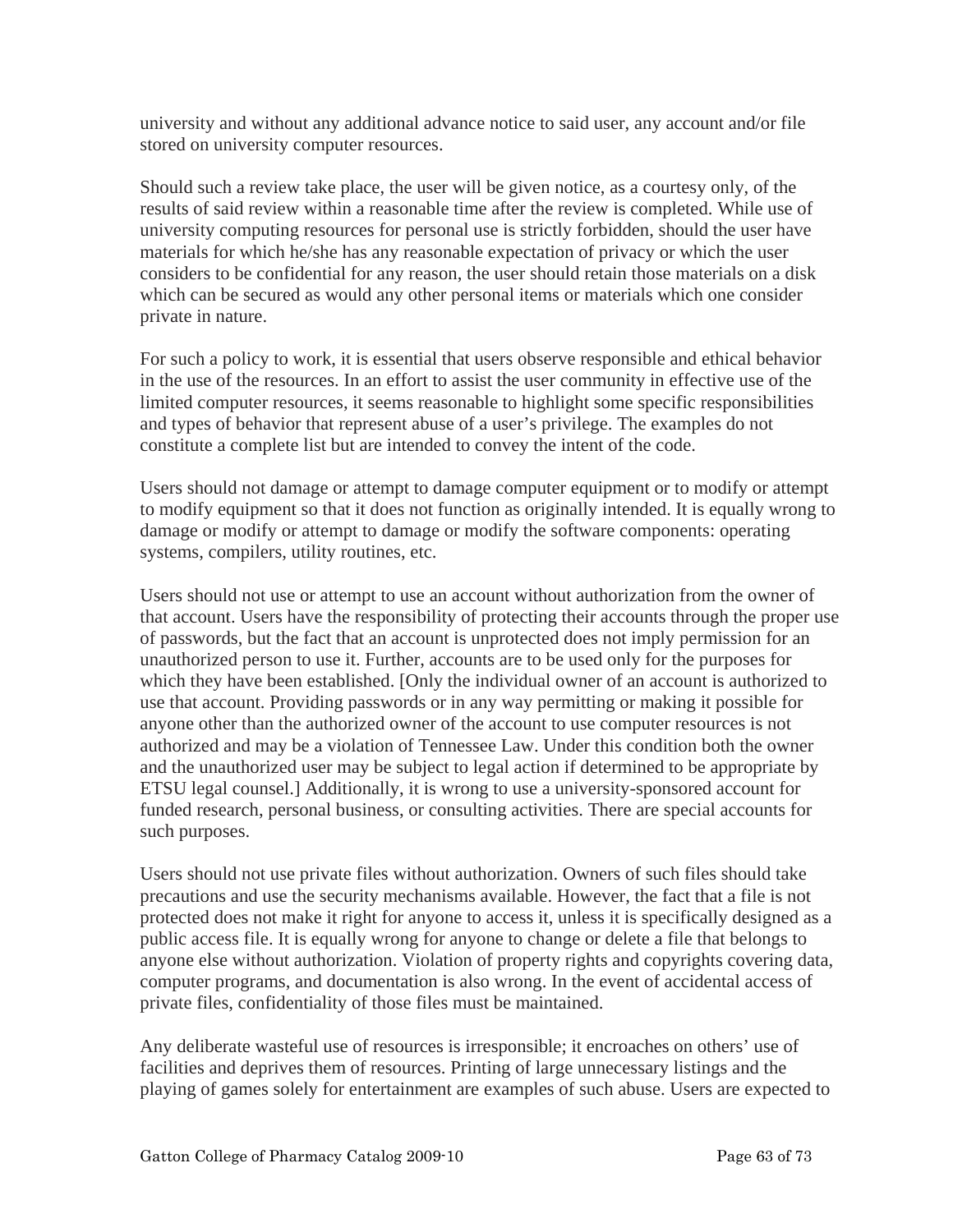be aware of the resources they are using and to make reasonable efforts to use these resources efficiently.

All state and federal copyright laws will be abided by at all times. Users must not copy any part of a copyrighted program or its documentation which would be in violation of the law or the licensing agreement without written and specific permissions of the copyright holder. Serious or repeated instances of abuse of computer facilities and resources will be referred to the proper authorities for disciplinary or legal action including, but not limited to, restitution, restrictions, reprimand, suspension, probation, expulsion, or termination.

## **Disability Services**

In compliance with federal regulations outlined in Section 504 of the Rehabilitation Act of 1973 and the Americans with Disabilities Act of 1990, East Tennessee State University makes accommodations, course substitutions, and other academic adjustments when necessary to ensure equal access for students with disabilities. While all students with disabilities are protected from discrimination, some students may not be eligible for all of the services coordinated by Disability Services. Classroom and testing accommodations are made on an individual case-by-case basis. Students who wish may request an accommodation or academic adjustment because of a disability by completing the intake process with Disability Services self-identity.

During the intake process, Disability Services informs students of procedures surrounding the accommodation process, student responsibilities, as well as ETSU responsibilities. Eligibility for classroom and testing accommodations and other support services coordinated by Disability Services is based on the review of student's documentation of disability. Intake applications are not complete until Disability Services has received and reviewed current documentation of disability. Individualized education plans (IEP) cannot be used as documentation; however, information included in an IEP may be helpful when identifying the services a student may utilize while at ETSU.

In order to establish eligibility, the documentation provided should follow the established guidelines and include:

- Statement of diagnosis, date of most recent evaluation, and when available, date of original diagnosis by an impartial professional,
- Description of diagnostic criteria and/or diagnostic tests used,
- Description of the current impact of the disability in an academic environment,
- Credentials of the diagnosing professional,
- Documentation of attention deficit disorders should be no more than three years old, and
- Documentation of learning disabilities should be no more than five years old with results based on an adult measurement scale.

The diagnosing professional must have specific training and expertise in a field related to the type of disability being diagnosed. For example, a psychologist, psychiatrist, or educational examiner must make a learning disability diagnosis. Documentation not including the information outlined above or from a professional whose credentials are not generally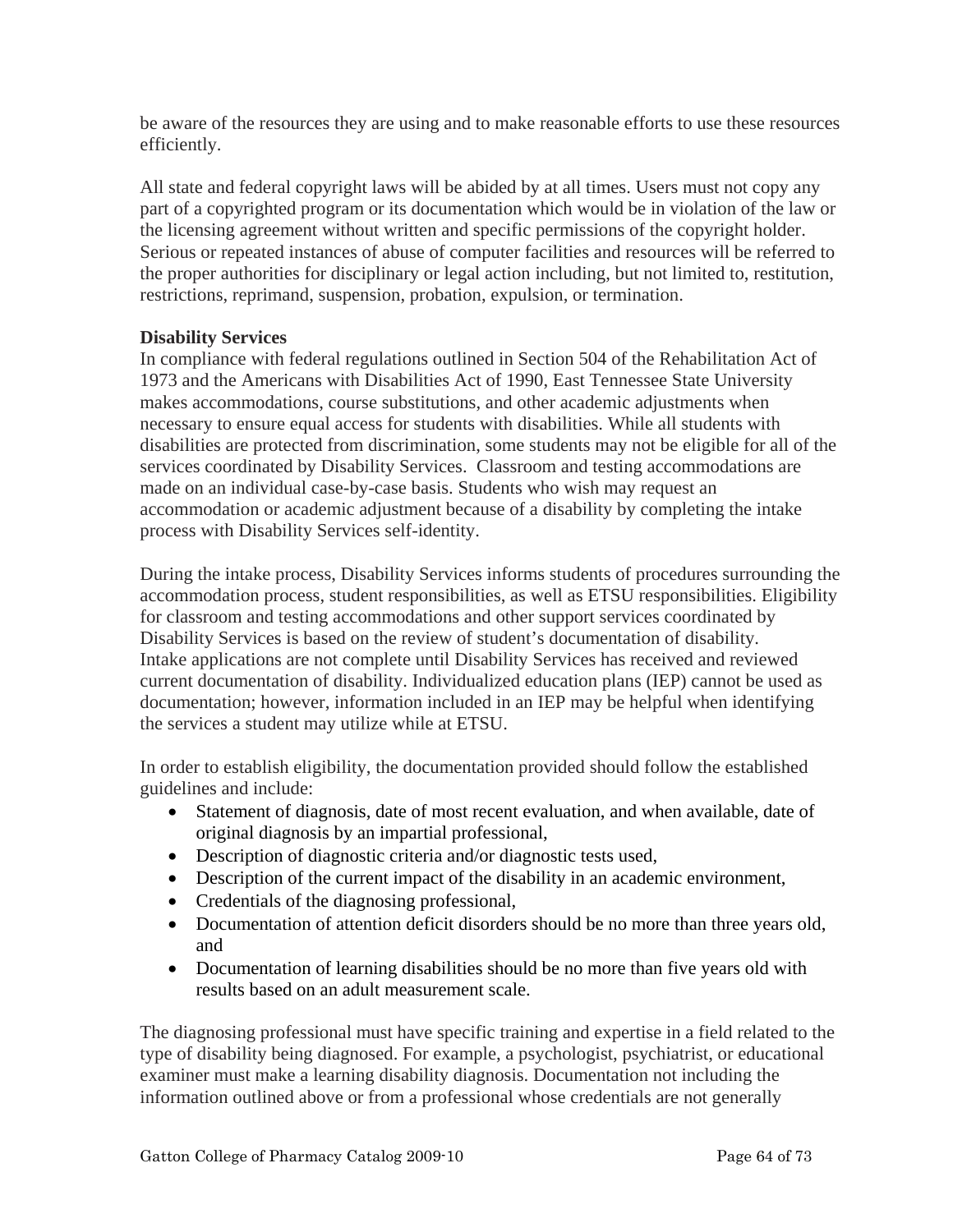indicative of expertise in the specific disability being diagnosed can not be used to establish eligibility for services. ETSU does not provide any type of learning disabilities evaluations; however, Disability Services maintains a list of professionals in private practice that can evaluate learning disabilities.

Disability Services is located in the D.P. Culp Center, on J. L. Seehorn, Jr. Road (v/tdd) (423) 439-8346, (tdd) (423) 439-8370 - www.etsu.edu/students/disable/disable.htm.

## **Early Childhood Learning and Development**

The Center for Early Childhood Learning and Development operates programs to serve the needs of young children and their families. Some of these programs offer child care services for families. The Infant-Toddler programs serve children ages three months to three years in a full-year, full-day program. The Early Learning Program, Child Study Center, serves children ages three through five years of age in a full-year, full-day program. Students who are interested in enrolling their children in either of the programs can obtain more information by calling (423) 439-7555. Enrollment is on a limited basis. http://child.etsu.edu.

A child care program, Little Buccaneers Student Child Care Center, specifically designed to meet the needs of ETSU students, opened in June 1997. ETSU students can enroll their children for blocks of time each semester that would accommodate their child care needs while attending classes and during study times. This program is supported by the Student Activities Allocation Committee and ETSU. Information for this program can be obtained by calling 439-7549.

#### **Housing and Residence Life**

Student pharmacists who want to live on campus will probably find the following residences more conducive for professional studies. Buccaneer Ridge has fully furnished 2 and 4 bedroom units. Buccaneer Village has efficiencies, one bedroom, and two bedroom units for families. Detailed information on university housing, including costs, is available at http://www.etsu.edu/students/housing/housing.htm.

#### *Buccaneer Village*

Apartments are available for married or single parents or single graduate and professional students. These include one and two bedroom apartments for married or single parents and a limited number of private efficiency apartments for graduate students. Rent, which includes water, telephone (except for long-distance calls), data access, and cable TV hookup, is payable on a per semester basis. Electric bills are payable by the month.

#### *Buccaneer Ridge Apartments*

Two and four single occupancy bedroom apartment units are available. Each apartment contains a furnished living area, single bedrooms with double bed, closet, desk, and chest of drawers; kitchen facilities, including full-sized refrigerator, stove, microwave, and garbage disposal; washer and dryer; patio or balcony; and two bathrooms. Each bedroom is provided with an alarm system; telephone, cable TV and data jack; and individual locks. Residents enjoy a clubhouse with copier and fax availability; lounging pool; volleyball and basketball courts; exercise room; access gate; and individual leases with no connection fees.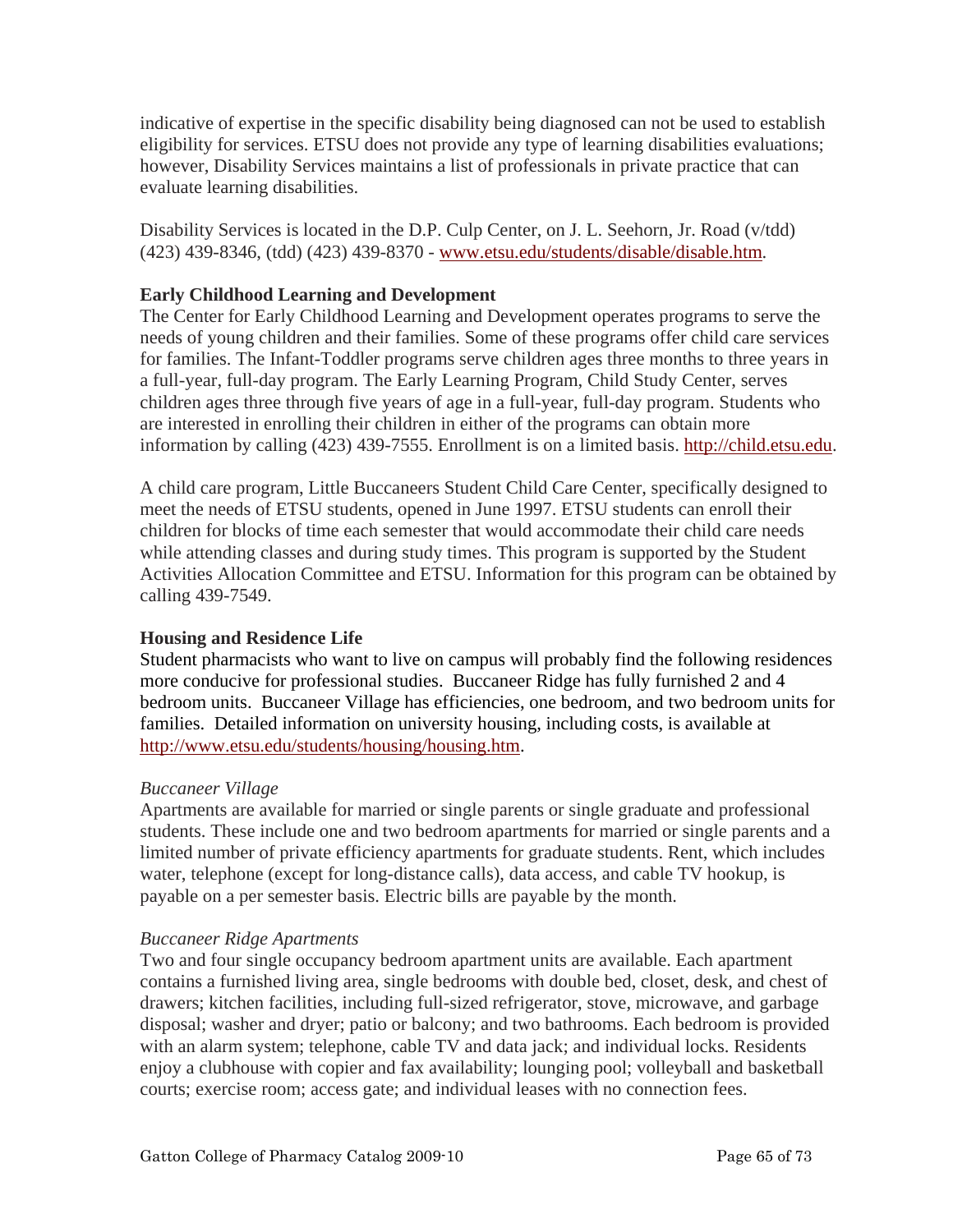#### *Application Procedure*

An application for housing may be obtained by contacting the Department of Housing and Residence Life. Early application, preferably before April 1, for fall semester and October 1 for spring semester is encouraged. Assignments for fall semester begin in April and mid-December for spring. A completed application and a \$100/\$150 reservation/damage deposit is required and accepted at any time. Detailed information about on-campus housing may be obtained by contacting the Department of Housing and Residence Life at (423) 439-4446 or on the web at www.etsu.edu/housing/housing.htm.

Off-campus housing in the Johnson City area is plentiful. Additional off-campus housing information is available at the Adult, Commuter, and Transfer Services web site. (http://www.etsu.edu/students/acts/off\_campus\_housing.asp)

# **International Programs and Services**

The International Programs and Services Office, located on the first floor of Yoakley Hall, serves the international community of visiting international students and scholars from more than 60 countries who attend or visit ETSU. Programming, advising, immigration paperwork, community outreach and the Friendship Family Program are among the many services offered by the office. (www.etsu.edu/honors/international)

## **Public Safety**

The Public Safety Building is located at the entrance of the university on University Parkway and has personnel on duty 24 hours a day for assistance. The emergency telephone number is 911. The public safety staff is composed of 21 state-certified sworn police officers who are also trained firefighters. Public safety is a full-service police department encompassing traffic and parking enforcement, uniformed patrol, criminal investigations, and crime prevention education. Public Safety also provides these services: an escort service, engravers, booster cables, and battery booster packs. The non-emergency telephone number is (423) 439-4480. The number for the administrative offices is (423) 439-6900.

#### **Student Government Association**

The Student Government Association (SGA) strives to represent the opinions of the students on every aspect of campus academic and extracurricular life. Its members work closely with students, faculty, and administration to provide advice and information and a strong voice in the governance of the university. The SGA office is located near the Center for Community Engagement, Learning, and Leadership on the lower level of the D.P. Culp University Center, phone (423) 439-4253.

#### **Student Health Services**

East Tennessee State University students enjoy the benefits of a modern healthcare service. The Student Health Clinic is part of the College of Nursing Faculty Practice Network. Clinic services are available to all enrolled students. The professional staff includes nurse practitioners, physicians, registered nurses, and a health educator. Services include: Management of acute, episodic illnesses and injuries, Referrals for assistance in managing chronic disorders, Immunizations, Women's health program and assistance with family planning, Men's health program, Allergy clinic for those receiving allergy injections, Patient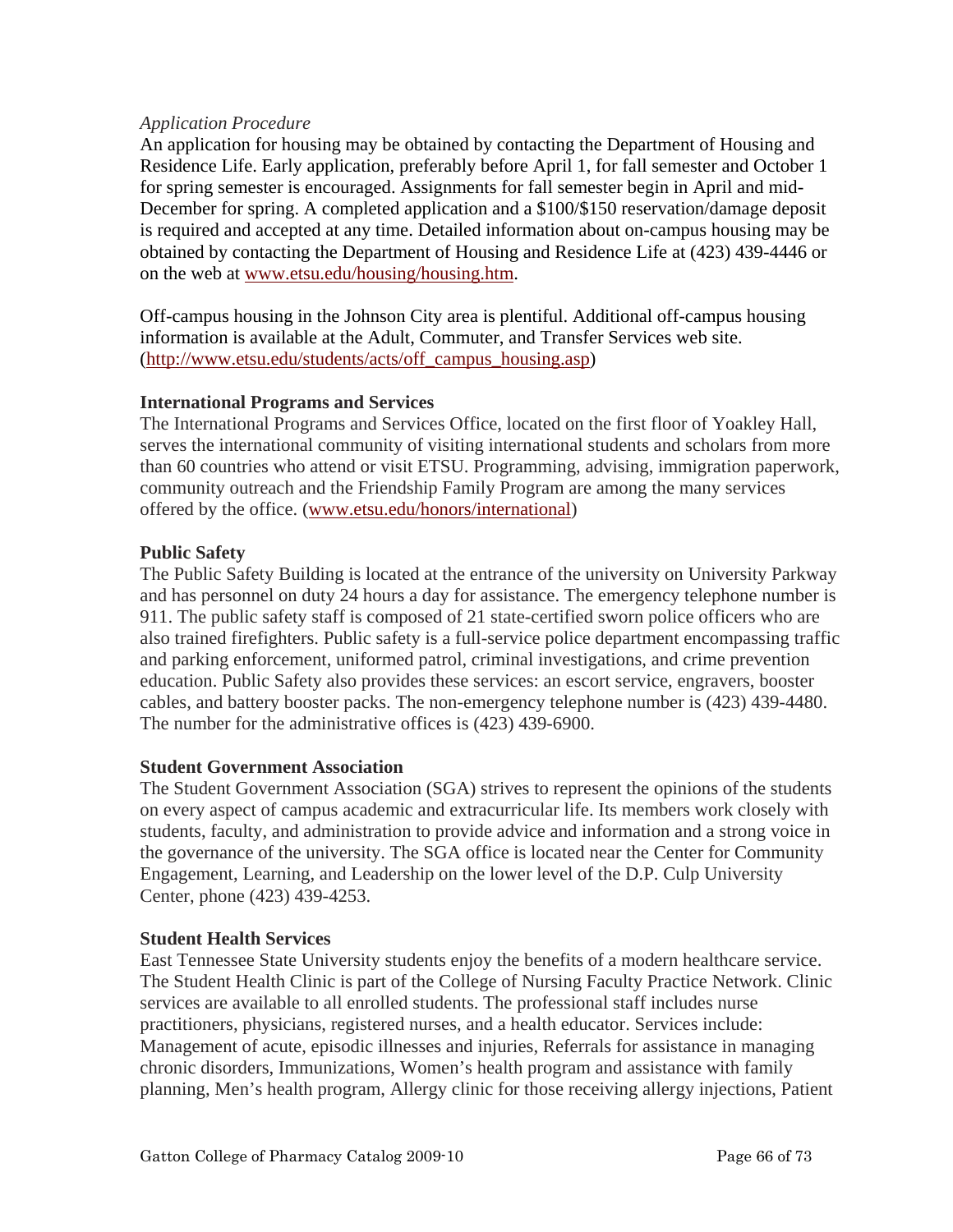education programs on a variety of topics. The Student Health Clinic is located in room 160 Nicks Hall. Please call (423) 439-4225 for further information.

The Dental Hygiene Clinic of the Department of Allied Health Sciences offers such comprehensive preventive therapeutic procedures as scaling and polishing teeth, pit and fissure sealants, nutritional counseling, periodontal therapy, patient education and exposing and developing radiographs. All treatment is performed, for a modest fee, by dental hygiene students under the supervision of the licensed dentist and dental hygiene faculty. Services are open to all students, university employees, and the general public. Appointments may be obtained by contacting the Dental Hygiene Clinic at 439-4514 in Lamb Hall, room 71 (Health Building).

The Speech-Language-Hearing Clinic, a component of the Department of Communicative Disorders, provides professional speech-language pathology and audiology services to students, faculty, and the general public. The service is provided by speech-language pathology and audiology graduate students under the direct supervision of licensed Speech-Language Pathologists and Audiologists. The areas of service include speech and hearing evaluation, hearing aid evaluation, and treatment of speech and hearing disorders through therapy. Intervention may be available for deficits in articulation, phonology, language, voice, and fluency. The clinic is located in Room 204 of Lamb Hall. Please call (423) 439- 4355 for appointments or information.

# **University Center, D.P. Culp**

The D.P. Culp University Center is a modern architecturally designed student center conveniently located in the heart of campus. The specific purpose of the Culp Center is to serve students as an integral part of their educational life. The Culp University Center provides a wide variety of services, entertainment, and social activities for the campus community. The Culp University Center houses five separate food service areas, the bookstore, the post office, a mini-market, a computer lab, a variety of administrative offices, meeting rooms and conference facilities, a ballroom, and an auditorium/theater. For information regarding the use and reservation of these facilities, contact the Culp University Center office at (423) 439-4286.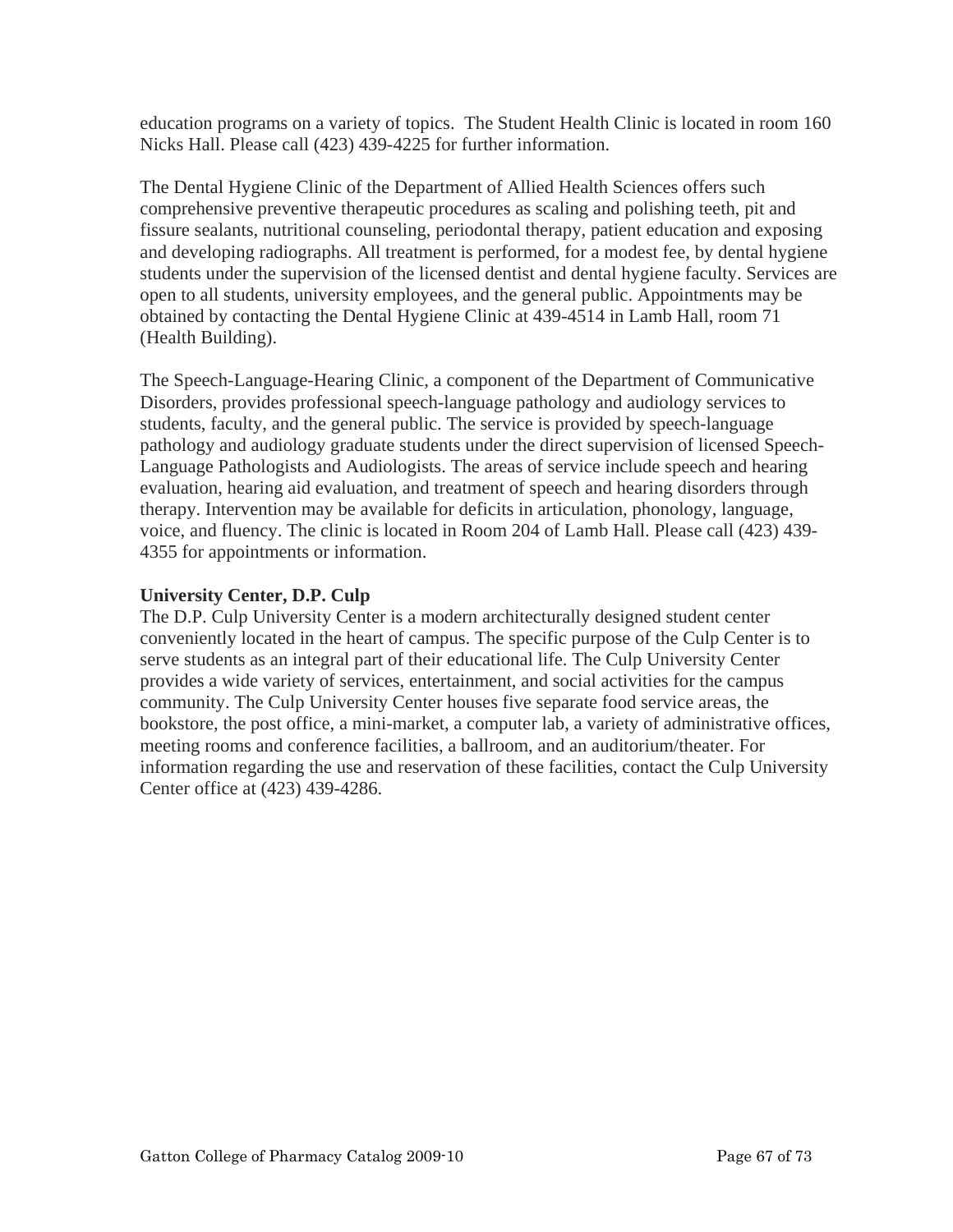#### **ADMINISTRATIVE LISTING** *Tennessee Board of Regents*

**Phil Bredesen**  Governor of Tennessee, Chair

**Charles W. Manning**  Chancellor

e e

**Richard Rhoda**  Tennessee Higher Education Commission

**Ken Givens**  Commissioner of Agriculture

**Tim Webb**  Commissioner of Education

**Agenia W. Clark**  Nashville

**Gregory Duckett**  Memphis

**Kenny Dunn**  Faculty Regent, McMinnville

**Pam Fansler**  Knoxville

**John Farris**  Memphis

 **Judy T. Gooch**  Oak Ridge

**Jonas Kisber**  Jackson

**Fran F. Marcum**  Tullahoma

**Paul Montgomery**  Kingsport

**Millard V. Oakley**  Livingston

**Sean Ochsenbein**  Student Regent, Cookeville

**Howard W. Roddy**  Hixson

**J. Stanley Rogers**  Manchester

**Robert P. Thomas**  Nashville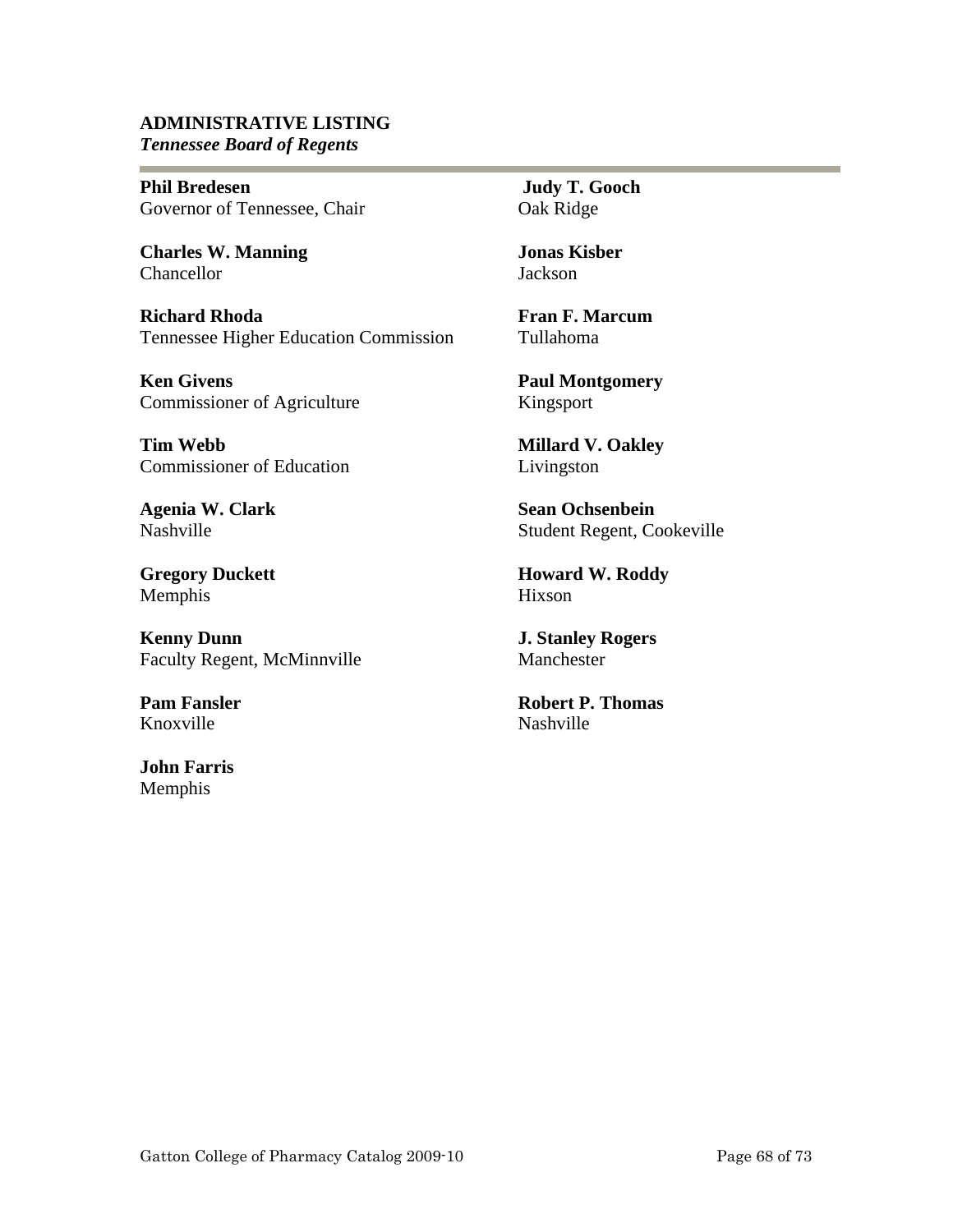#### *ETSU Administration*

**Paul E. Stanton, Jr.**, M.D. President

**Bert C. Bach**, Ph.D. Provost and Vice President, Academic Affairs

**Wilsie S. Bishop**, D.P.A. Vice President, Heath Affairs and University Chief Operating Officer **David Collins**, Ed.D., CPA Vice President for Finance and Administration

**Richard A. Manahan**, Ed.D., CPA Vice President for University Advancement and President, ETSU Foundation

#### *College of Pharmacy Administration*

**Larry D. Calhoun**, PharmD Dean and Professor

**Sherry Armitage**, M.A. Executive Assistant to the Dean

**Cheri W. Clavier,** M.S. Director of Academic Affairs and Assessment

**Steve C. Ellis**, M.S. Assistant Dean for Student Affairs and Director of Enrollment and Student **Services** 

**Robin M. Henry**, PharmD Director, Experiential Experience

**Ralph A. Lugo**, PharmD Chair, Pharmacy Practice Interim Associate Dean for Academic **Affairs** 

**David S. Roane**, Ph.D. Chair, Pharmaceutical Science Interim Associate Dean for Academic **Affairs**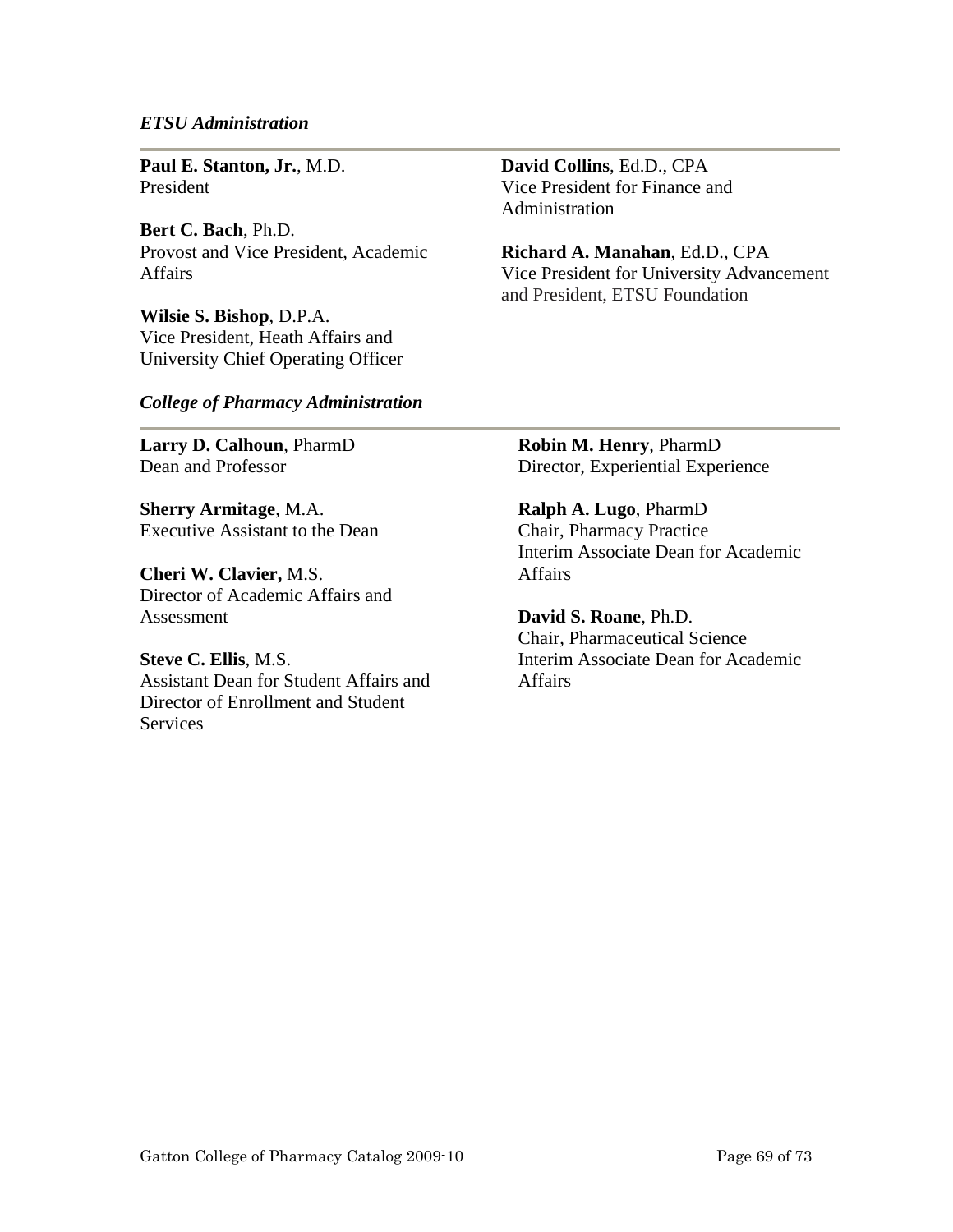## **FACULTY LISTING**

# *Department of Pharmacy Practice*

| Lugo, Ralph A. (2006) Professor                                                                                                                                                                                      | Chair      |
|----------------------------------------------------------------------------------------------------------------------------------------------------------------------------------------------------------------------|------------|
| B.S. in Pharmacy (1988) Rutgers University<br>PharmD (1991) University of North Carolina Chapel Hill School of Pharmacy                                                                                              |            |
| Creekmore, Jr., Freddy M. (2007) Associate Professor<br>B.S. in Pharmacy (1989) University of Kentucky College of Pharmacy<br>PharmD (1990) University of Kentucky College of Pharmacy                               | Vice Chair |
| Bossaer, John B. (2009) Assistant Professor<br>PharmD (2007) Purdue University College of Pharmacy and Pharmaceutical Sciences                                                                                       |            |
| Calhoun, Larry D. (2005) Professor<br>B.S. in Pharmacy (1972) University of Tennessee Health Sciences Center College of Pharmacy<br>PharmD (1973) University of Tennessee Health Sciences Center College of Pharmacy |            |
| Creekmore, Kathryn A. (2007) Assistant Professor<br>B.S. in Pharmacy (1989) University of Minnesota College of Pharmacy<br>PharmD (1990) University of Minnesota College of Pharmacy                                 |            |
| Flores, Emily K. (2008) Assistant Professor<br>PharmD (2006) Medical University of South Carolina                                                                                                                    |            |
| Gentry, Chad K. (2009) Assistant Professor<br>PharmD (2008) University of Tennessee Health Sciences Center College of Pharmacy                                                                                       |            |
| Gray, Jeffrey A. (2008) Assistant Professor<br>PharmD (1996) Mercer University Southern School of Pharmacy                                                                                                           |            |
| Hall, Larissa N. (2009) Assistant Professor<br>PharmD (2007) Virginia Commonwealth University School of Pharmacy                                                                                                     |            |
| Hess, Jr., Richard A. (2007) Assistant Professor<br>B.S. in Biology (1992) University of South Florida<br>PharmD (1998) Mercer University Southern School of Pharmacy                                                |            |
| Hocker, Linsey A. (2009) Assistant Professor<br>PharmD (2007) University of South Carolina College of Pharmacy                                                                                                       |            |
| Odle, Brian L. (2007) Assistant Professor<br>B.S. in Chemistry (1990) Middle Tennessee State University<br>PharmD (1994) University of Tennessee Health Sciences Center College of Pharmacy                          |            |
| <b>Stewart, David W. (2007)</b> Assistant Professor                                                                                                                                                                  |            |

**Stewart, David W. (2007)** Assistant Professor PharmD (2003) Campbell University School of Pharmacy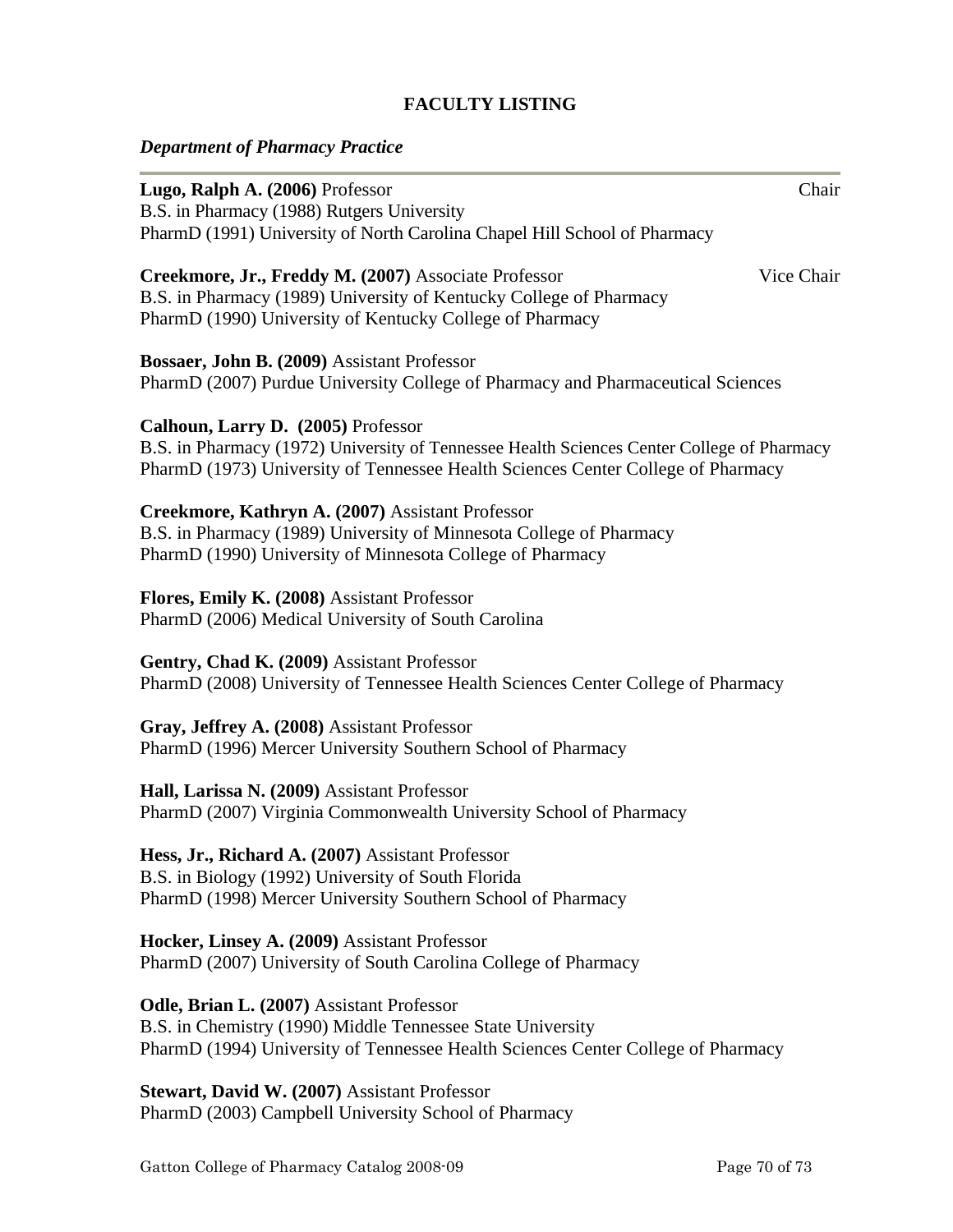| Roane, David S. (2006) Professor                              | Chair      |
|---------------------------------------------------------------|------------|
| B.A. in Journalism (1979) Drake University                    |            |
| B.S. in Zoology (1984) Louisiana Tech University              |            |
| Ph.D. (1987) Louisiana State University Medical Center        |            |
| Hurley, David L. (2007) Associate Professor                   | Vice Chair |
| B.S. in Biology & Physics (1979) Guilford College             |            |
| M.S. (1982) Pennsylvania State University                     |            |
| Ph.D. (1986) Pennsylvania State University                    |            |
| Brown, Stacy D. (2007) Assistant Professor                    |            |
| B.S. (1998) University of Tennessee at Chattanooga            |            |
| Ph.D. (2002) University of Georgia College of Pharmacy        |            |
| Collins, Charles C. (2006) Professor                          |            |
| B.S. in Pharmacy (1977) West Virginia University              |            |
| Ph.D. (1984) West Virginia University                         |            |
| Harirforoosh, Saeidreza (2007) Assistant Professor            |            |
| PharmD (1991) Tehran University                               |            |
| Ph.D. in Pharmaceutical Sciences (2005) University of Alberta |            |
| Panus, Peter C. (2007) Associate Professor                    |            |
| B.A. (1979) Huntingdon College                                |            |
| B.S. (1981) University of South Alabama                       |            |
| B.S. in Physical Therapy (1994) University of South Alabama   |            |
| Ph.D. (1985) University of South Alabama                      |            |
| Pond, Brooks B. (2007) Assistant Professor                    |            |
| B.S. (2000) Centre College                                    |            |
| Ph.D. (2004) Duke University Medical Center                   |            |
| Ramsauer, Victoria Palau (2007) Assistant Professor           |            |
| B.A. (1979) Pontificia Universidad Javeriana                  |            |
| Ph.D. (1999) Florida International University                 |            |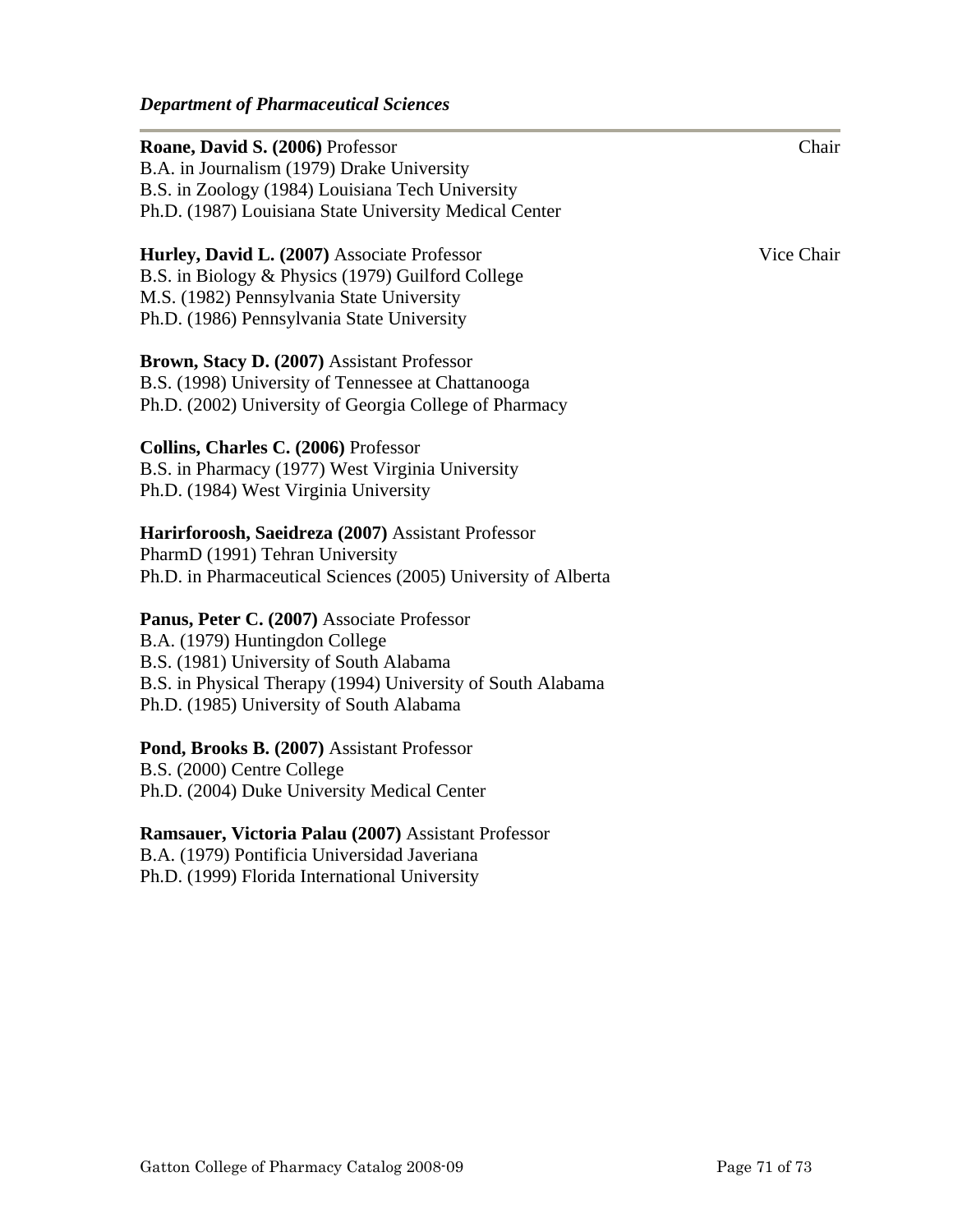## *Faculty Affiliates*

## *College of Medicine*

**Duffourc, Michelle M. (1998)** Assistant Professor, Pharmacology B.S. (1985) University of South Alabama. Ph.D. (1993) University of South Alabama

**Johnson, David A. (1978)** Professor, Biochemistry and Molecular Biology Adjunct Faculty, Biological Sciences B.S. (1967) Memphis State University Ph.D. (1973) Memphis State University

**Robinson, Mitchell E. (1985)** Professor, Biochemistry and Molecular Biology and Associate Dean for Graduate Studies Adjunct Faculty, Biological Sciences B.S. (1976) University of North Carolina, Chapel Hill M.S. (1978) Western Carolina University Ph.D. (1983) Wake Forest University Bowman Gray School of Medicine

**Rusinol, Antonio E. (1996)** Assistant Professor, Biochemistry and Molecular Biology B.Sc. (1983) National University of Tucuman, Tucuman, Argentina Ph.D. (1990) National University of Tucuman, Tucuman, Argentina

**Thewke, Douglas P. (1996)** Assistant Professor, Biochemistry and Molecular Biology M.Sc. (1990) Central University of Pondicherry M.Phil. (1992) Central University of Hyderabad Ph.D. (1995) Central University of Hyderabad

#### *College of Public Health*

**Chakraborty, Ranjan N. (2001)** Assistant Professor, Health Sciences B.S. (1979) Gujarat University, India M.S. (1981) University of Baroda, India Ph.D. (2003) Sardar Patel University, India

**Gallagher, Michael T. (1989)** Professor and Chair, Health Sciences B.S. (1966) University of Houston M.S. (1970) Northwestern University Ph.D. (1974) Baylor College of Medicine

**Lampson, Bert C. (1998)** Associate Professor, Health Sciences B.S. (1977) Delaware Valley College M.S. (1981) University of Missouri-Columbia School of Medicine Ph.D. (1986) University of Missouri-Columbia School of Medicine

**Mustain, Eric L. (1990)** Assistant Professor, Health Sciences B.A. (1974) University of Missouri-Columbia Ph.D. (1984) University of Colorado Health Sciences Center